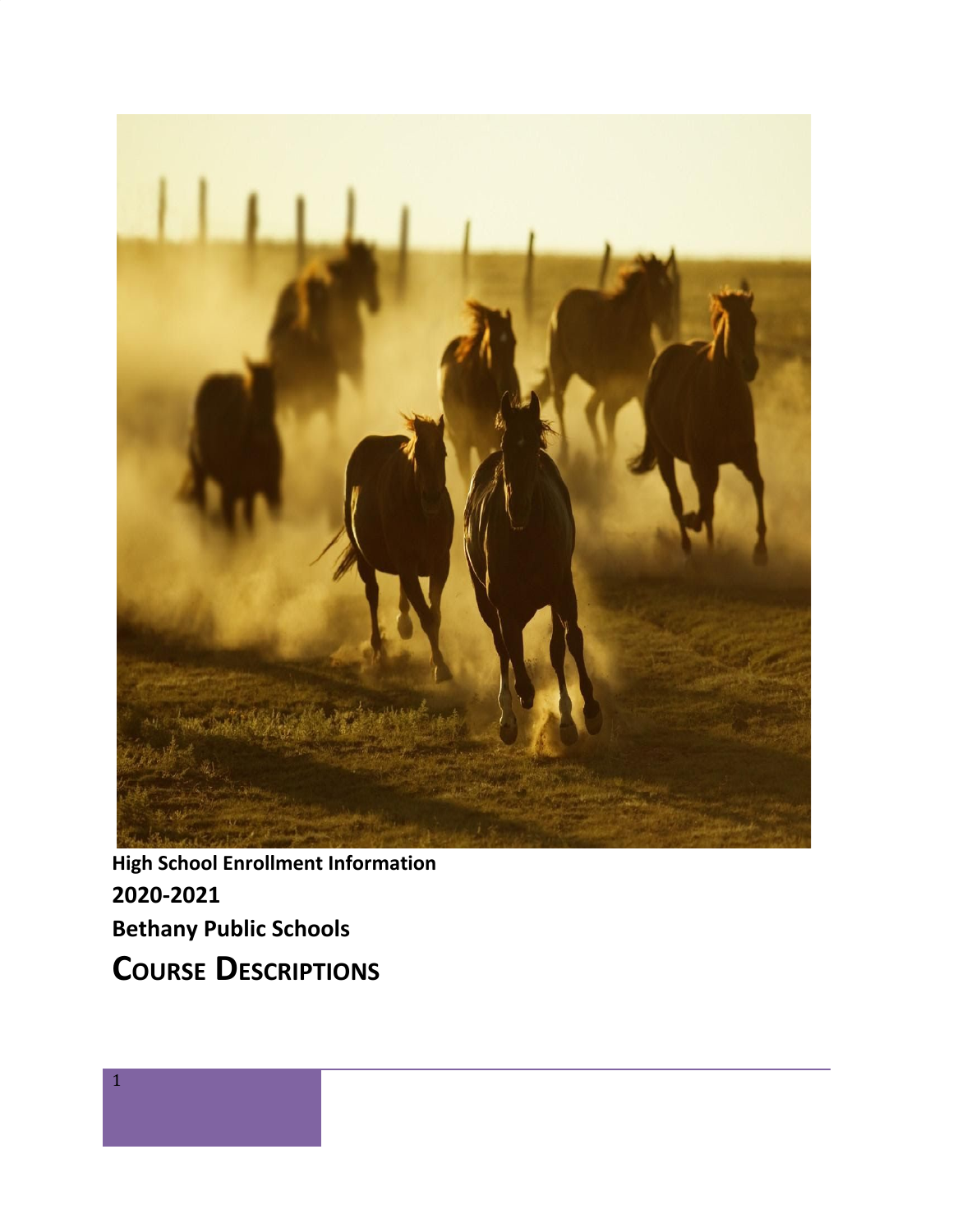# **TABLE OF CONTENT[S](#page-5-0)**

**[SCHEDULING](#page-5-0) PROCESS** [PLANNING](#page-5-1) PROCESS

# **[LANGUAGE](#page-6-0) ARTS**

[ENGLISH](#page-6-1) I PRE-AP [ENGLISH](#page-6-2) I [ENGLISH](#page-6-3) II PRE-AP [ENGLISH](#page-7-0) II [ENGLISH](#page-7-1) III AP ENGLISH LANGUAGE AND COMPOSITION [ENGLISH](#page-8-0) IV **[PUBLICATIONS](#page-8-1)** DIGITAL [JOURNALISM](#page-9-0) [SHAKESPEARE](#page-9-1) 20TH CENTURY [LITERATURE](#page-9-2) GREAT [BOOKS](#page-9-3) [CREATIVE](#page-10-0) WRITING [READING](#page-10-1) WORLD [LITERATURE](#page-10-2) [MYTHOLOGY](#page-10-3) CRITICAL [THINKING](#page-11-0) [CHARACTER](#page-11-1) EDUCATION ESL I, BEGINNING ENGLISH LANGUAGE [DEVELOPMENT](#page-11-2) ESL II, ADVANCED ENGLISH LANGUAGE [DEVELOPMENT](#page-11-3)

### **FOREIGN [LANGUAGE](#page-13-0)**

[SPANISH](#page-13-1) I [SPANISH](#page-13-2) II SPANISH [III/PRE-AP](#page-13-3) SPANISH SPANISH IV/PRE-AP [SPANISH/INDEPENDENT](#page-13-4) STUDY

### **BUSINESS AND [COMPUTERS](#page-15-0)**

[GOOGLE](#page-15-1) APPS [COMPUTER](#page-15-2) SCIENCE MULTI-MEDIA [PRODUCTIONS](#page-15-3) [COMPUTER](#page-9-0) GRAPHICS AND DESIGN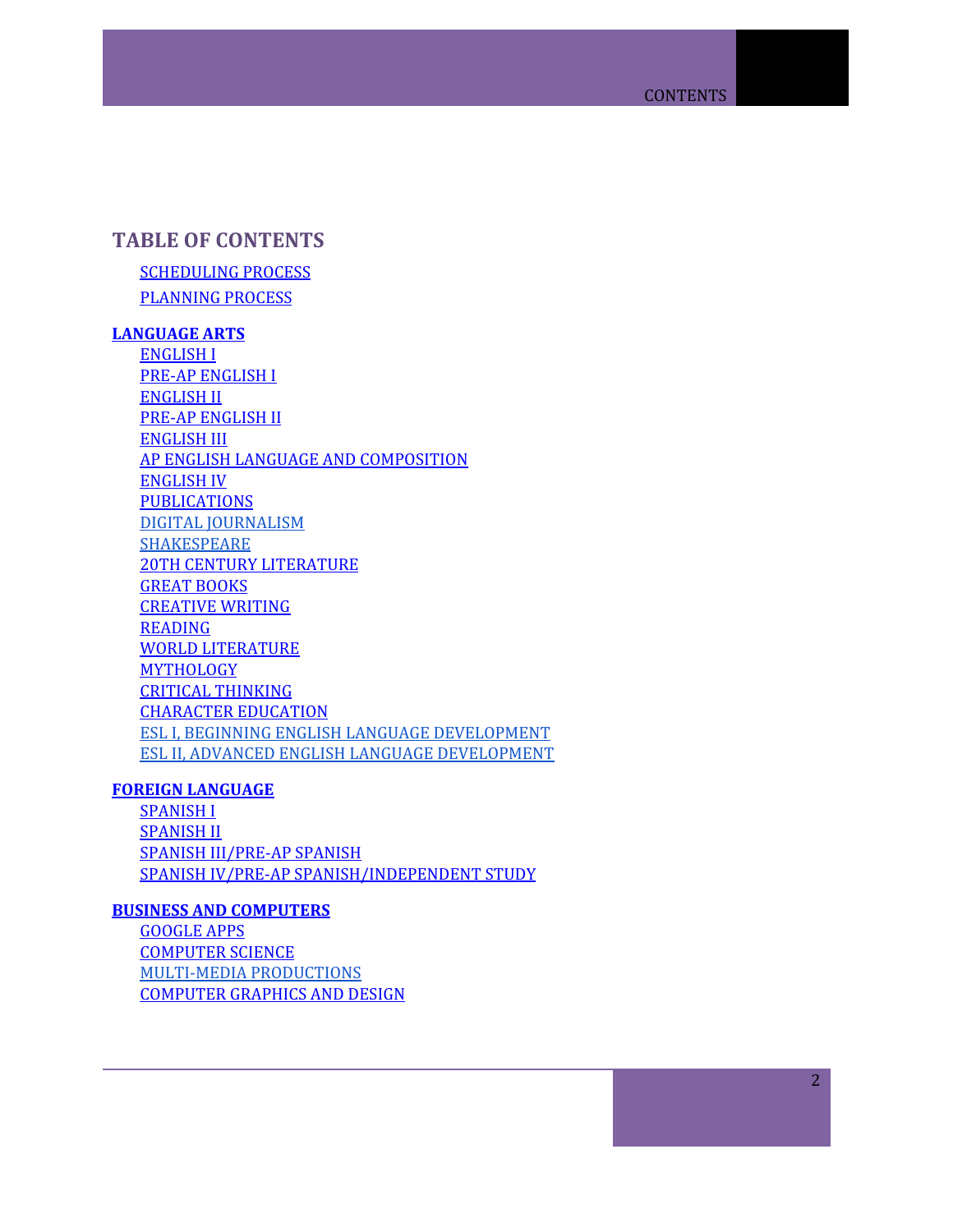AP COMPUTER SCIENCE [PRINCIPLES](#page-16-0) [LEADERSHIP](#page-16-1) [STUDENT](#page-16-2) COUNCIL [ACCOUNTING](#page-17-0) I LAW FOR BUSINESS [/PERSONAL](#page-17-1) USE INTRO TO [BUSINESS](#page-17-2) [STREET](#page-17-3) LAW PERSONAL [FINANCIAL](#page-18-0) LITERACY [ECONOMICS](#page-18-1) SPORTS [MARKETING](#page-18-2)

### **SOCIAL [STUDIES](#page-19-0)**

[OKLAHOMA](#page-19-1) HISTORY WORLD [GEOGRAPHY](#page-19-2) WORLD [HISTORY](#page-19-3) US [HISTORY](#page-19-4) US GOVERNMENT [MILITARY](#page-20-0) HISTORY [MODERN](#page-20-1) HISTORY NATIVE [AMERICAN](#page-21-0) STUDIES AFRICAN [AMERICAN](#page-21-1) HISTORY **[PSYCHOLOGY](#page-21-2) [SOCIOLOGY](#page-22-0)** AP US [HISTORY](#page-20-2) DIGITAL [CITIZENSHIP](#page-22-1) [CONTEMPORARY](#page-22-2) POLITICAL AND SOCIAL ISSUES

### **[MATHEMATICS](#page-23-0)**

MATH AND [FINANCE](#page-23-1) [ALGEBRA](#page-23-2) I **[GEOMETRY](#page-23-3)** PRE-AP [GEOMETRY](#page-23-4) [INTERMEDIATE](#page-24-0) ALGEBRA [ALGEBRA](#page-24-1) II PRE-AP [ALGEBRA](#page-25-0) II [PRE-CALCULUS](#page-25-1) PRE-AP PRE-CALCULUS AND [TRIGONOMETRY](#page-25-2) AP [CALCULUS](#page-26-0) AP [STATISTICS](#page-26-1)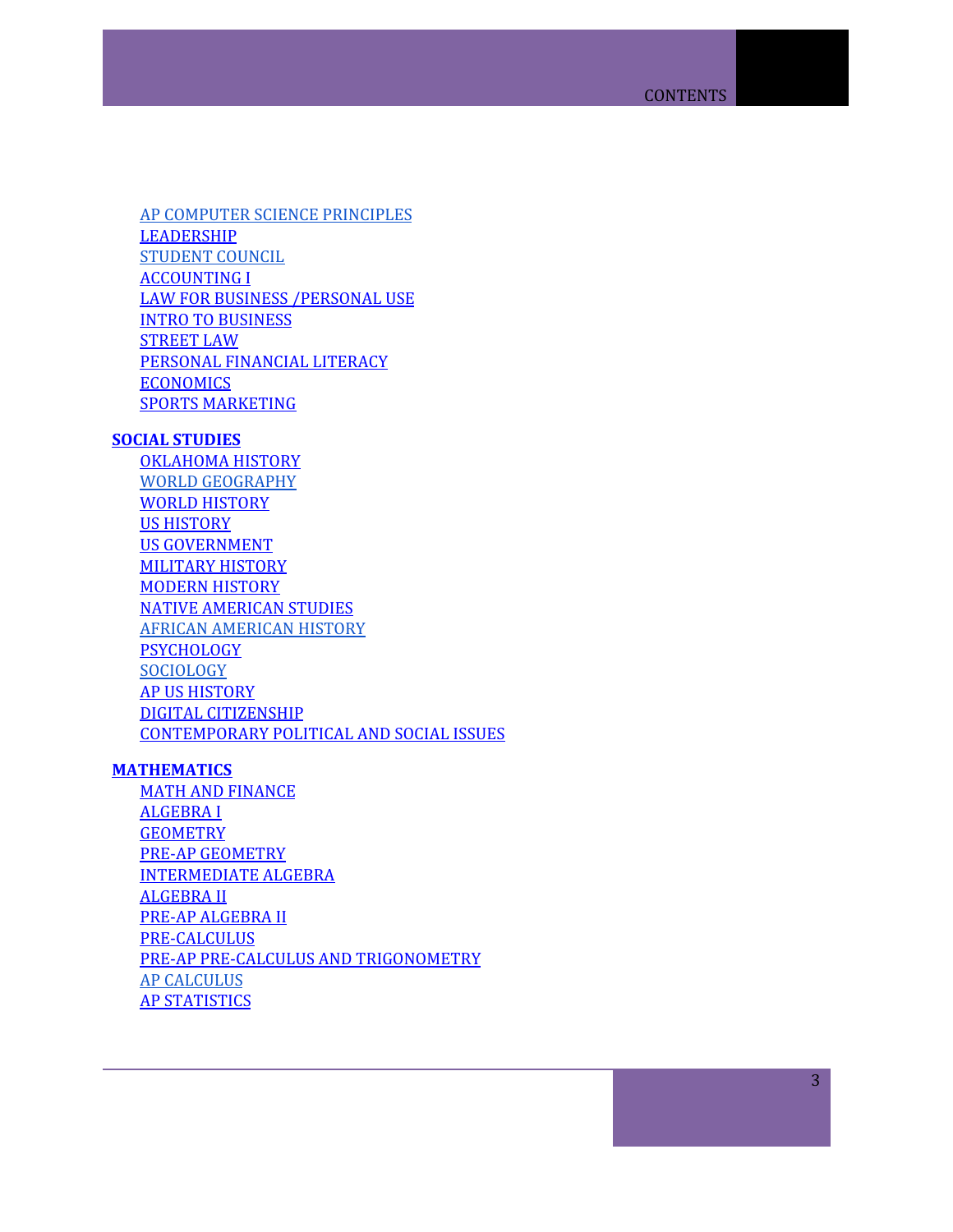### **FINE [ARTS](#page-27-0)**

[ART](#page-27-1) I [ADVANCED](#page-27-2) ART/AP STUDIO ART ARTS & [CRAFTS](#page-27-3) ART [APPRECIATION](#page-28-0) VOCAL MUSIC [\(MIXED](#page-28-1) CHOIR) [MIXED](#page-28-2) 1 SHOW CHOIR [WOMEN'S](#page-28-3) 1 SHOW CHOIR [MIXED](#page-29-0) 2 SHOW CHOIR [WOMEN'S](#page-29-1) 2 SHOW CHOIR INSTRUMENTAL MUSIC I - [CONCERT/MARCHING](#page-29-2) BAND MUSIC [APPRECIATION](#page-30-0) JAZZ [BAND](#page-30-1) **[ORCHESTRA](#page-31-0)** 

## **FAMILY AND [CONSUMER](#page-32-0) SCIENCES**

FAMILY & [CONSUMER](#page-32-1) SCIENCES I FAMILY & [CONSUMER](#page-32-2) SCIENCES II [FAMILY](#page-32-3) LIVING [NUTRITION,](#page-33-0) FOOD & WELLNESS

### **[SCIENCE](#page-34-0)**

[PHYSICAL](#page-34-1) SCIENCE [PHYSICS](#page-34-2) PRE AP [PHYSICS](#page-34-3) **[CHEMISTRY](#page-34-4)** [CHEMISTRY](#page-35-0) II [ENVIRONMENTAL](#page-35-1) SCIENCE AP [CHEMISTRY](#page-35-2) EARTH [SCIENCE](#page-36-0) PRE-AP [CHEMISTRY](#page-36-1) AP [ENVIRONMENTAL](#page-36-2) SCIENCE AP [BIOLOGY](#page-37-0) [ANATOMY](#page-37-1) [BIOLOGY](#page-37-2) I [BOTANY](#page-37-3) PRE-AP [BIOLOGY](#page-38-0) I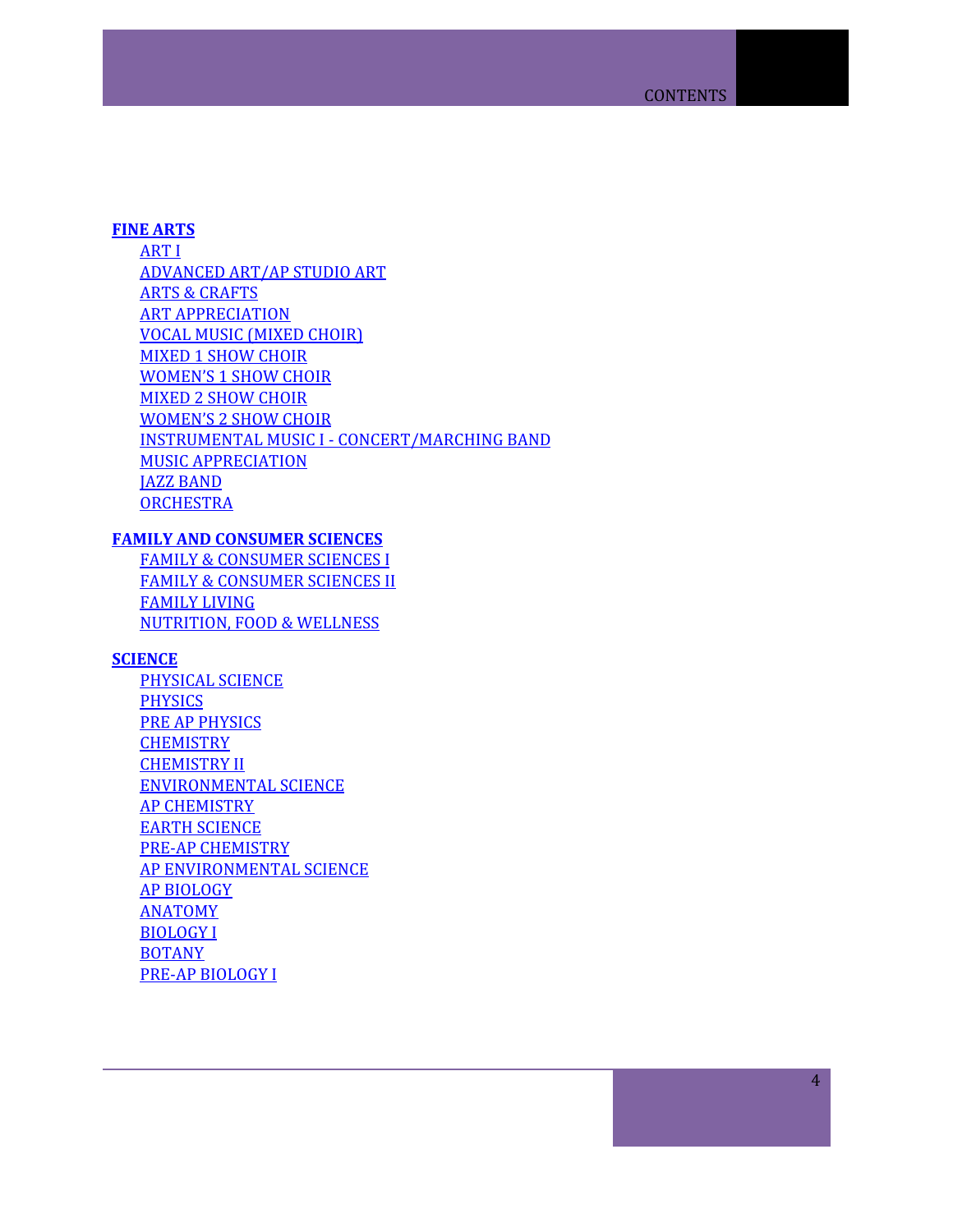### **HEALTH AND [WELLNESS](#page-39-0)**

HEALTH & [WELLNESS](#page-39-1) PHYSICAL [EDUCATION](#page-39-2) LIFETIME SPORTS STRENGTH AND [CONDITIONING](#page-39-3) [COMPETITIVE](#page-40-0) ATHLETICS INTERACTIVE MEDIA AND WEB [TECHNOLOGY](#page-42-0) MEDICAL OFFICE [TECHNOLOGY](#page-42-1) PRECISION MACHINING [TECHNOLOGY](#page-42-2) [PRE-ENGINEERING](#page-43-0) SERVICE [CAREERS](#page-43-1) **[WELDING](#page-43-2)** AUTO BODY [TECHNOLOGY](#page-44-0) AUTO SERVICE [TECHNOLOGY](#page-44-1) **[BIOMEDICAL](#page-44-2) SCIENCE** BUSINESS OFFICE [TECHNOLOGY](#page-45-0) [COMPUTER](#page-45-1) AIDED DRAFTING AND DESIGN COMPUTER [INFORMATION](#page-45-2) SYSTEMS COMPUTER [PROGRAMMING](#page-46-0) [CONSTRUCTION](#page-46-1) TRADES **[COSMETOLOGY](#page-46-2)** DIESEL [TECHNOLOGY](#page-47-0) EARLY CARE AND [EDUCATION](#page-47-1) [ELECTRICAL](#page-47-2) TRADES [GRAPHIC](#page-48-0) DESIGN HEALTH [CAREERS](#page-48-1) HEATING, VENTILATION, AIR CONDITIONING AND [REFRIGERATION](#page-48-2)

> **View this guide online at [www.bethanyschools.com](http://www.bethanyschools.com/)**

Bethany Public Schools does not discriminate on the basis of race, color, nationality gender, age disability, religion or socio-economic status or veteran status.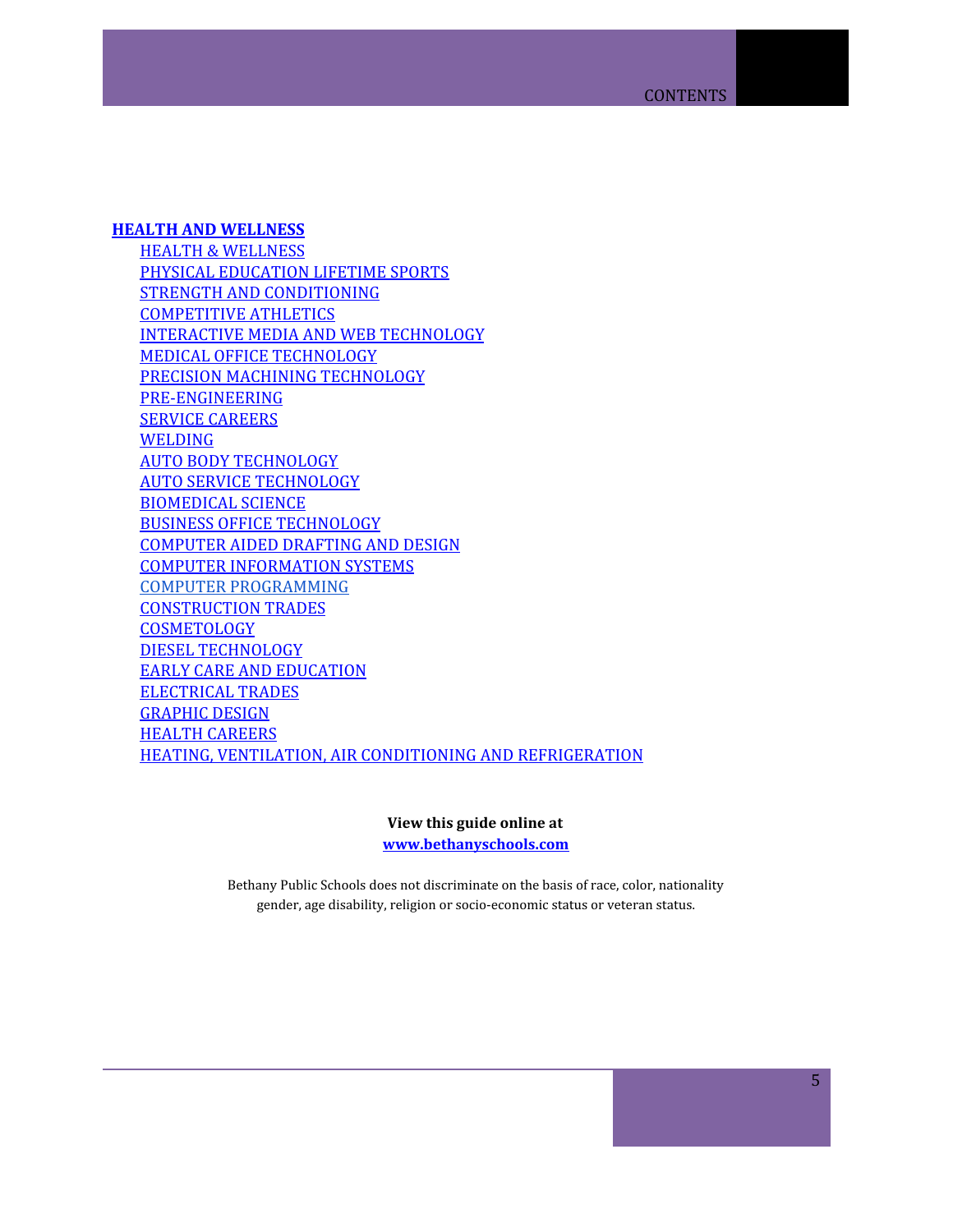# **PLANNING GUIDE**

## <span id="page-5-0"></span>**SCHEDULING PROCESS**

This booklet is a synopsis of the courses offered at Bethany High School. Some of these classes may not be offered during the current school year. This booklet is designed to aid students and their parents in the selection of courses for pre-enrollment. It includes required and elective courses and activities for grades 9, 10, 11, and 12. To be offered, each course must have a specified number of pre-enrolled students. Courses listed in this booklet which do not attract enough students during registration will not be offered. In some cases, a class may be paired with another class. Scheduling information will be available during pre-enrollment.

### <span id="page-5-1"></span>**PLANNING PROCESS**

Please review the high school graduation requirements. Meeting these requirements is the responsibility of the student and parent. The school's staff can and will give advice about the courses that are offered, but ultimately success in high school rests upon the shoulders of each student. High school counselors and teachers are your greatest source of information when making course selections for the coming year.

We recommend that students and parents work with the faculty and staff to plan the courses to be taken for the entire four years of high school, not simply those to be taken during the coming year. Things to consider when completing a four-year plan of study are high school graduation requirements, prior successes and failures, special interests and aptitudes, college entrance requirements, and other career plans.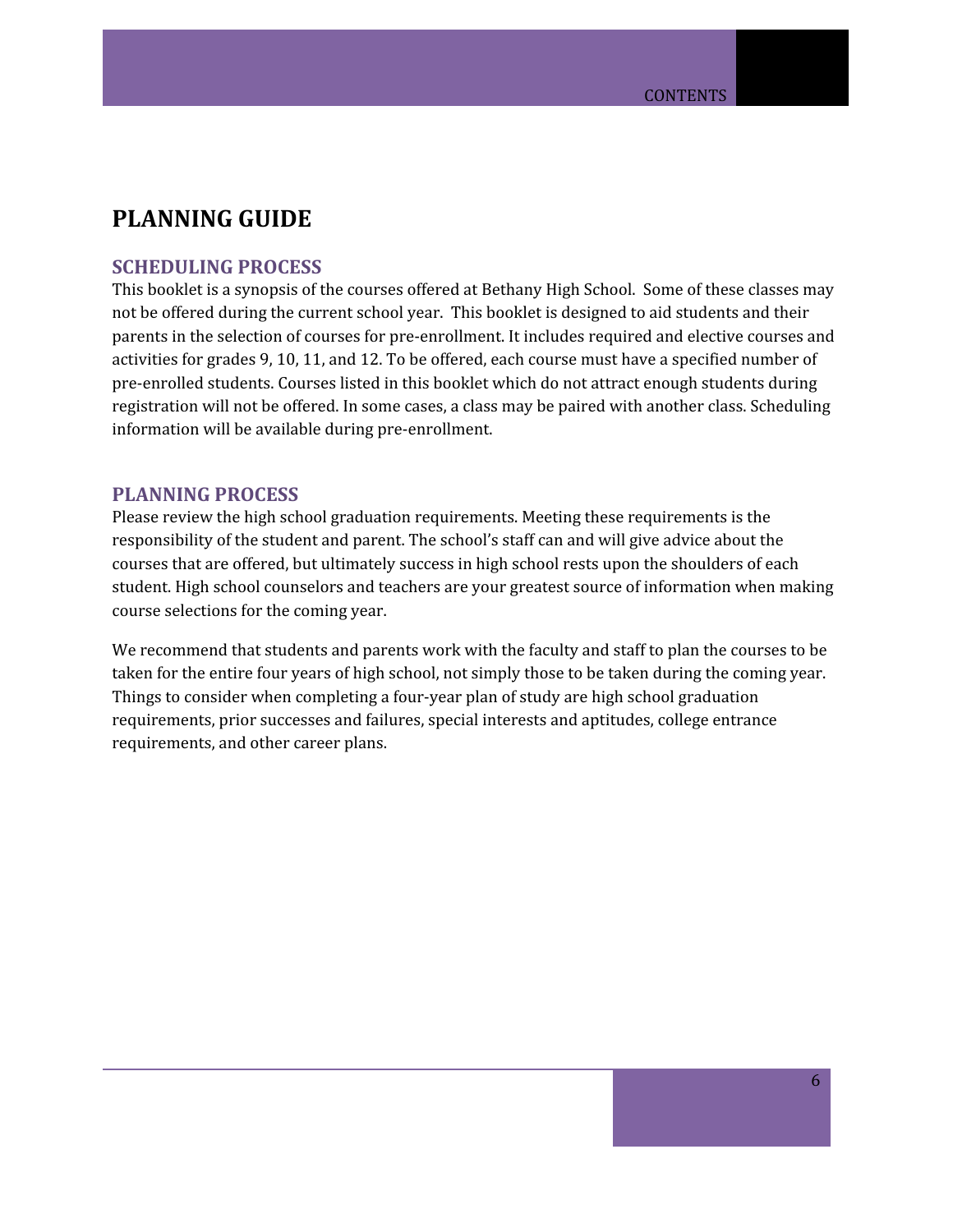# **LANGUAGE ARTS**

<span id="page-6-1"></span><span id="page-6-0"></span>**ENGLISH I** Prerequisites: None Grade level: 9 Credit: 0.5 per semester

English I will focus on literature, vocabulary, grammar and writing. The literature studied will include short stories, plays, novels, and poetry by genre. Students will be responsible to read independently and as a class. The writing in this class will involve multi-paragraph essays as well as research projects.

### <span id="page-6-2"></span>**PRE-AP ENGLISH I**

Prerequisites: 1.Grade of A or B in 8th grade Honors English or an A or B in 8th grade on track English 2.A sincere desire to work at a more demanding academic level 3.Teacher Approval 4. Summer reading required Grade level: 9 Credit: 0.5 per semester

English I (Pre-AP) will focus on literature, composition, and grammar. Novels, short stories, poetry, drama, and non-fiction will be covered. The literary study will be an introduction to literary criticism and analysis with the assumption that students possess satisfactory comprehension skills. Composition will involve multi-paragraph essays, extensive in class writing, and research projects. Completion of a summer reading assignment is required as well as a passing grade on the comprehension test over the summer reading that is given the first day of school.

<span id="page-6-3"></span>**ENGLISH II** Prerequisites: English I Grade level: 10 Credit: 0.5 per semester

English II includes the study of writing, literature, vocabulary and grammar. Literature takes the form of exploration and in-depth study of short stories, plays, novels, essays, articles and poetry. Composition includes multi-paragraph essays as well as a formal research paper. In order to create more confident and more competent writers, the class also focuses on grammar and sentence structure.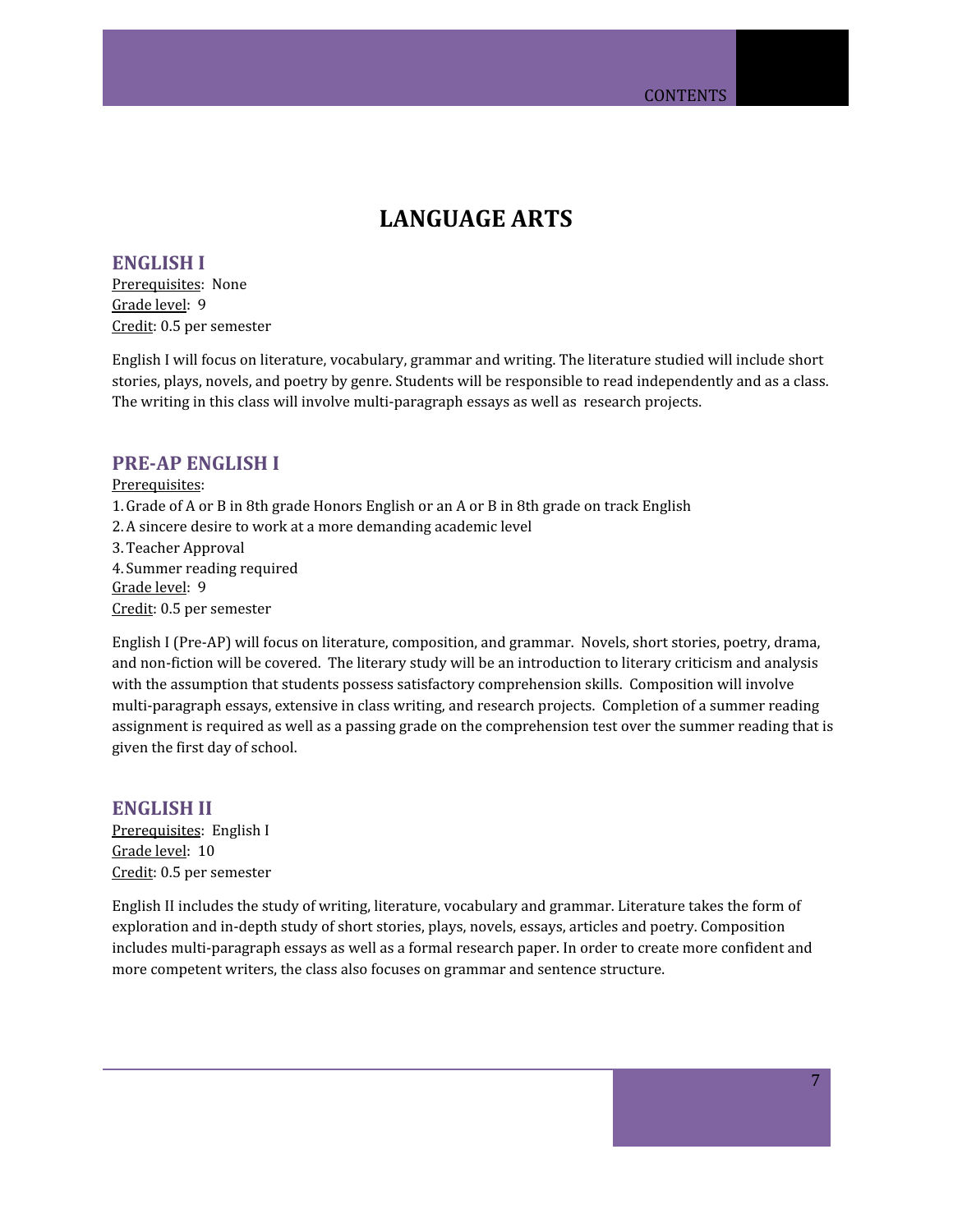# <span id="page-7-0"></span>**PRE-AP ENGLISH II**

Prerequisites: 1.Grade of A or B in English I (Pre-AP) or a grade of A in on track English I 2.A sincere desire to work at a more demanding academic level 3.Teacher Approval 4. Summer reading required Grade level: 10 Credit: 0.5 per semester

English II (Pre-AP) focuses on literature, composition, and grammar. The literary study will be a more in depth study of literary criticism and analysis. Many types of literature surrounding a single theme may be studied in a single unit. Composition will consist of extensive in class writing, multi-paragraph essays, and research projects. There will be a heavy emphasis on student led discussion and the ability to discuss assigned readings beyond their plot. Completion of a summer reading assignment is required.

### <span id="page-7-1"></span>**ENGLISH III**

Prerequisite: English I and English II Grade level: 11th Grade Credit: 0.5 per semester

English III includes the study of writing, literature, vocabulary and grammar. American Literature takes the form of exploration and in-depth study of short stories, plays, novels, essays, and poetry. Composition includes multi-paragraph essays as well as a formal research paper.

# **AP ENGLISH LANGUAGE AND COMPOSITION**

Prerequisites:

1. Completed English I-III 2.Teacher approval/recommendation 3. Summer reading required—novels and assignment (varies) Literary focus: Informational text, some literature Grade level: 11th grade Credit: .5 per semester

AP Language and Composition focuses on rhetorical analysis of non-fiction, argumentative writing, and ACT grammar preparation. In this course students will read both independently and as a class. The literature focuses on non-fiction with some fictional literature. The writing portion is comparable to college level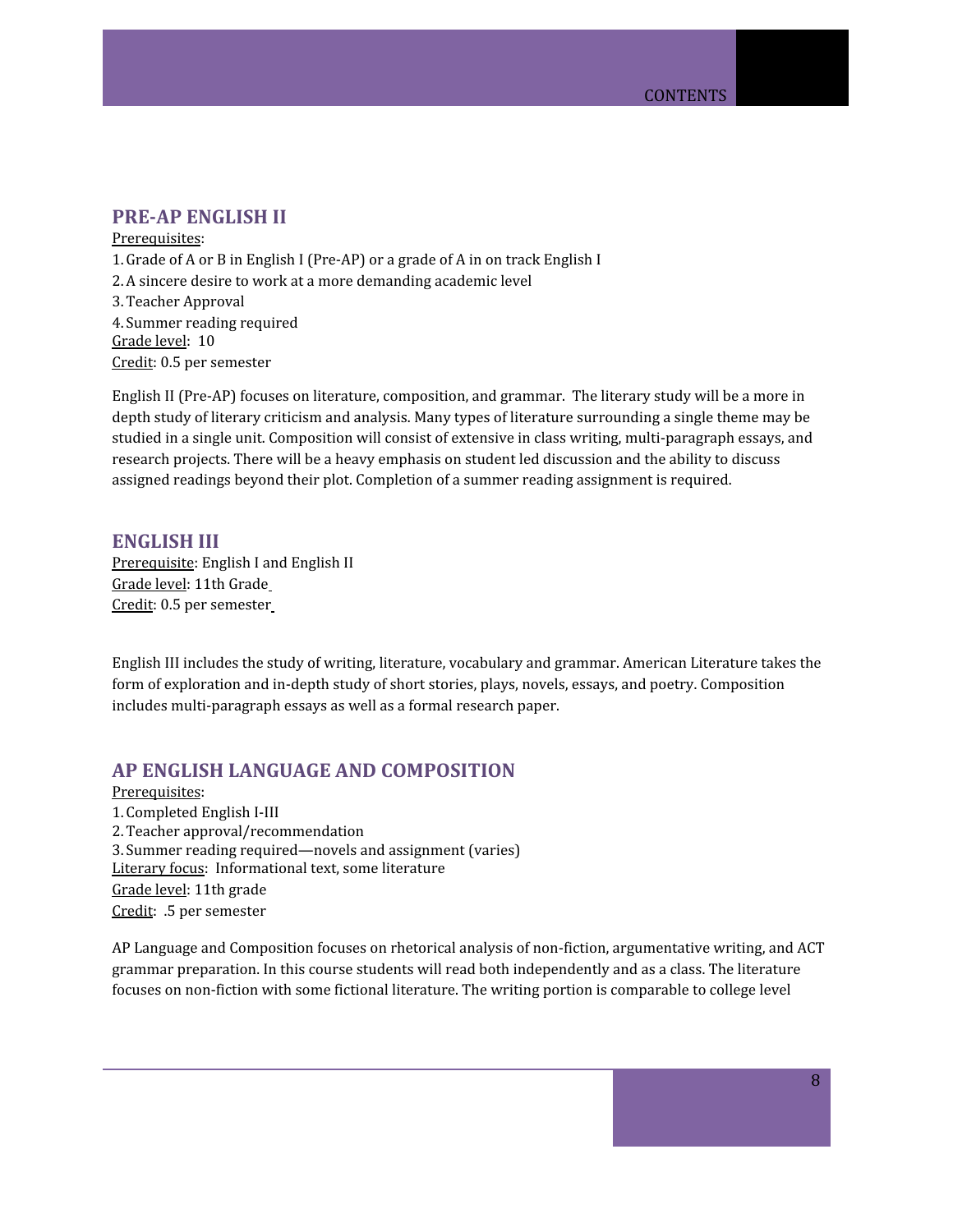Composition I and II. Students will also complete a Passion Project that encompasses the skills practiced all year.

Grading Policy: Because this course is like a college course, the grading will be done accordingly. There may not be the standard 18 grades per semester, as bigger projects and essays will take more time.

This Junior AP course includes:

- 1. Language Analysis
- 2. Study of Non-fiction texts
- 3. Some fictional literature
- 4. Research
- 5. Extensive writing focus on rhetorical analysis
- 6. Practice for the AP exam

Since this course is taught at the college level, the reading selections are also college level in difficulty and content.

### <span id="page-8-0"></span>**ENGLISH IV**

Prerequisites: English III Grade level: 12 Credit: 0.5 per semester

Students will study various genres of literature and non-fiction texts. Composition includes in-class, timed essays and process papers--some of which will include research elements.

### <span id="page-8-1"></span>**PUBLICATIONS**

Prerequisites: Teacher approval Grade level: 9, 10, 11, 12 Credit: 0.5 per semester

Graphic design, journalism, and other elements of publications will be covered in the course. Students will be required to write, interview, and design the yearbook. Because the course is project and deadline based, students must be self-starters who can work independently and adhere to extended deadlines.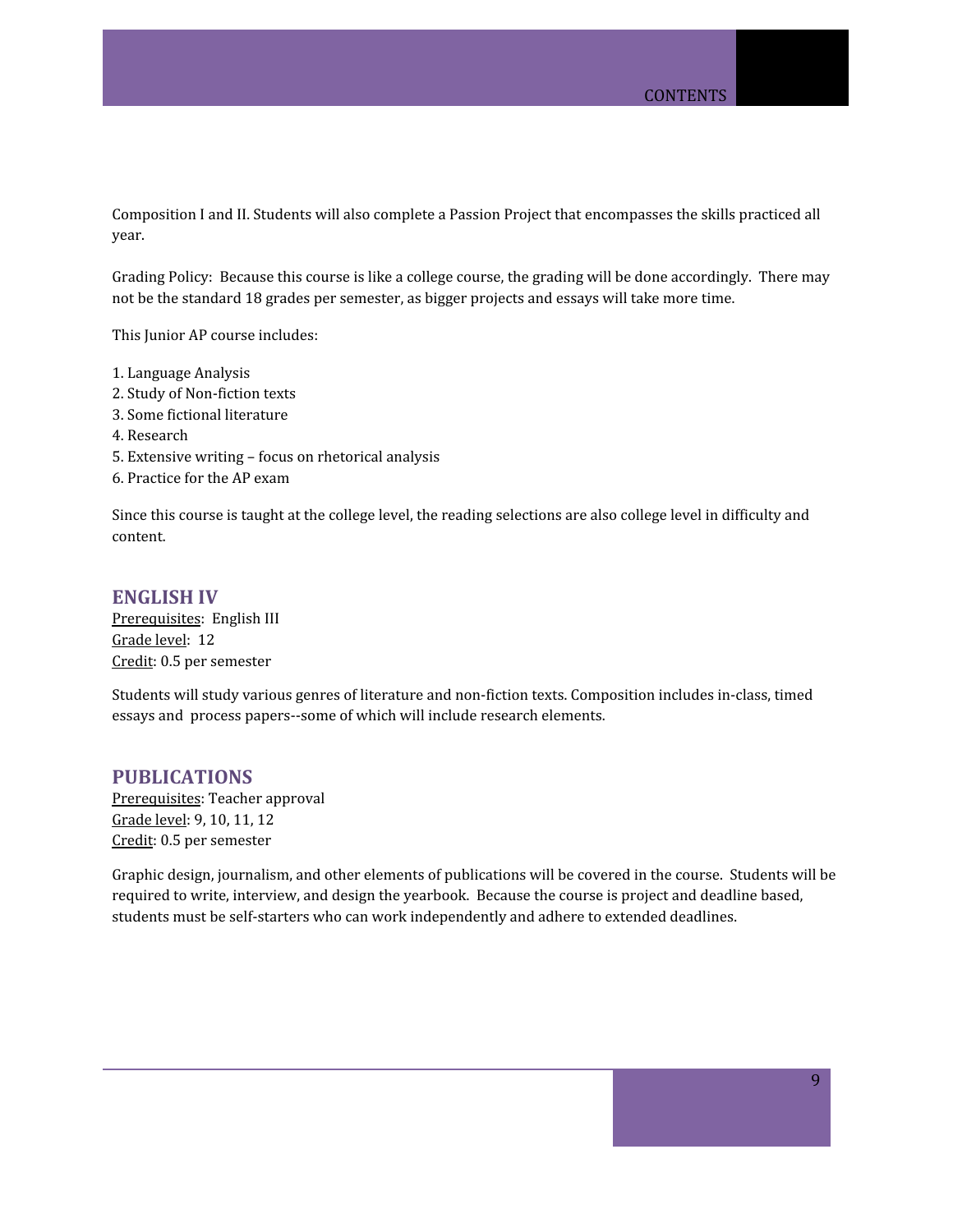### <span id="page-9-0"></span>**DIGITAL JOURNALISM**

Prerequisites: None Grade level: 10, 11, 12 Credit: 0.5 per semester

Students will learn the fundamentals of journalism and technology through publishing content on a variety of platforms. Skills learned will include photography, videography, podcasting, blogging, vlogging, and digital editing. Students will gather information, write scripts, operate technology, publish and present. Because the course is project and deadline based, students must be self-starters who can work independently and on a team.

#### <span id="page-9-1"></span>**SHAKESPEARE**

Prerequisites: None Grade level: 9, 10, 11, 12 Credit: 0.5 per semester

Shakespeare is a bi-annual elective. One semester focuses on tragedies and histories, and the other semester focuses on comedies and sonnets. The scope of this course covers the life of Shakespeare and the Elizabethan Age. Students in this class are taught about the plots and characters of the plays. Then, they watch the plays on video. After being tested on knowledge of the play, they must all participate in acting out and filming various scenes from the plays.

# <span id="page-9-2"></span>**20 TH CENTURY LITERATURE**

Prerequisites: None Grade level: 9, 10, 11, 12 Credit: 0.5 per semester

20<sup>th</sup> Century Literature is a bi-annual elective. One semester focuses on literature from 1900-1950, and the other semester focuses on 1950-1999. The purpose of this class is to introduce students to a host of authors that they may not have time to cover in English classes. It includes the reading and watching of novels, short stories, plays, poems, movies, T.V. shows, and non-fiction pieces from the 20<sup>th</sup> Century. Units are taught by genre so that students see the progression of drama, adventure, fantasy, sci-fi, and other genres throughout the century.

### <span id="page-9-3"></span>**GREAT BOOKS**

Prerequisites: This class is for people who LIKE to read. Do NOT sign up if you do not enjoy reading for enjoyment.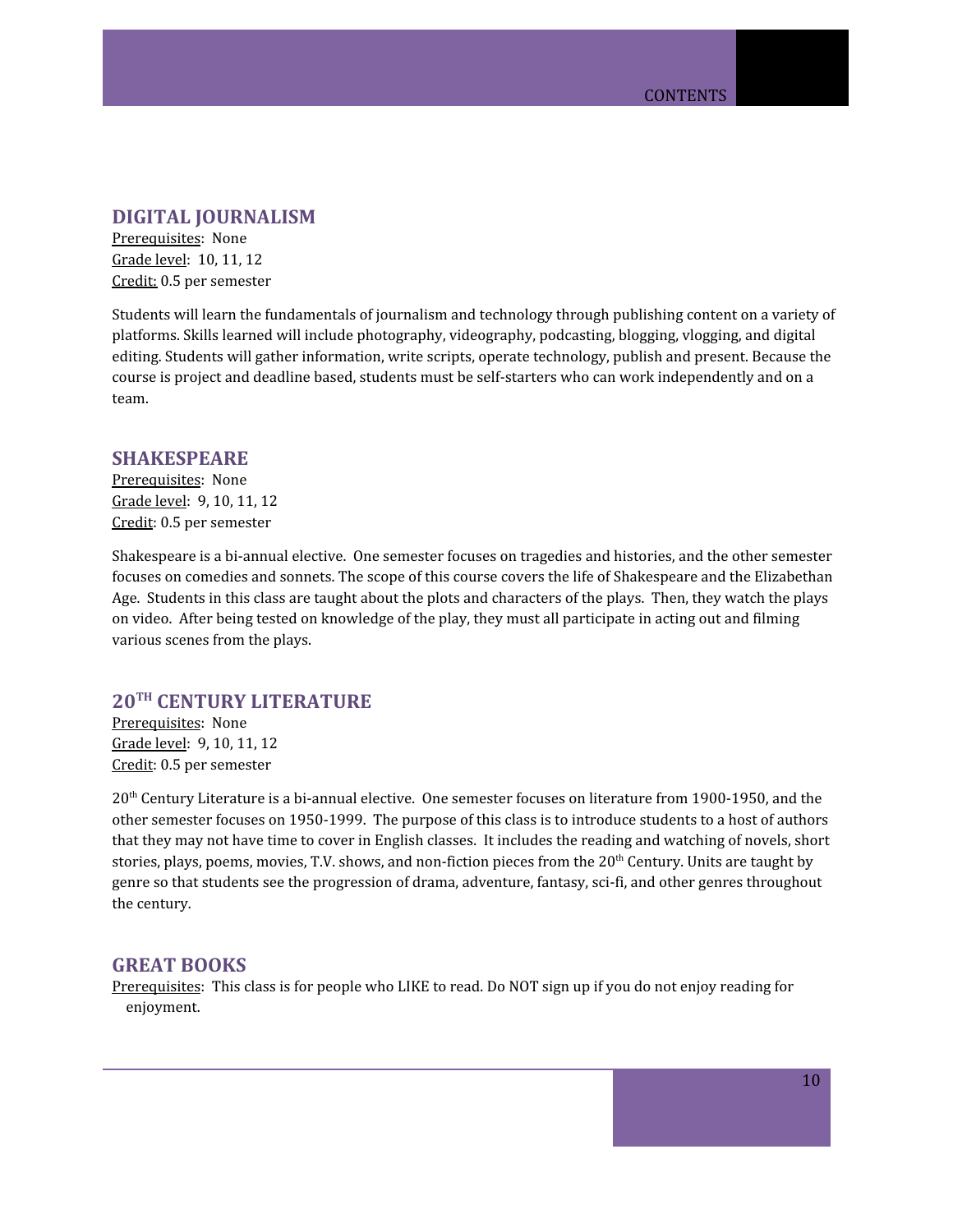Grade Level: 9, 10, 11, 12 Credit: 0.5 per semester

The vision for this class is a community of readers who read and discuss great books that he/she may not typically encounter in English class. Grades are based off of projects. Some film versions of the books will also be used for comparative study.

### <span id="page-10-0"></span>**CREATIVE WRITING**

Prerequisites: None Grade level: 9, 10, 11, 12 Credit: 0.5 per semester

Creative Writing is a broad-based introduction to various forms of writing, such as short story, poetry and drama. Students will experiment with writing these genres.

### <span id="page-10-1"></span>**READING**

Prerequisites: None Grade level: 9, 10, 11, 12 Credit: 0.5 per semester

Reading emphasis is placed on vocabulary, comprehension and reading strategies.

## <span id="page-10-2"></span>**WORLD LITERATURE**

Prerequisites: None Grade level: 9, 10, 11, 12 Credit: 0.5 per semester

This course will focus on literature from various time periods and cultures. However, this course is about more than literature; it is about people. A great way to study people is to study what they write and read. World Literature seeks to understand people throughout time and space through their literature. This course is offered when there is significant student interest.

### <span id="page-10-3"></span>**MYTHOLOGY**

Prerequisites: None Grade level: 9, 10, 11, 12 Credit: 0.5 per semester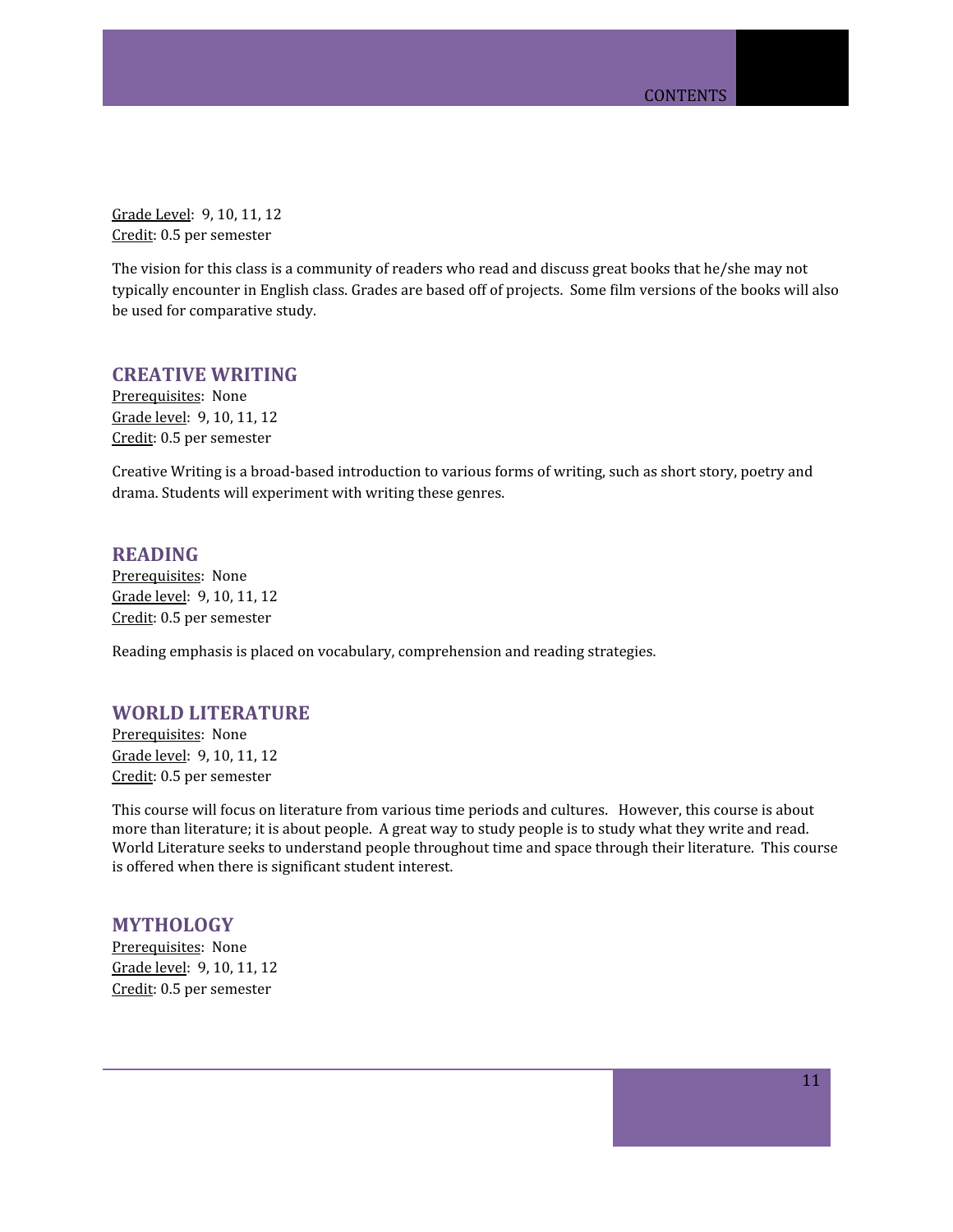This course comprises of two main focuses separated by semesters. Classical Greek and Roman mythology will be covered first semester, and World mythology will be covered second semester. You will learn not only about the stories of cultures, but the cultures themselves and what their stories tell us about those cultures. You will study literature, history, and art. You will be involved in analyzing myths, some creative writing, and other creative projects that will enhance our understanding and recall of gods, goddesses, creatures, stories, and themes.

# <span id="page-11-0"></span>**CRITICAL THINKING**

Prerequisites: None Grade level: 9, 10, 11, 12 Credit: 0.5 per semester

Students will read books of their own choosing for pleasure. They will set individual goals and respond to whatever they read through journals, book reviews, and other related projects.

## <span id="page-11-1"></span>**CHARACTER EDUCATION**

Prerequisites: None Grade level: 9, 10, 11, 12 Credit: 0.5 per semester

This is a course covering characteristics of success, goal setting, drug education, career awareness and study skills.

## <span id="page-11-2"></span>**ESL I, BEGINNING ENGLISH LANGUAGE DEVELOPMENT**

Prerequisites: EL identification Grade level: 9, 10, 11, 12 Credit: 0.5 per semester

The student will receive intensive English instruction in order to develop his/her Basic Interpersonal Communication Skills. The primary goals of the course are: student proficiency in every-day, survival English communication and in the building of a foundation for the development of English language necessary for success in the content areas.

# <span id="page-11-3"></span>**ESL II, ADVANCED ENGLISH LANGUAGE DEVELOPMENT**

Prerequisites: EL identification Grade level: 9, 10, 11, 12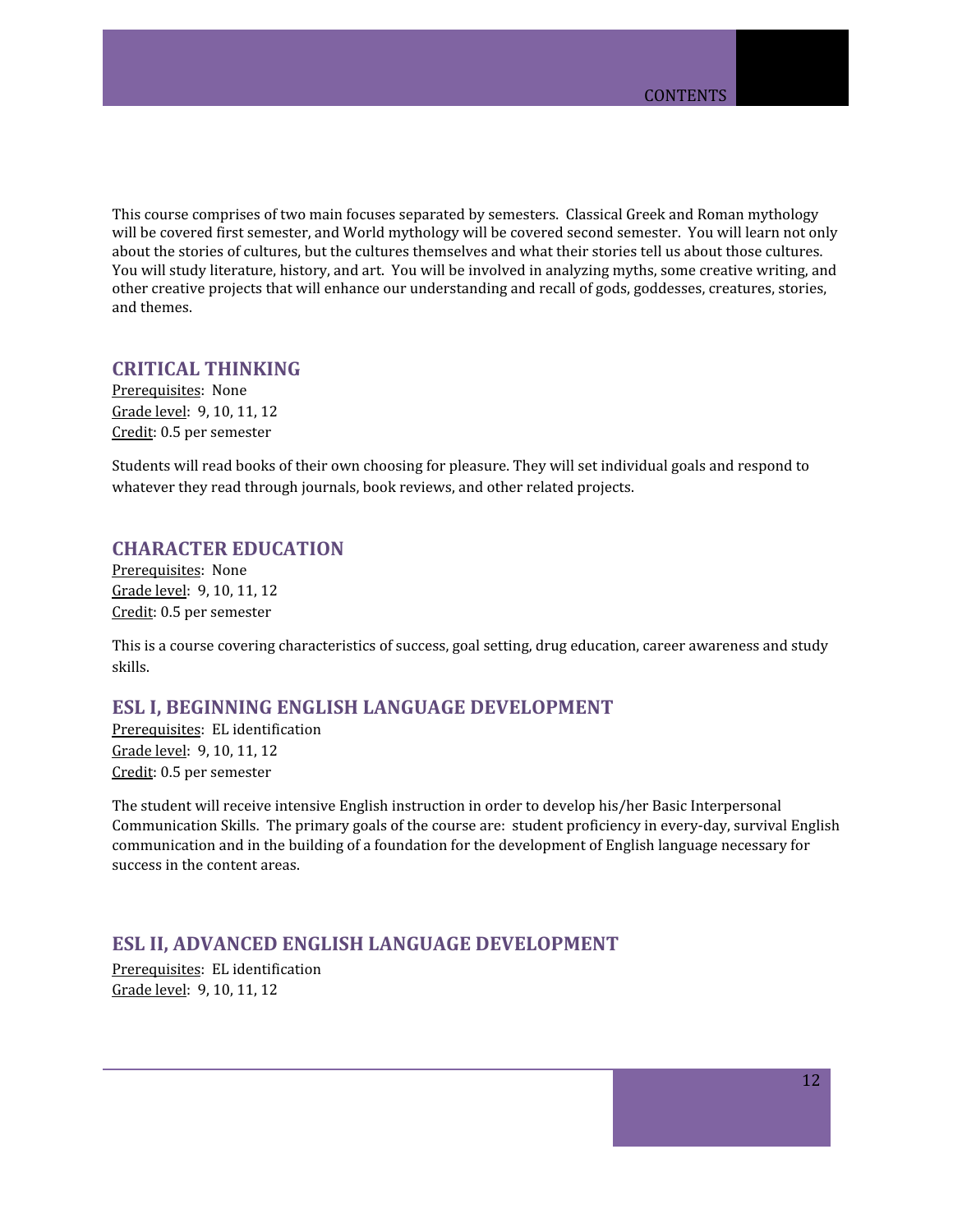Credit: 0.5 per semester

The student will receive English instruction in order to continue development of Basic Interpersonal Communication Skills. Additionally, a primary focus of the course is the development of the student's Cognitive Academic Language Proficiency skills in order for the student to be successful in content area subjects and to meet the state standards in language arts, math, social studies, and science.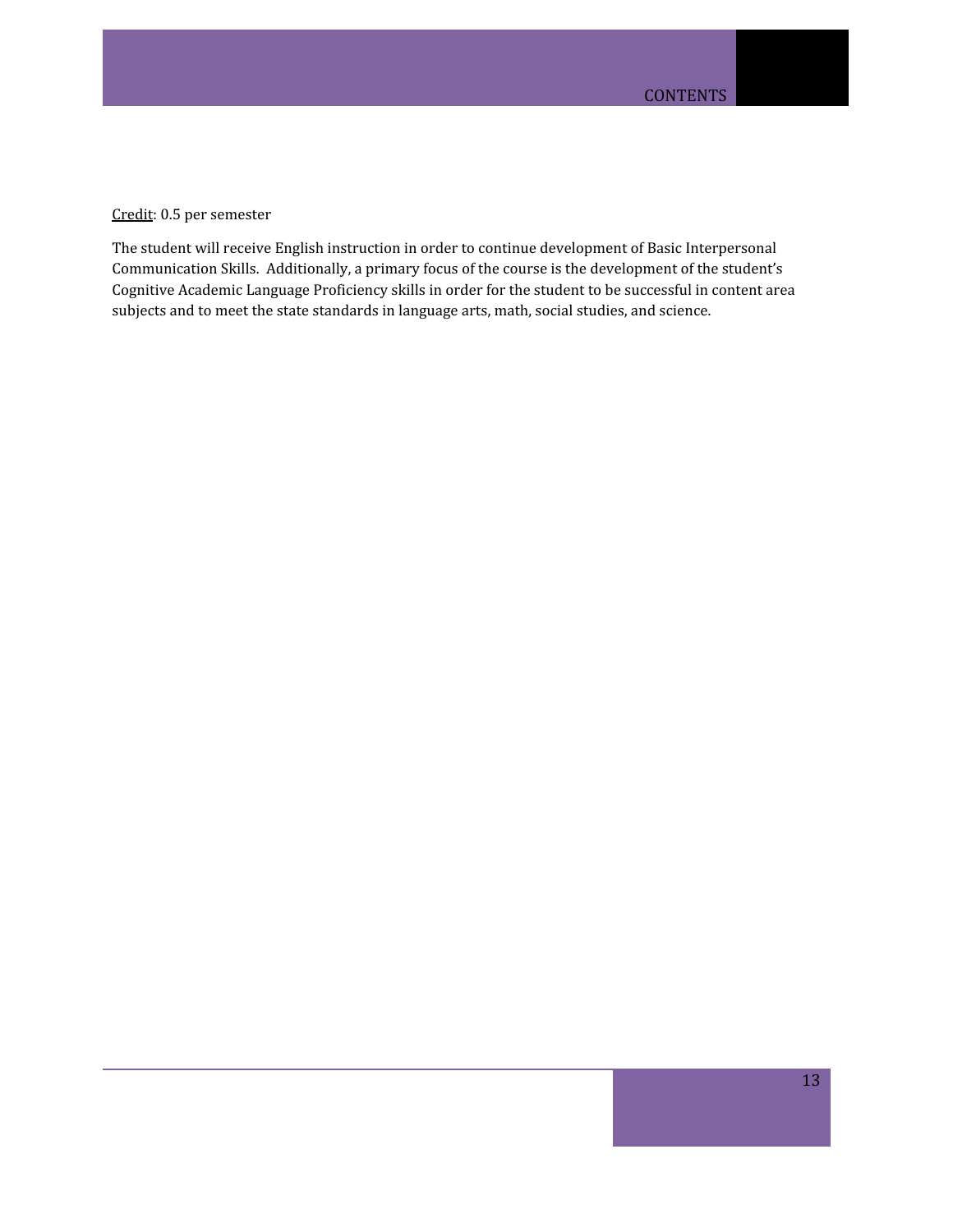# **FOREIGN LANGUAGE**

### <span id="page-13-1"></span><span id="page-13-0"></span>**SPANISH I**

Prerequisites: None Grade level: 9, 10, 11, 12 Credit: 0.5 per semester

The goal of this class is to learn sufficient vocabulary and grammar for simple communication at a beginning level- to understand, to be understood, to read and to write. The units organize the vocabulary by topics and incorporate the grammar concepts in practical application. Class participation is an essential element for success.

## <span id="page-13-2"></span>**SPANISH II**

Prerequisites: Spanish 1 Grade level: 10, 11, 12 Credit: 0.5 per semester

The goal of this class is to increase vocabulary and grammar for communication at an intermediate level- to understand, to be understood, to read and to write. Vocabulary and grammar gained in Spanish 1 will be utilized. New vocabulary and grammar concepts are introduced with the major grammar point being the past tense. Class participation is expected and extremely important.

# <span id="page-13-3"></span>**SPANISH III/PRE-AP SPANISH**

Prerequisites:

- 1. Grade of A or B in Spanish 2
- 2. Teacher approval

Grade level: 11, 12 Credit: 0.5 per semester

The goal of this class is to gain confidence and fluency in communication - to understand, to be understood, to read and to write. Ability will be increased by practicing all previously acquired information as well as through the addition of new vocabulary and many grammar concepts. Class participation is imperative.

# <span id="page-13-4"></span>**SPANISH IV/AP SPANISH/INDEPENDENT STUDY**

Prerequisites:

1. Grade of A or B in Spanish 3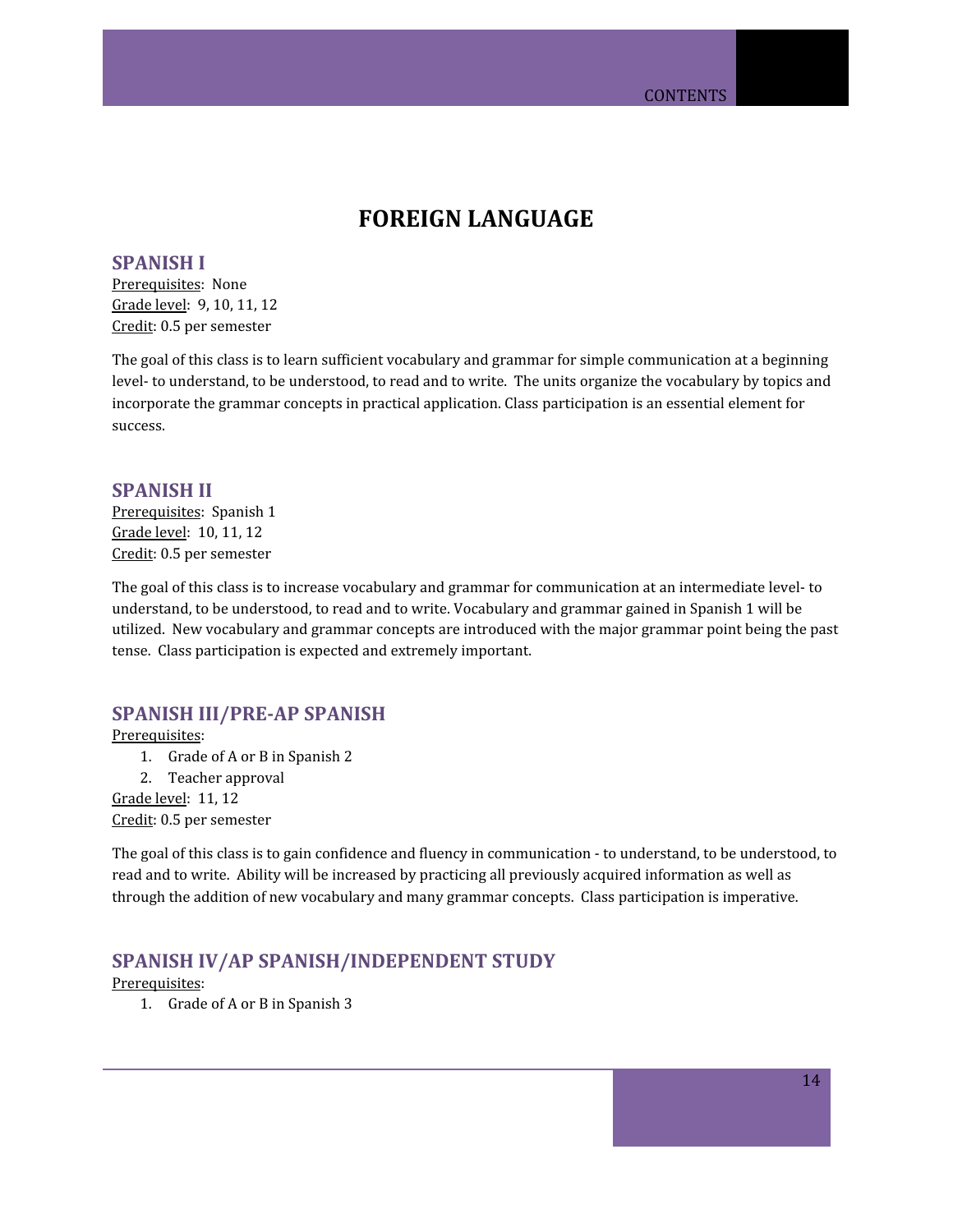2. Teacher approval Grade level: 12 Credit: 0.5 per semester

The goal of this class is to increase confidence and fluency with communication- to understand, to be understood, to read and to write. Ability will improve through more advanced practice of all previously acquired vocabulary and grammar with limited new information. The student must anticipate working on their own as the class title suggests. This class reviews the Spanish 3 material, thus some of the presentations will be review. Assignments and all testing will be separate and working independently will be essential.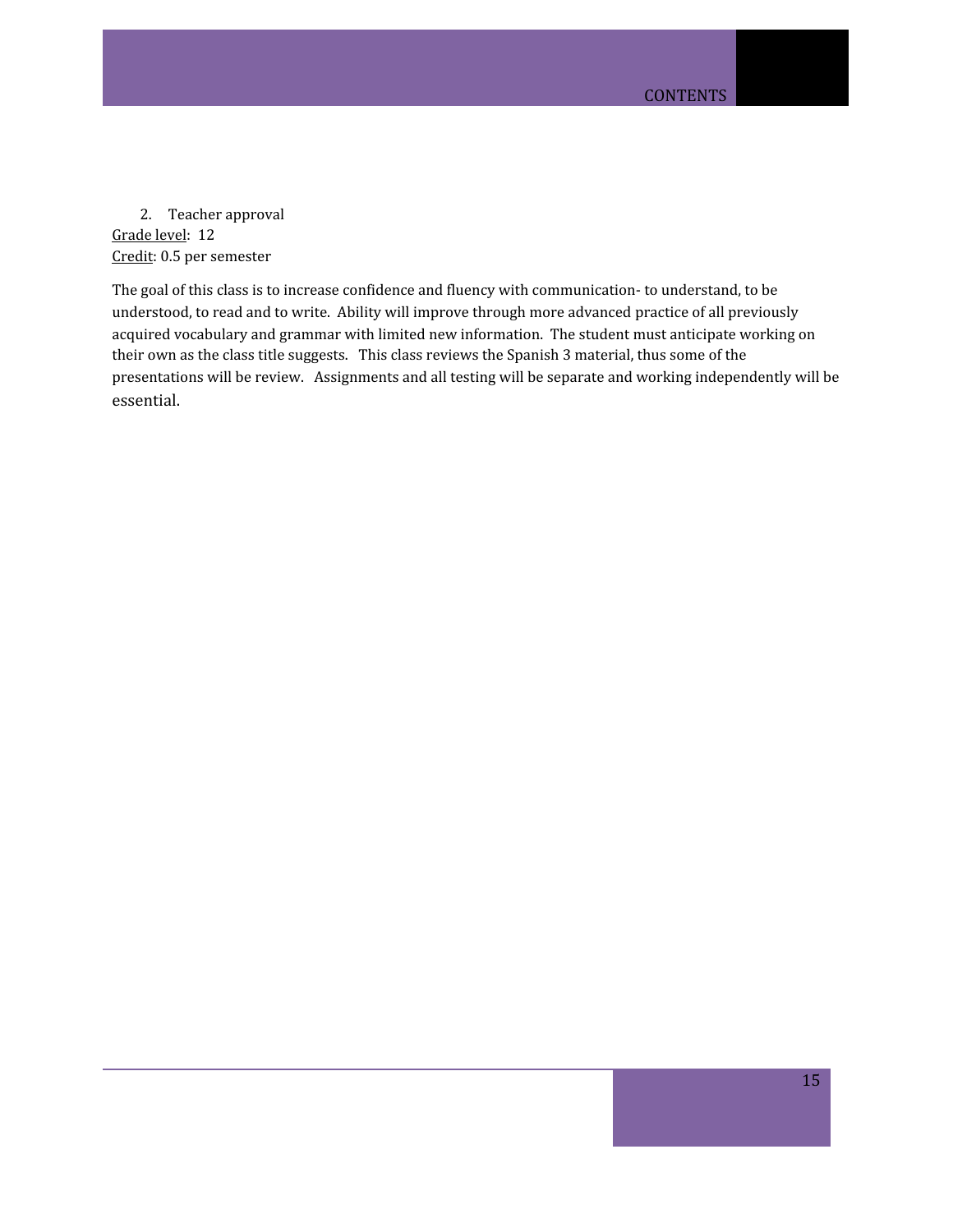# **BUSINESS AND COMPUTERS**

## <span id="page-15-1"></span><span id="page-15-0"></span>**GOOGLE APPS**

Prerequisites: None Grade level: 9, 10, 11, 12 Credit: 0.5 per semester

Students will receive comprehensive training in the core business skills using integrated software programs to enhance the student's computer skills and to problem solve utilizing google docs, sheets and slides, and numerous other Google applications.

### <span id="page-15-2"></span>**COMPUTER SCIENCE**

Prerequisites: Google Apps Grade level: 10, 11, 12 Credit: 0.5 per semester

Computer science builds basic coding principles through HTML and CSS. The students will build websites from the ground up and also be taught javascript and python languages. Students will learn problem solving and critical thinking throughout the duration of the class.

### <span id="page-15-3"></span>**MULTI-MEDIA PRODUCTIONS**

Prerequisites: Google Apps Grade level: 10, 11, 12 Credit: 0.5 per semester

Students will learn the basics of producing, editing and writing script for film. This class is an introductory course which provides multimedia instruction to create content for convergent media audiences. This course teaches principal skills to prepare students to publish in audio, photo, print, video and web converged platforms.

# **COMPUTER GRAPHICS AND DESIGN**

Prerequisites: Computers I Grade level: 10, 11, 12 Credit: 0.5 per semester

In this class you will learn the theories of graphic design while designing and producing several real-world projects. Students learns basic tools used in Corel Draw and techniques for designing and creating effective pieces, publications, and digital-art. Projects may include, but are not limited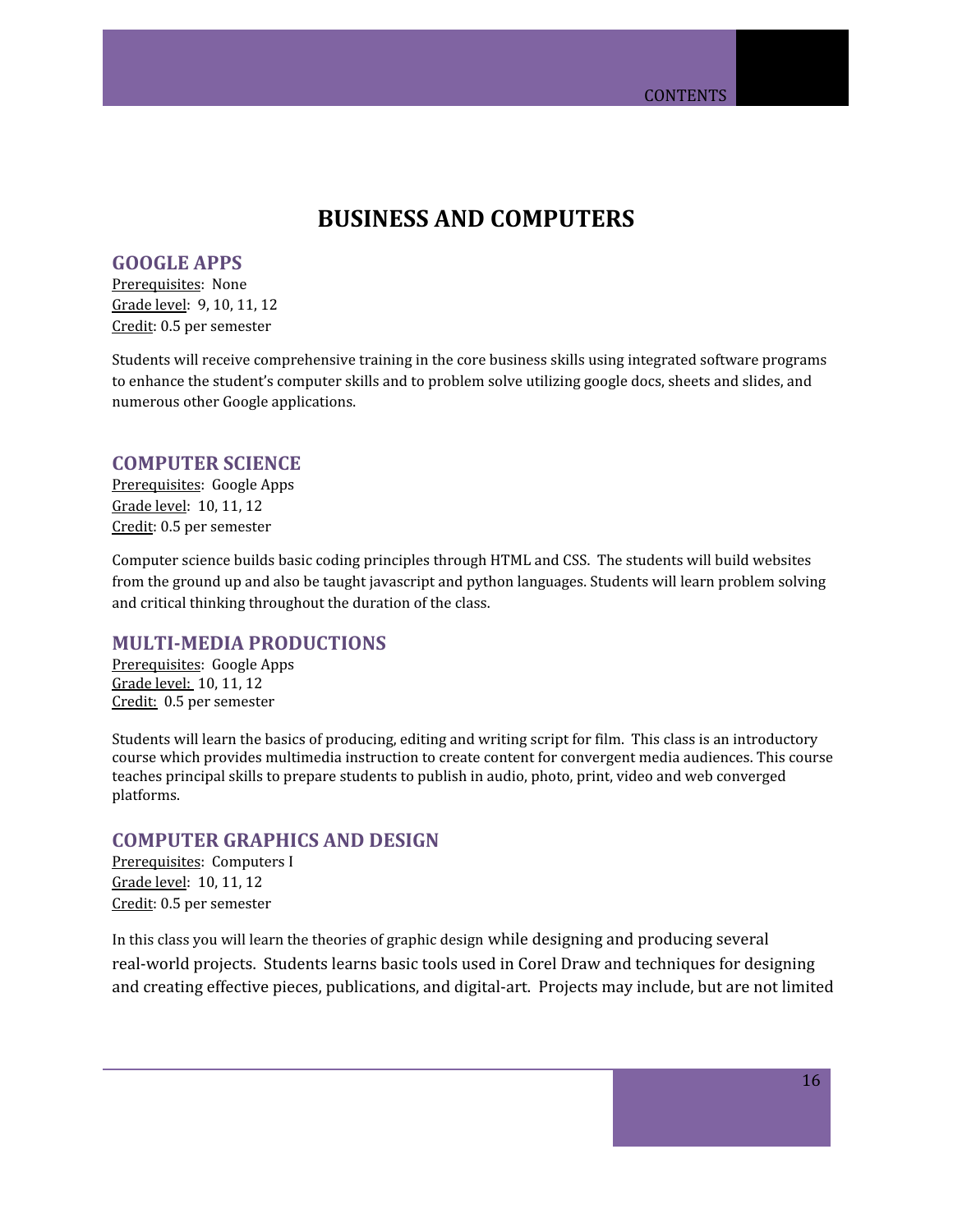to the creation of logos, posters, ads, magazine covers, character creations, book covers, menus, album covers and much more. Have fun while learning the basic tools for creating graphic designs.

# <span id="page-16-0"></span>**AP COMPUTER SCIENCE PRINCIPLES**

Prerequisites: None Grade level: Any Credit: 0.5 per semester

AP Computer Science Principles offers a multidisciplinary approach to teaching the underlying principles of computation. The course will introduce students to the creative aspects of programming, abstractions, algorithms, large data sets, the Internet, cybersecurity concerns, and computing impacts. AP Computer Science Principles will give students the opportunity to use technology to address real-world problems and build relevant solutions. Together, these aspects of the course make up a rigorous and rich curriculum that aims to broaden participation in computer science. The AP Computer Science Principles assessment consists of two parts: completion of through-course performance tasks and the end-of-course AP Exam.

### <span id="page-16-1"></span>**LEADERSHIP**

Prerequisites: Teacher approval Grade level: 10, 11, 12 Credit: 0.5 per semester

Leadership class focuses on four components: volunteerism, character building, character studies, and school projects. Each student is responsible to find a place to volunteer 1-2 class hours per week. This may be done within the school district or outside of the school district. Each student is also expected to participate in annual projects (ex: Christmas party at Daily Living) and spontaneous projects which arise out of a need in the metro area. The candidate for leadership must possess a desire to lead and to grow as a person. Candidates must also contribute positively or he/she will be removed from the class at semester.

### <span id="page-16-2"></span>**STUDENT COUNCIL**

Prerequisites: Must be a STUCO officer, class President, or selected by application and interview Grade level: 9, 10, 11, 12 Credit: 0.5 per semester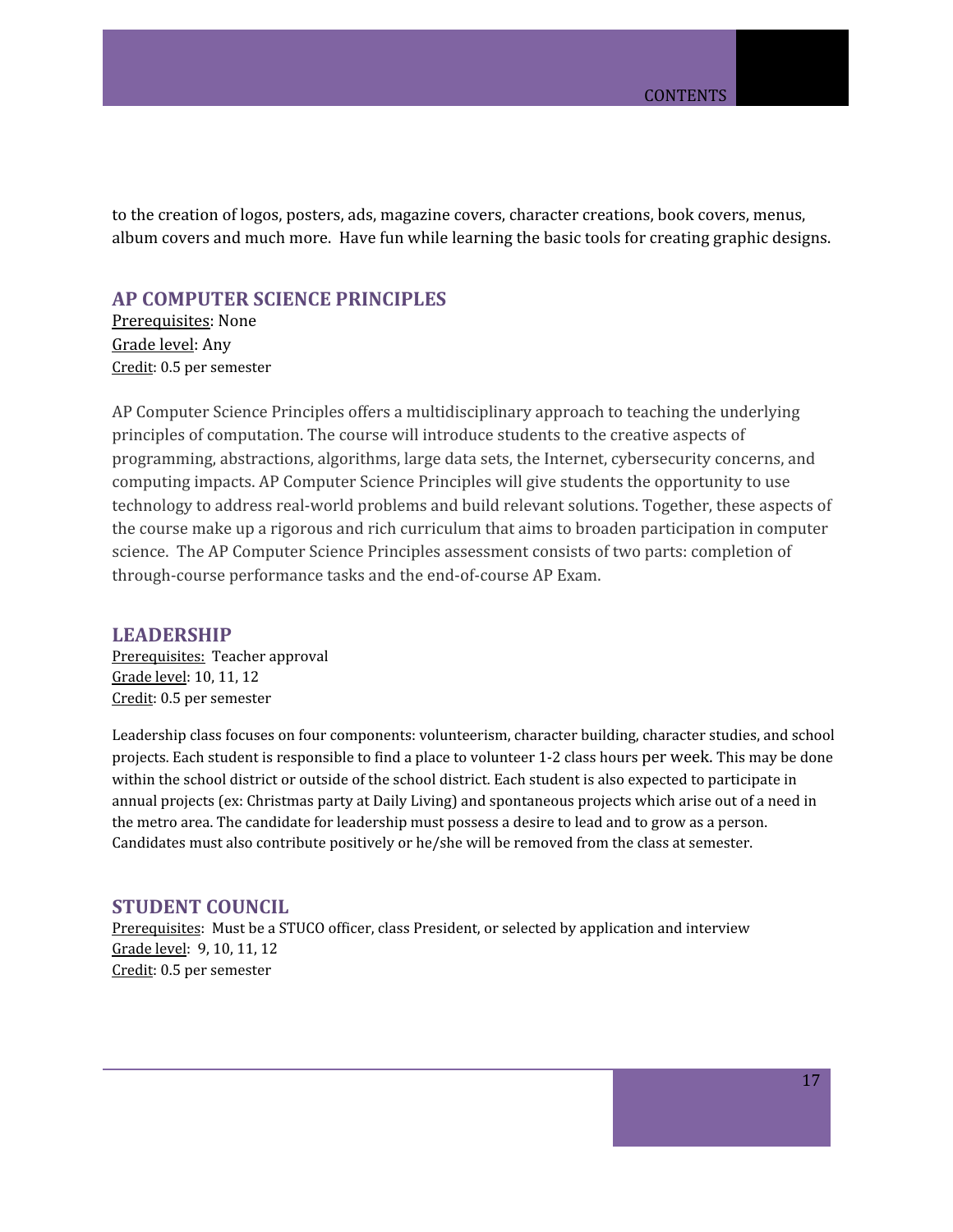This class is mandatory for elected Student Council officers and class Presidents. If Presidents cannot work the class in to their schedules, then Vice-Presidents are encouraged to enroll. There are also several openings available for all other students to go thru an application process and interview. Student Council is responsible for the following activities: Pep Assemblies, Food Drives, Adopt-A-Family, CFD, movie nights, back-to-school events, etc. To run for an office – elections are held every April. During the first week of May there are a few offices that can be applied for and applications are released. During the first two weeks of school, room representatives are elected in their 5th hour classes. Parents are welcome to be a part of everything.

### <span id="page-17-0"></span>**ACCOUNTING I**

Prerequisites: None Grade level: 11, 12 Credit: 0.5 per semester

This course provides students with a strong foundation in generally accepted accounting principles and techniques needed for success in careers in accounting or other business related fields.

### <span id="page-17-1"></span>**LAW FOR BUSINESS /PERSONAL USE**

Prerequisites: None Grade Level: 10, 11, 12 Credit: 0.5 per semester

Business Law is a Bi-annual elective. This course is a study of the rules that apply to business situations and transactions. The student will develop an understanding of legal terminology, government regulations and protection of businesses organized as sole proprietorships, partnerships, or corporations, contracts, legal agreements and laws affecting employment.

# <span id="page-17-2"></span>**INTRO TO BUSINESS**

Prerequisites: None Grade Level: 9, 10, 11, 12 Credit: 0.5 per semester

Business is a bi-annual elective. This is a course in which the student will gain an understanding of the economy, personal business management, business organizations, career planning, marketing, saving and investing, risk management and insurance.

<span id="page-17-3"></span>**STREET LAW** Prerequisites: None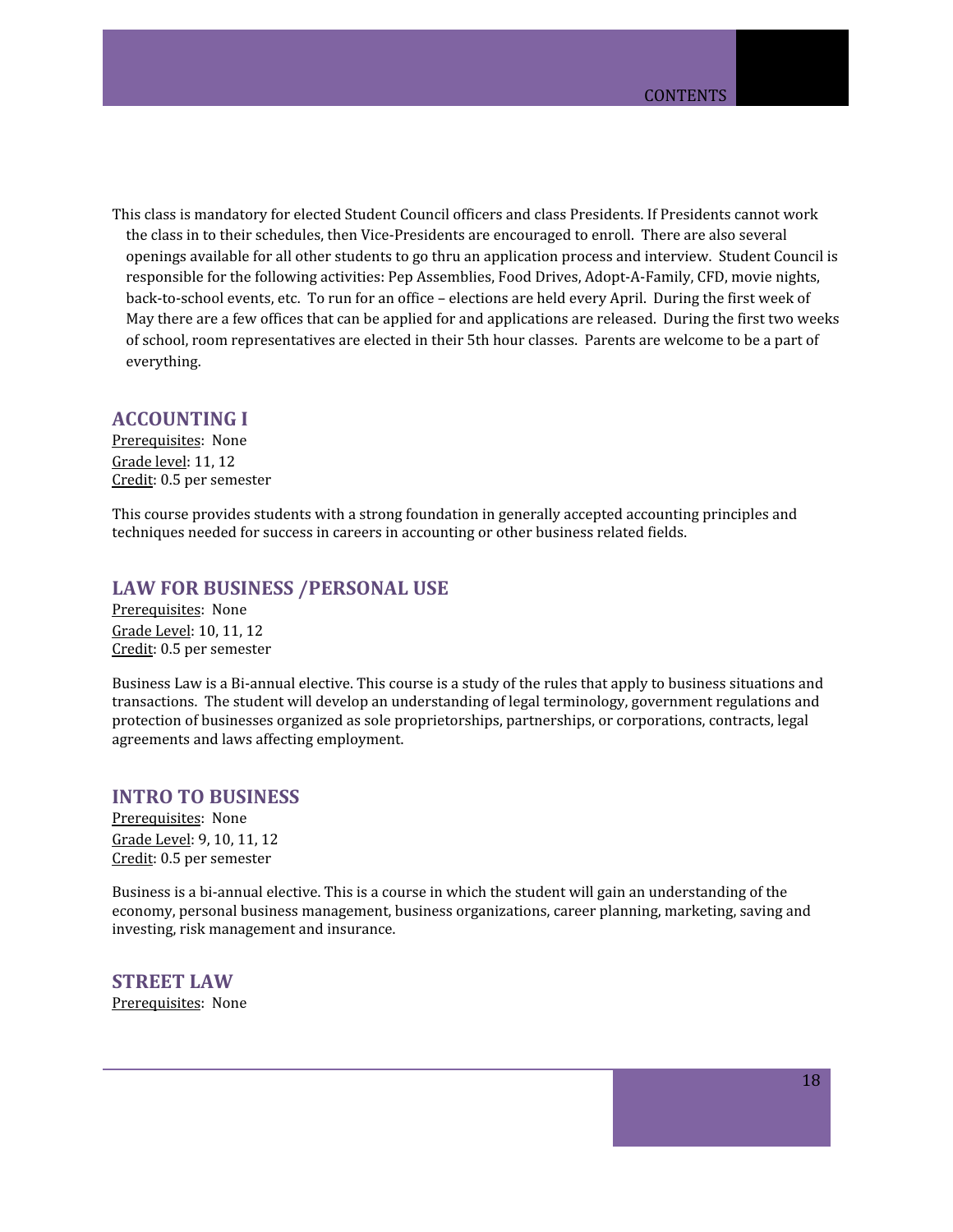Grade Level: 9,10, 11, 12 Credit: 0.5 per semester

Street Law is dedicated to empowering people through law-related education. Students will learn substantive information about law, democracy, and human rights through strategies that promote problem solving, critical thinking, cooperative learning, improved communication and conflict resolution skills and the ability to participate effectively in society.

# <span id="page-18-0"></span>**PERSONAL FINANCIAL LITERACY**

Prerequisites: None Grade Level: 11, 12 Credit: 0.5 per semester

**This is a required class starting in 2013 to graduate**. The students will gain an understanding in earning an income, understanding state and federal taxes, banking and financial services, balancing a checkbook, savings and investing, planning for retirement, understanding loans and borrowing money, including predatory lending and payday loans; and understanding interest, credit card debt, and online commerce.

### <span id="page-18-1"></span>**ECONOMICS**

Prerequisites: None Grade Level: 11, 12 Credit: 0.5 per semester

This is a one semester class. The Course will begin with defining economics and an overview of the free-enterprise system and supply and demand. Students will examine the workings of the marketplace, business, and the labor force. Students will investigate the components and operation of the United States economy, including the political influences that shape it.

### <span id="page-18-2"></span>**SPORTS MARKETING**

Prerequisites: None Grade Level: 9, 10, 11, 12 Credit: 0.5 per semester

This semester long course will take students on a journey through the world marketing and management in the fields of sports and entertainment. Students will learn and practice the basic principles of marketing and management and how to apply those principles to sports and entertainment. Knowledge will be demonstrated through presentations, worksheets, online simulations and exams.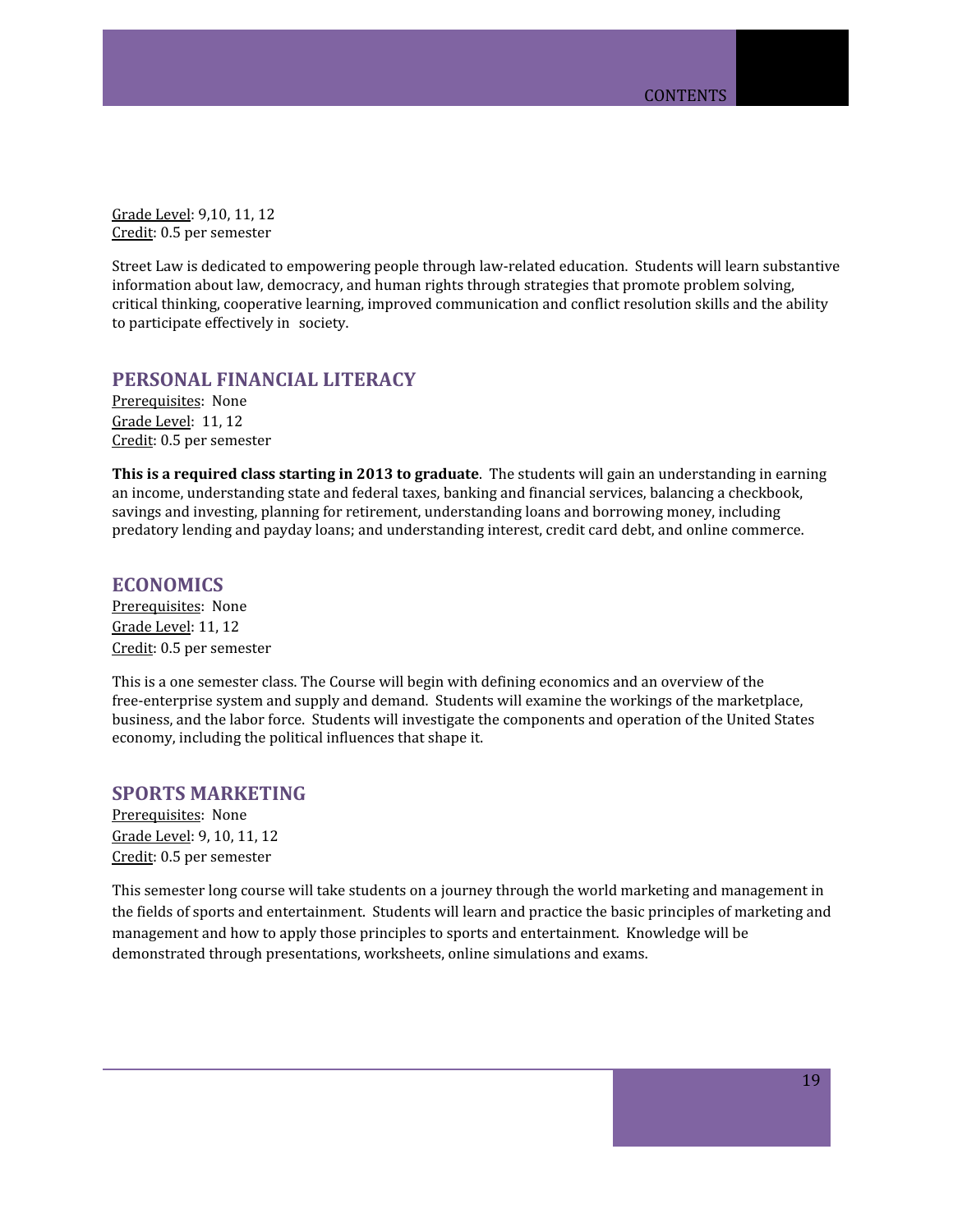# **SOCIAL STUDIES**

## <span id="page-19-1"></span><span id="page-19-0"></span>**OKLAHOMA HISTORY**

Prerequisites: None Grade Level: 9 Credit: 0.5 per semester

This is a one semester class that is paired with World Geography. The course explores our state's cultural, economic, and political history from the prehistoric settlements through the present.

### <span id="page-19-2"></span>**WORLD GEOGRAPHY**

Prerequisites: None Grade Level: 9 Credit: 0.5 per semester

This one semester course, which is paired with Oklahoma History, focuses on the study of physical and cultural geography, encompassing each of the major world regions.

## <span id="page-19-3"></span>**WORLD HISTORY**

Prerequisites: None Grade level: 10 Credit: 0.5 per semester

This year-long course is a study of the development and growth of ancient civilizations, the rise of Western Europe, and the impact Europe had on the development of the social classes, economic systems, and political ideologies throughout the world.

### <span id="page-19-4"></span>**US HISTORY**

Prerequisites: None Grade level: 11, 12 Credit: 0.5 per semester

US History is a year-long study of American History beginning with Civil War Reconstruction and continuing through the War on Terror. Students will understand themes and changes in American society during this time. This is a required credit for high school graduation. At the end of the year students will take a state mandated test. The class is a combination of lecture, class discussion, homework, projects, and tests.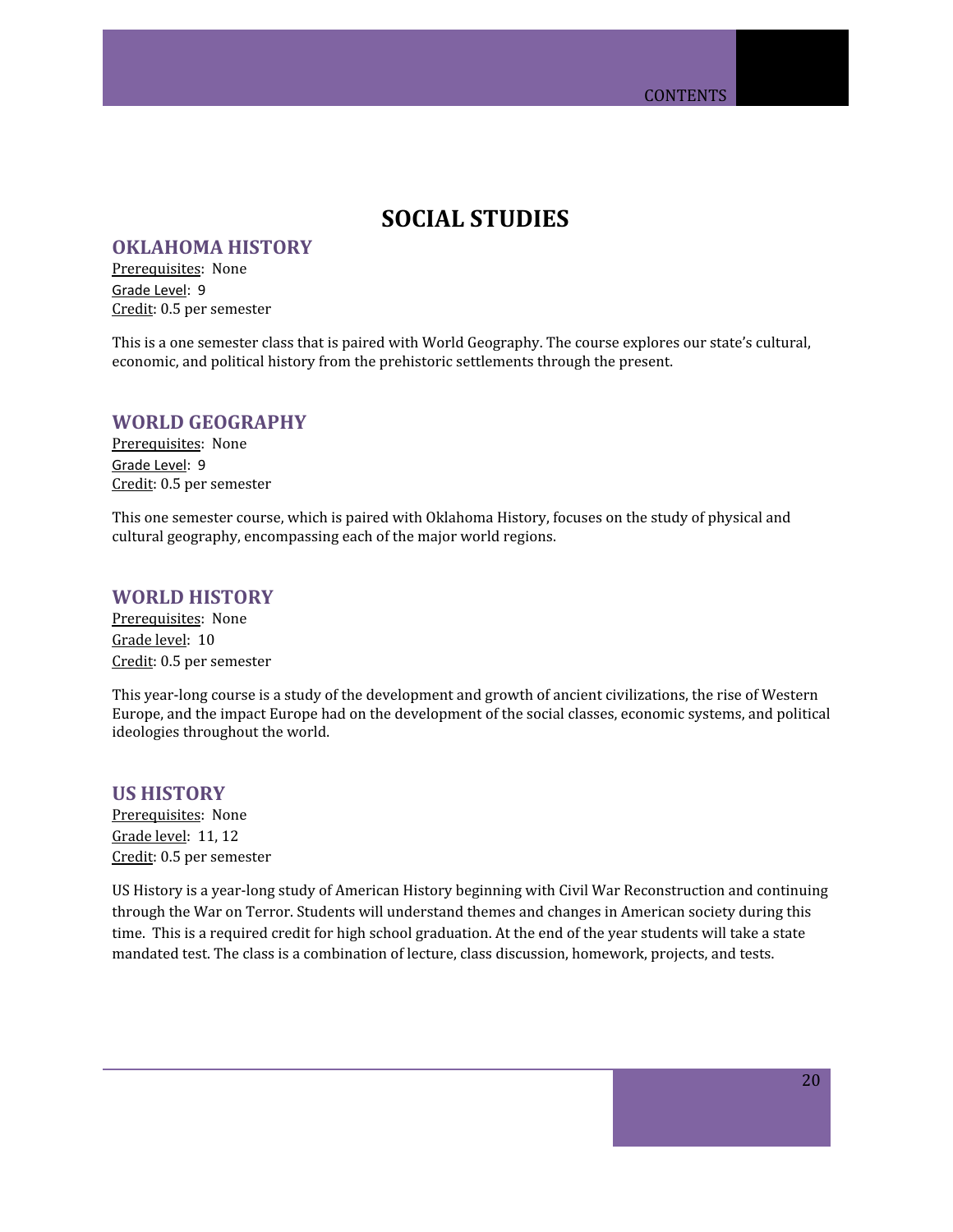### <span id="page-20-2"></span>**AP US HISTORY**

Prerequisites: Teacher Approval/Recommendation Grade Level: 11, 12 Credit: 0.5 per semester

The AP US History course is designed to provide students with the analytical skills and conceptual understanding necessary to deal critically with the problems and materials in US history. The course is comparable to a college level history course. Content covered includes the Pre-Columbian period to present. Students will learn to assess historical materials—both primary and secondary sources. Students then use those skills to respond to prompts in argumentative essays. The class will also prepare the student for the end-of-year state test in US History.

Grading Policy: Because this course is like a college course, the grading will be done accordingly. There may not be the standard 18 grades per semester, as bigger projects and essays will take more time.

### **U.S. GOVERNMENT**

Prerequisites: None Grade Level: 12 Credit: 0.5 per semester

This is a one semester class . Content will encompass a thorough examination of the United States Constitution, the responsibilities and procedures of the three branches of our federal government, the process of the Electoral College, the Supreme Court, and establishment and influences of political parties.

## <span id="page-20-0"></span>**MILITARY HISTORY**

Prerequisites: None Grade Level: 9, 10, 11, 12 Credit: 0.5 per semester

This is a one semester class that will begin with the Colonial Wars and follow U.S. Military engagements through Vietnam. Students will analyze the strategic, technological, social and political influence of these engagements on the United States.

# <span id="page-20-1"></span>**MODERN HISTORY**

Prerequisites: None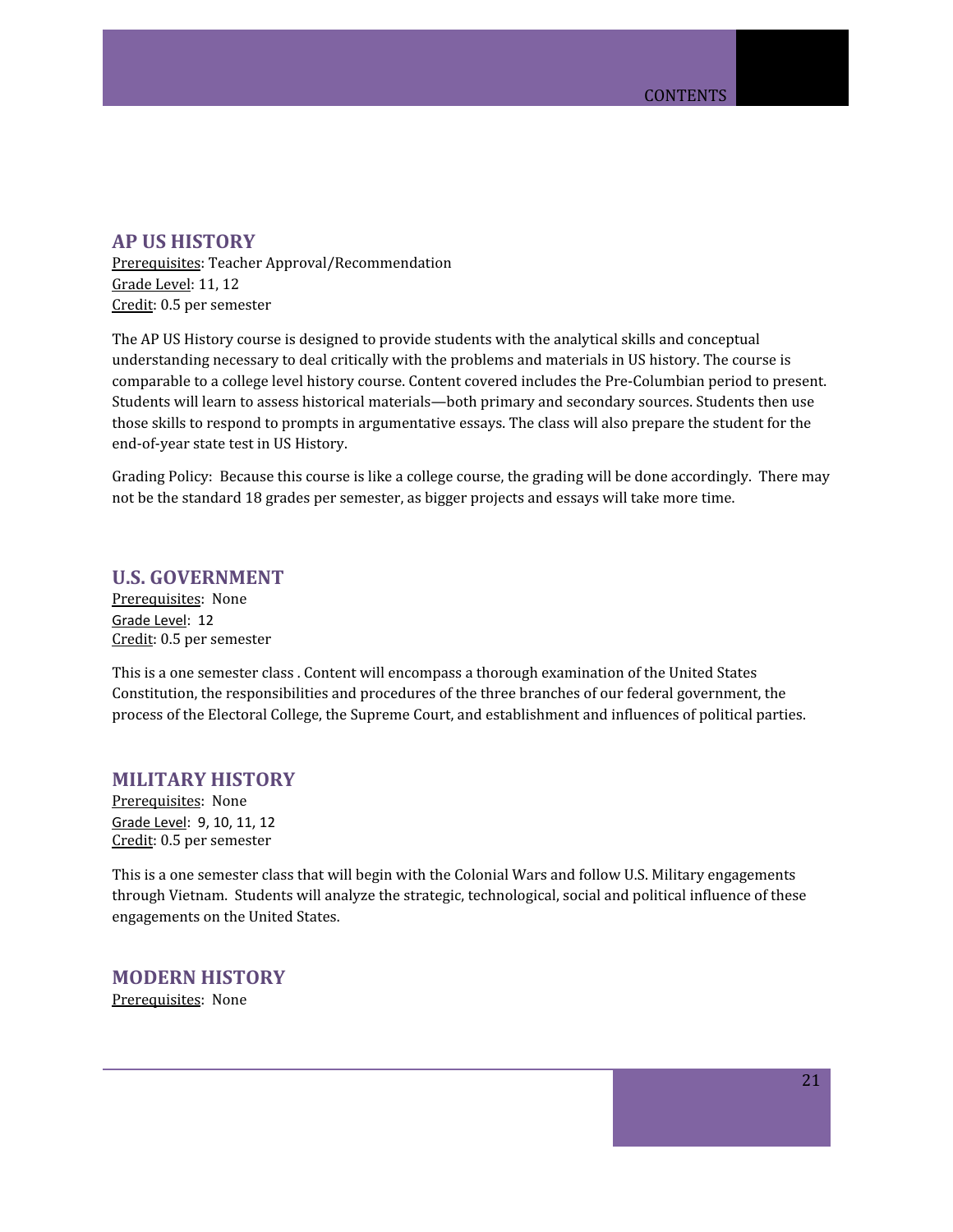Grade Level: 9, 10, 11, 12 Credit: 0.5 per semester

As a result of this course, students will develop a deeper understanding of their place in American history as well as make connections between events and global patterns. The primary purpose of this course is to help students understand themselves as Americans through the study of United States history. Another goal is to understand the historical processes which affect our lives today. Students will be able to discuss how the major trends, events and individuals from 2000 through present time.

## <span id="page-21-0"></span>**NATIVE AMERICAN STUDIES**

Prerequisites: None Grade Level: 9, 10, 11, 12 Credit: 0.5 per semester

This is a one semester class that will examine different Native American tribes throughout the United States. Students will research and analyze the history, customs, and traditions of these tribes.

# <span id="page-21-1"></span>**AFRICAN AMERICAN HISTORY**

Prerequisites: None Grade Level: 9, 10, 11, 12 Credit: 0.5 per semester

This course will explore the African American experience from slavery to modern times. We will begin with as examination of the African slave trade and the institution of American slavery. Special consideration will be given to issues relating to the abolitionist movement, the Underground Railroad, slave rebellions, and the role played by African Americans in the Civil War, and in the abolition of slavery. We will explore the African American experience during Reconstruction and examine the challenges and obstacles faced by African American men, women, and children during the remainder of the 19th and 20th centuries. Additional attention will also be given to the experience of other minority groups facing discrimination in America.

### <span id="page-21-2"></span>**PSYCHOLOGY**

Prerequisites: None Grade level: 11, 12 Credit: 0.5 per semester

Psychology is an elective course for juniors and seniors. Students enrolled in psychology will learn that this is a scientific study of human and animal behavior. This basic introduction to psychology will introduce students to the history of psychology, methods used by psychologists to obtain data, career possibilities,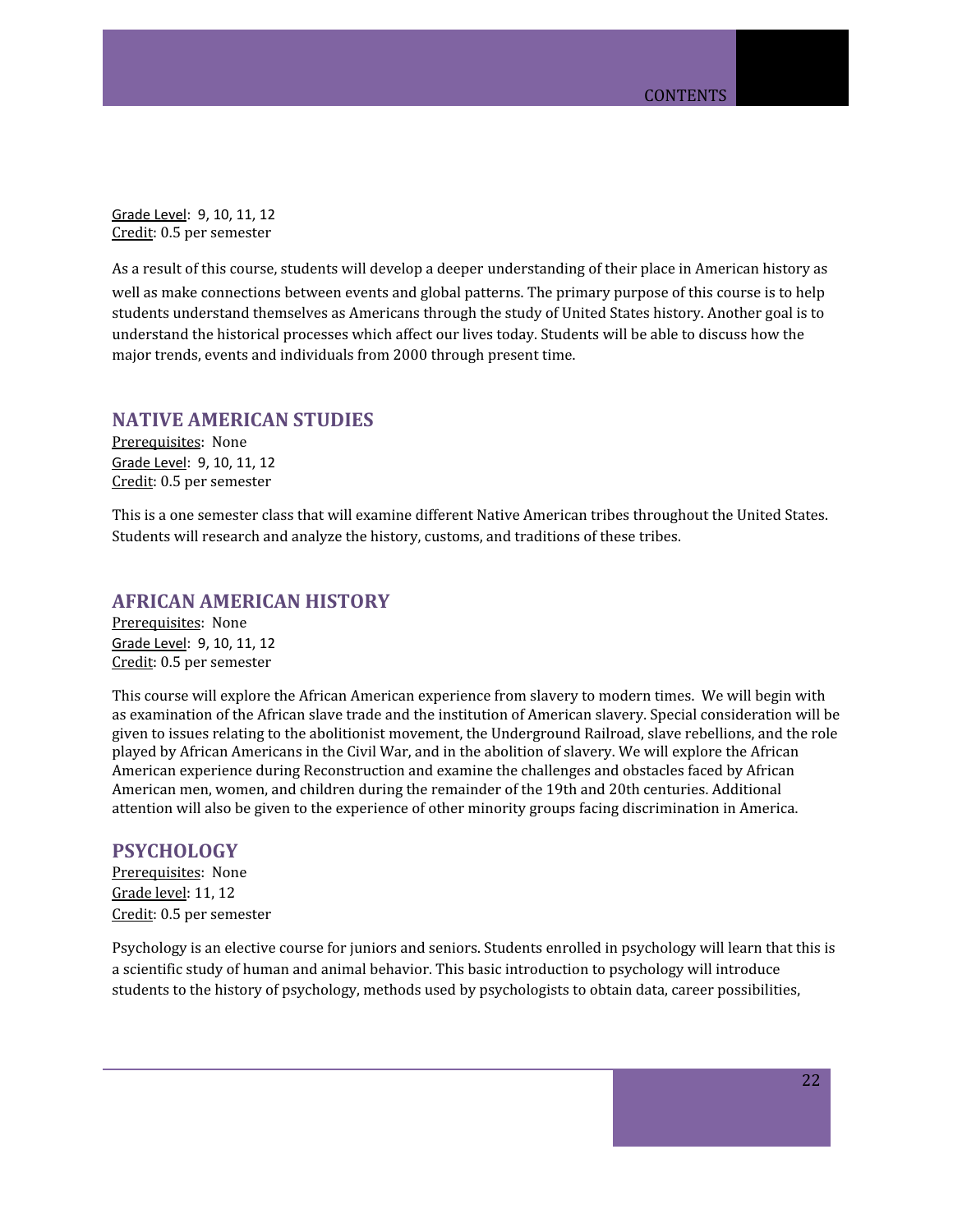human growth and development, personality theories, mental disorders and types of therapy. Students will develop skills in critical thinking, problem solving, and group interaction.

# <span id="page-22-0"></span>**SOCIOLOGY**

Prerequisites: None Grade level: 11, 12 Credit: 0.5 per semester

Sociology is an elective course for juniors and seniors. Students enrolled in sociology will learn about the formations and patterns of group behavior. This basic introduction to sociology will introduce students to the methods and strategies of sociological research, the influence of culture, religion and social status on behaviors, social institutions, and the social problems affecting individuals and groups. Students will develop skills in critical thinking, problem solving, and group interaction.

### <span id="page-22-1"></span>**DIGITAL CITIZENSHIP**

Prerequisites: None Grade Level: 9, 10, 11, 12 Credit: 0.5 per semester

This course will teach students about the norms of appropriate, responsive behavior with regard to technology use. Topics of emphasis will be digital access, commerce, communications, literacy, etiquette, law, rights & responsibilities, health & wellness and security (self protection).

# <span id="page-22-2"></span>**CONTEMPORARY POLITICAL AND SOCIAL ISSUES**

Prerequisites: None Grade level: 9, 10, 11, 12 Credit: 0.5 per semester

The contemporary issues class deals with current US and World issues by coming to an understanding of the historical context as well as the social aspects involved in policy decisions. This includes a brief overview of US policy since 1900, a study of the philosophical background of the US, the two party political system of the US and the platforms of both parties, and the current issues on both the foreign and domestic fronts. Topics are relative to what is occurring during this time, such as wars in Iraq, Afghanistan, and Libya, associated diplomatic issues, national debt, healthcare, abortion, drug trafficking, and immigration.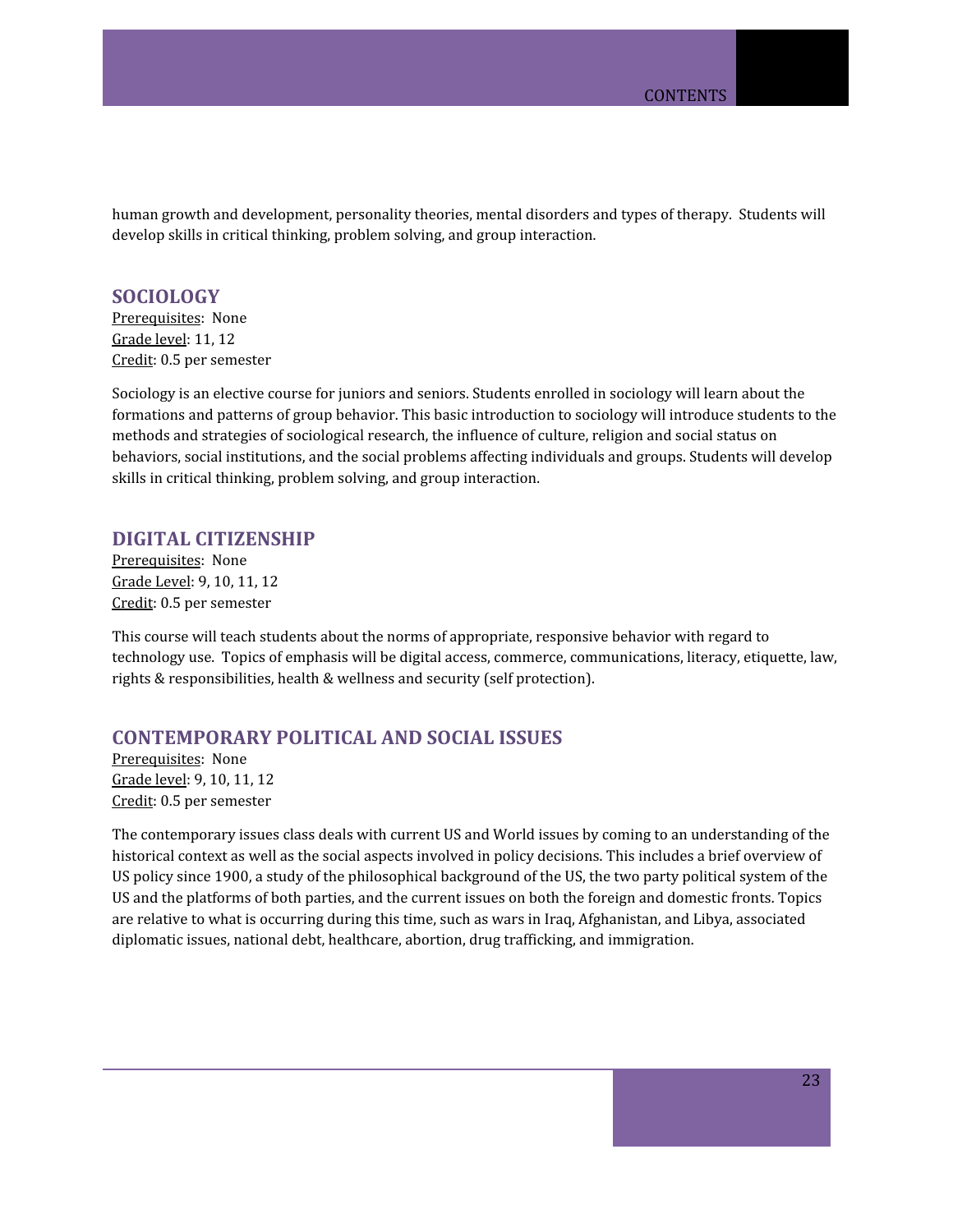# **MATHEMATICS**

# <span id="page-23-1"></span><span id="page-23-0"></span>**MATH AND FINANCE**

Prerequisites: Algebra 1 and Geometry Grade level: 11, 12 Credit: 0.5 per semester

The scope of this class is for students to have an understanding of how math applies to their future financial situations both in their personal lives and in the community. We will not only work to apply these skills but also have guest speakers and take field trips that help enrich our understanding. We will work to make educated decisions about our financial future. **This course continues to count as a high school credit but will not be included in the College Prep Curriculum or eligible for OHLAP.**

### <span id="page-23-2"></span>**ALGEBRA I**

Prerequisites: None Grade Level: 9 Credit: 0.5 per semester

This course covers topics using the real number system that include linear equations and inequalities, systems of linear equations, exponents, radicals, rational equations, polynomials, functions, and graphing. A scientific calculator is recommended.

# <span id="page-23-3"></span>**GEOMETRY**

Prerequisite: Algebra 1 Grade Level: 10 Credit: 0.5 per semester

Geometry presents a postulation system, a study of deductive reasoning, indirect reasoning, geometric patterns, areas and volumes, geometric constructions, basic trigonometry and Pythagorean Theorem. A scientific calculator is recommended.

# <span id="page-23-4"></span>**PRE-AP GEOMETRY**

Prerequisites: 1.Teacher Approval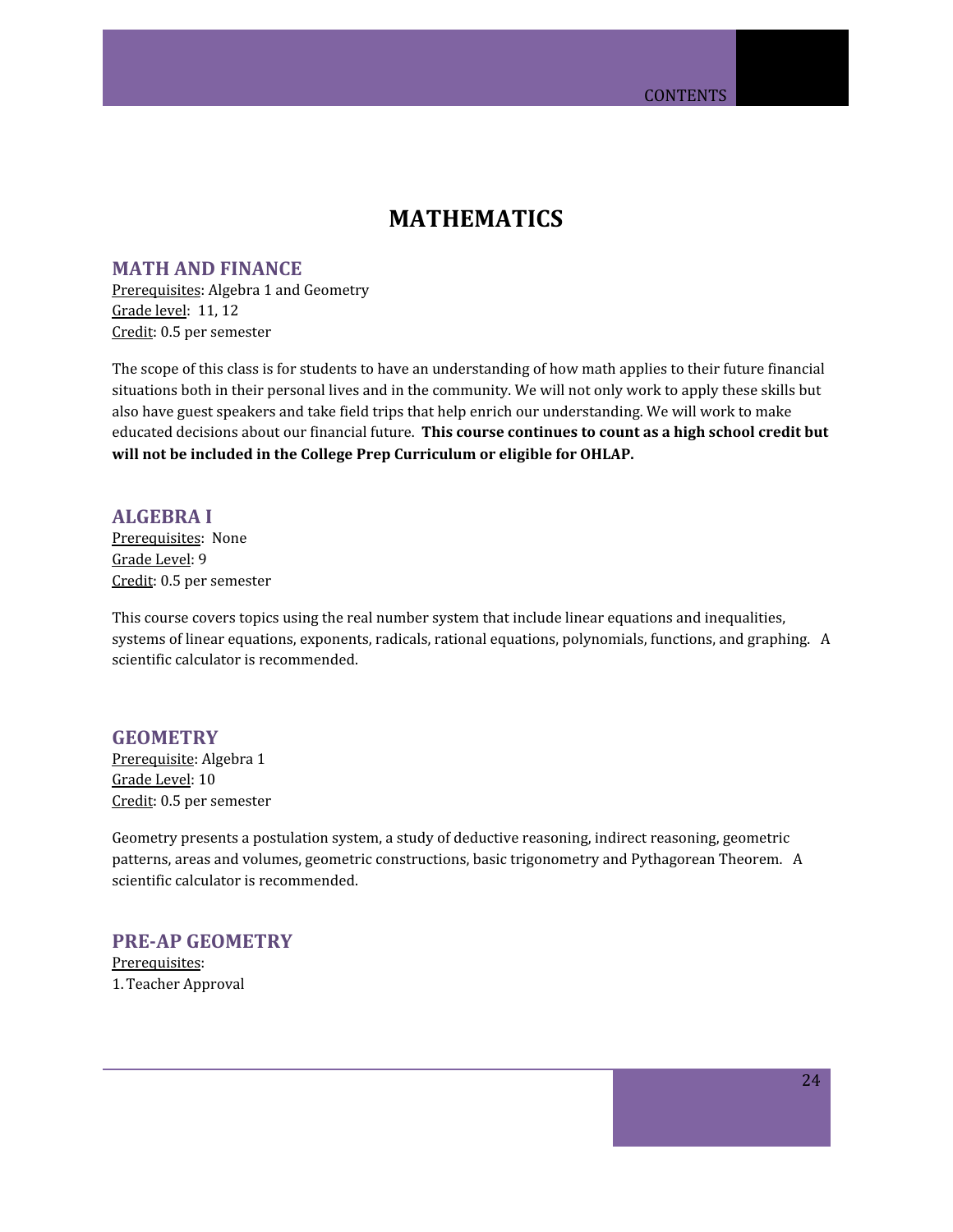2. A grade of A or B in both semesters of  $8<sup>th</sup>$  grade Algebra 1 or an A in both semesters of High School Algebra 1 Grade Level: 9, 10

Credit: 0.5 per semester

This course includes the study of traditional plane geometry concepts at an accelerated pace and covers some advanced topics more thoroughly than the regular course to prepare students for AP mathematics. More emphasis is placed on logical reasoning and proofs formal and informal. . A scientific calculator is recommended.

### <span id="page-24-0"></span>**INTERMEDIATE ALGEBRA**

Prerequisites: 1.Algebra 1 and Geometry 2. Mathematics Department Chair Approval Grade Level: 11-12 Credit: 0.5 per semester

The emphasis of this class is more on perfecting algebraic skills rather than the exploration and abstract connections that will occur in Algebra II. This course is a bridge class between Algebra 1 and Algebra 2. **This course continues to count as a high school credit but will not be included in the College Prep Curriculum or eligible for OHLAP**.

## <span id="page-24-1"></span>**ALGEBRA II**

Prerequisites: 1.A grade of C in both semesters of Algebra 1 **is strongly recommended** 2.A grade of C in both semesters of Geometry **is strongly recommended** Grade Level: 10, 11, 12 Credit: 0.5 per semester

Algebra II is a college preparatory course, which requires a good background in Algebra I. It covers advanced work on the development of the real and complex number systems including linear equations and inequalities and their graphs, systems of equations and inequalities, matrices and determinants, the basic operations on polynomial functions, quadratic equations and their graphs, systems of quadratic equations, radicals, integral and rational exponents, logarithms and progressions. Algebra II also stresses development of the ability to read, interpret and solve problems. A graphing calculator is recommended.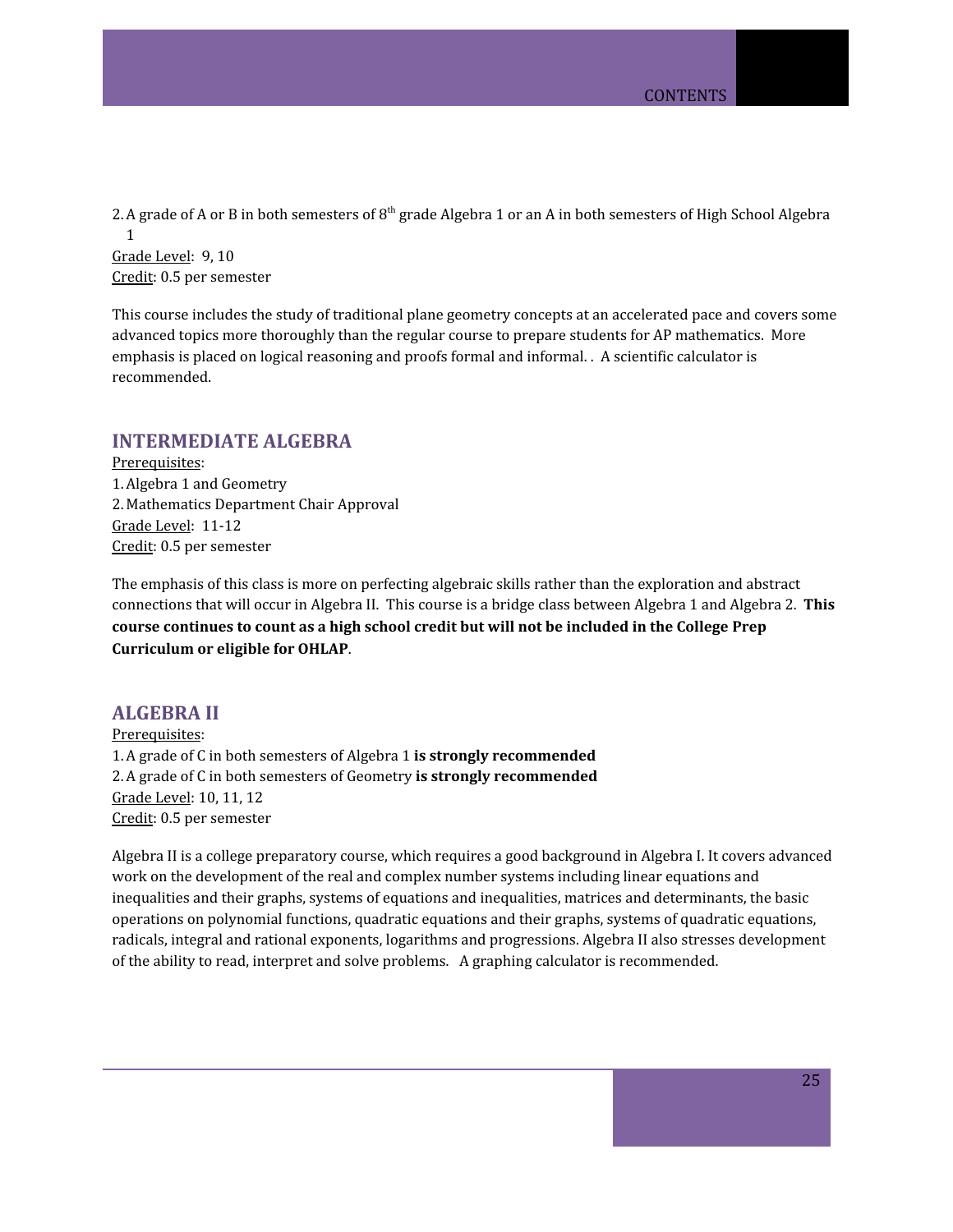# <span id="page-25-0"></span>**PRE-AP ALGEBRA II**

Prerequisites: 1.Teacher Approval 2.A grade of A or B both semesters of Pre-AP Geometry or an A both semesters in Geometry. Grade Level: 9, 10, 11, 12 Credit: 0.5 per semester

This course covers the same subject as Algebra II plus some advanced topics. Material is covered at an accelerated pace and in greater depth in order to prepare students for AP mathematics. A graphing calculator is required.

## <span id="page-25-1"></span>**PRE-CALCULUS**

Prerequisites: Algebra 1, Algebra II and Geometry Grade Level: 11, 12 Credit: 0.5 per semester

This year long course is an extension of Algebra II and Geometry. Topics extended from previous studies are polynomial functions, rational functions, systems of equations, complex numbers, transcendental functions, sequences, series, and analytical geometry. New topics introduced are probability and possibly trigonometry. A graphing calculator is recommended. This course is recommended for students on the college track who do not intend on majoring in a math or science field.

# <span id="page-25-2"></span>**PRE-AP PRE-CALCULUS AND TRIGONOMETRY**

Prerequisites: 1.Teacher approval 2.A grade of A or B in both semesters of Pre-AP Algebra II or an A in both semesters of Algebra II Grade Level: 11, 12 Credit: 0.5 per semester

This course is designed to prepare students for AP or college Calculus. Topics extended from previous studies are polynomial functions, rational functions, systems of equations, complex numbers, and transcendental functions. New topics introduced are trigonometry and limits. A graphing calculator is required for this class.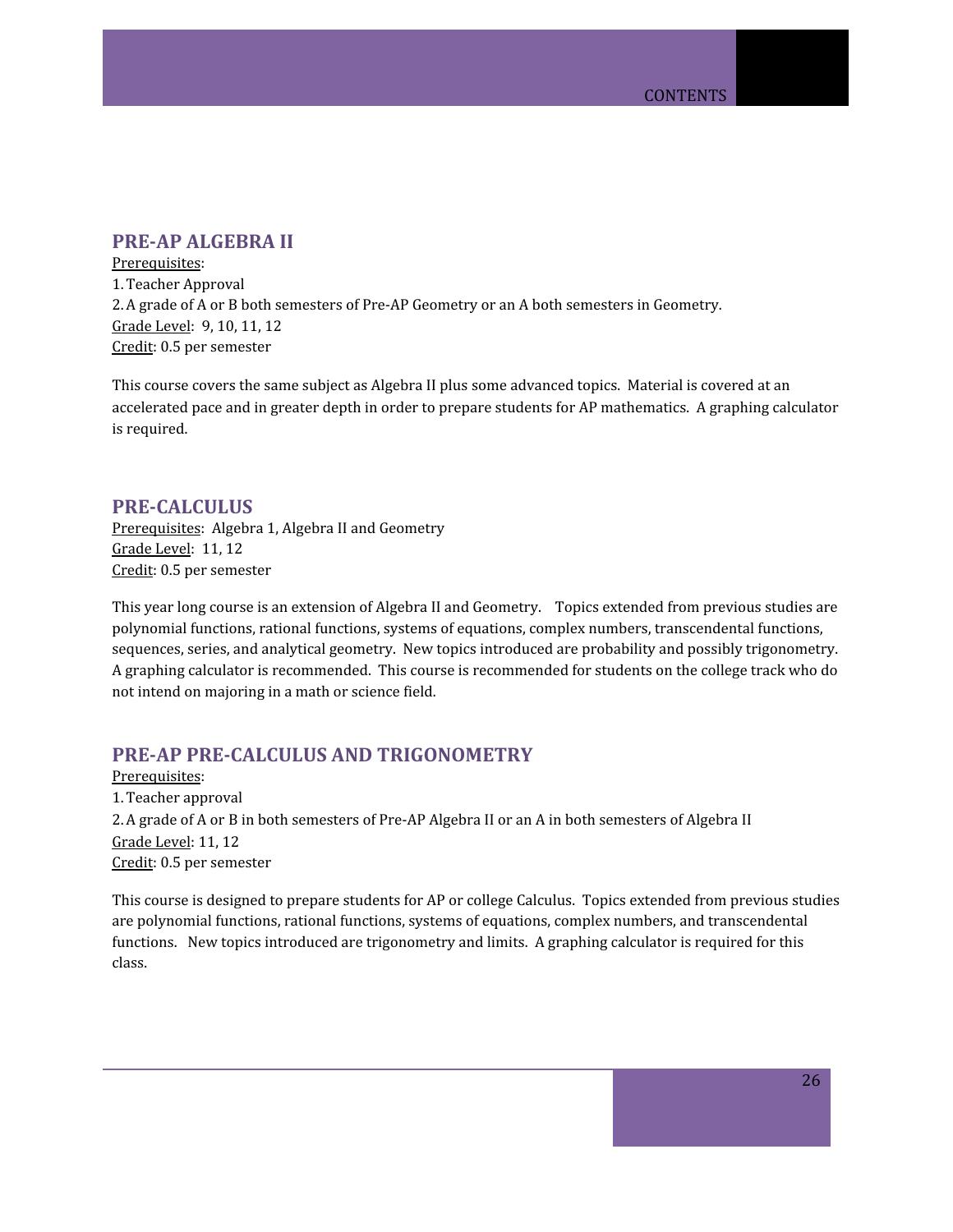# <span id="page-26-0"></span>**AP CALCULUS**

Prerequisites: 1.Pre-AP Pre-Calculus and Trigonometry 2.Teacher approval Grade Level: 12 Credit: 0.5 per semester

This is an Advanced Placement course which is the study of elementary functions, limit of a function, derivatives, integrals, and techniques of integration. Applications of derivatives and integrals in real-world problems from the fields of science, business, economics, social sciences, physics, and engineering are explored. A graphing calculator is required. This course is equivalent to a semester of Calculus 1 in college. At the end of the course the student will be given the opportunity to take the advanced placement exam.\* This course is highly recommended for college bound students planning to major in a math or science field.

#### *\*Approximate cost of exam is \$87.00*

# <span id="page-26-1"></span>**AP STATISTICS**

Prerequisites: 1.Algebra II 2.Teacher approval Grade Level: 11-12 Credit: 0.5 per semester

This course introduces students to the major concepts and tools for collecting, analyzing, and drawing conclusions from data. Students are exposed to the following conceptual themes: exploring data, planning a study, anticipating patterns, and statistical inference. At the end of the course the student will be given the opportunity to take the advanced placement exam.\* This course is recommended for college bound students as many majors now require a semester of statistics.

### *\*Approximate cost of exam is \$87.00*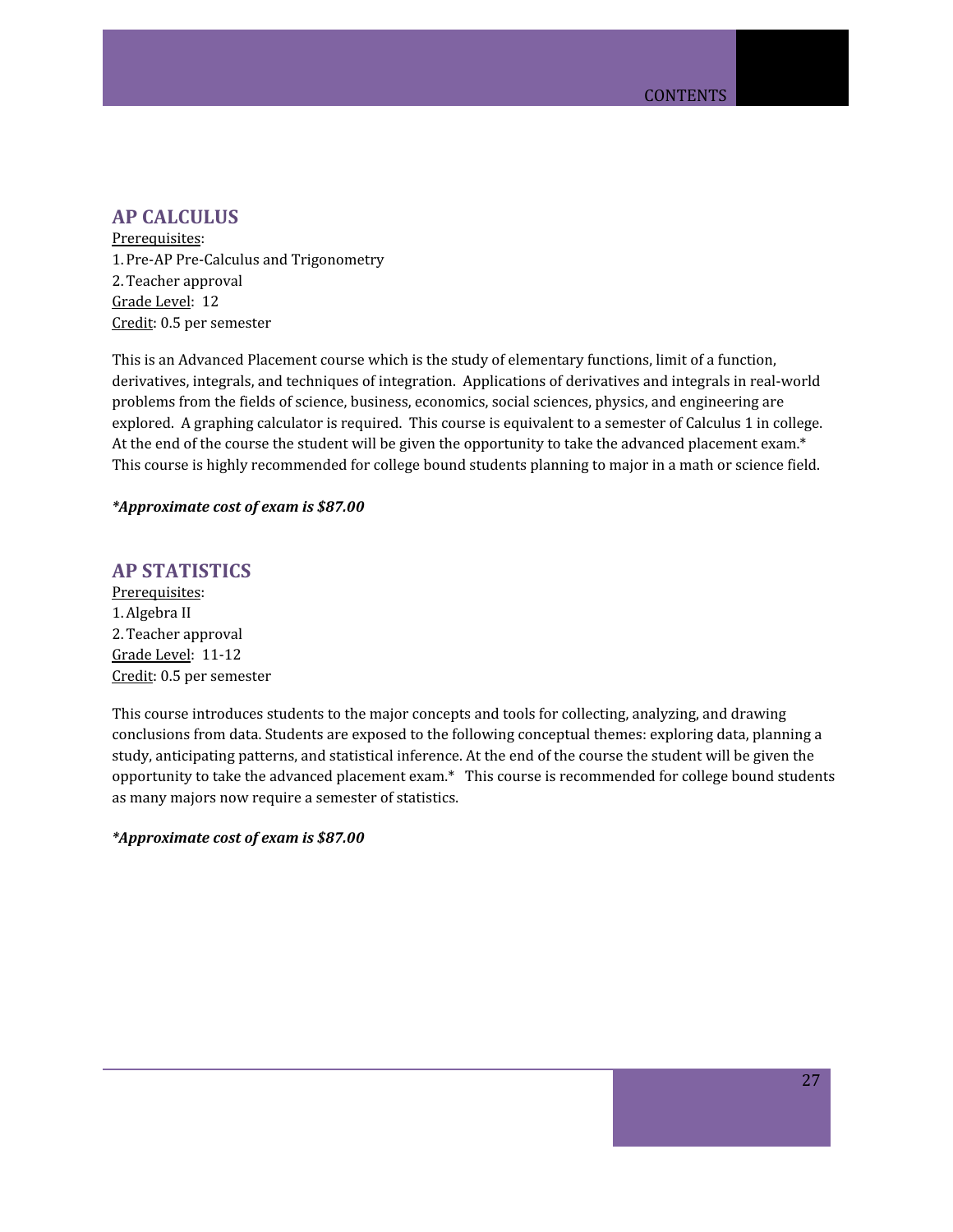# **FINE ARTS**

<span id="page-27-1"></span><span id="page-27-0"></span>**ART I** Prerequisites: None Grade level: 9, 10, 11, 12 Credit: 0.5 per semester

\$25.00 art fee

Art 1 is an introduction to high school art. The main emphasis is on learning drawing, painting, design fundamentals and three-dimensional media by practicing a wide range of art basics. This is an introduction to the elements and principles of design, art vocabulary, and development of art appreciation. Projects are to encourage creative thinking, problem solving, self-expression and technical skills.

# <span id="page-27-2"></span>**ADVANCED ART/AP STUDIO ART**

Prerequisites: 1.Grade of A or B in previous art class 2.Teacher Approval Grade level: 10, 11, 12 Credit: 0.5 per semester

\$25.00 art fee per semester

Advanced Art is an independent environment that allows for motivated students to participate in the art making process. Students are to be talented and independent workers, therefore a great deal of freedom is allowed when selecting which projects they will attempt. Students will work toward completing a portfolio.

### <span id="page-27-3"></span>**ARTS & CRAFTS**

Prerequisites: None Grade level: 9, 10, 11, 12 Credit: 0.5 per semester

25,00.00 art fee per semester

Arts & Crafts is a course designed for two-dimensional and three-dimensional projects with a variety of media, emphasis placed on development of creativity and craftsmanship. Introduction to the elements of design, principles of art and art vocabulary and some art history! Art from different cultures will be explored.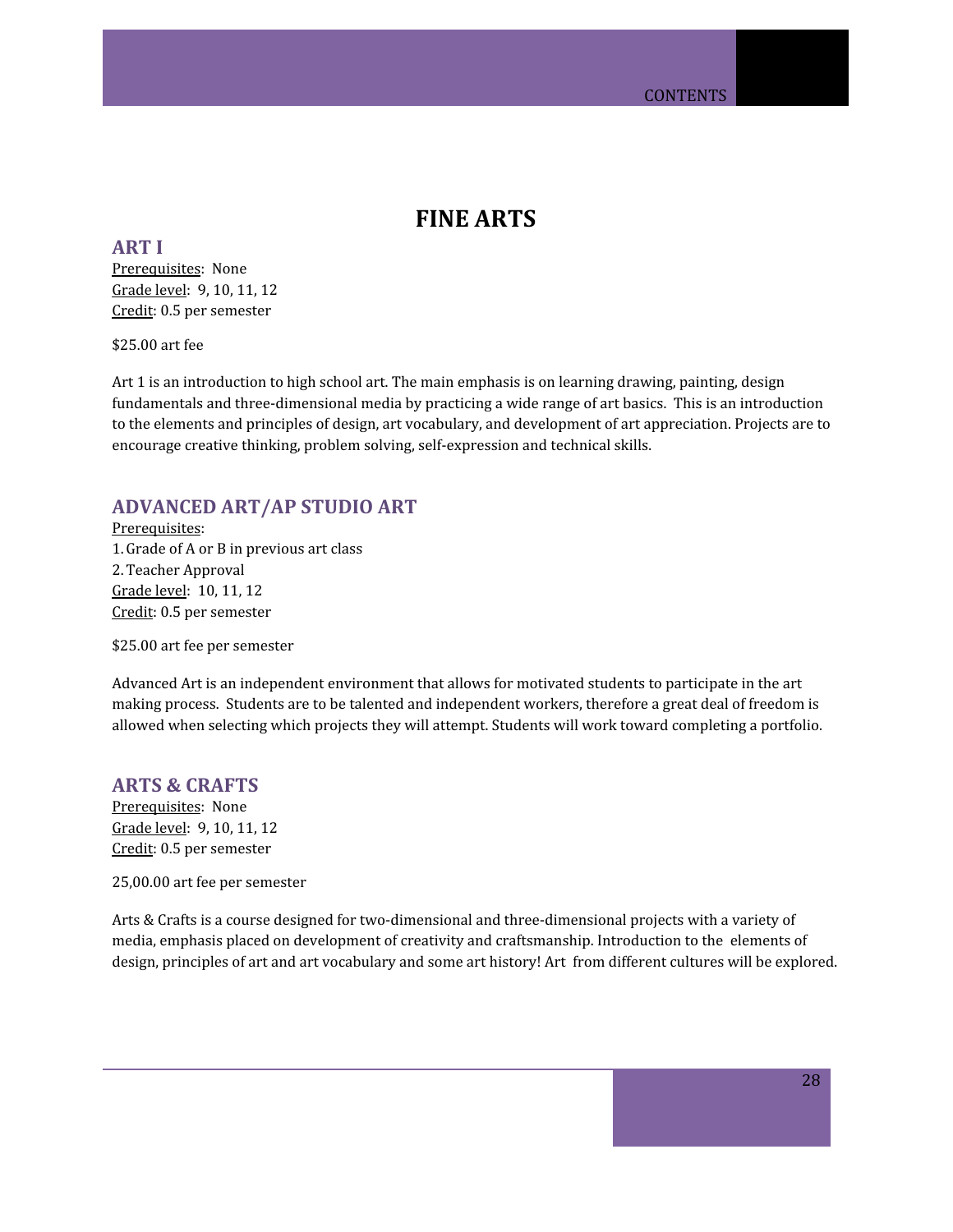# <span id="page-28-0"></span>**ART APPRECIATION**

Prerequisites: None Grade level: 9, 10, 11, 12 Credit: 0.5 per semester

\$20.00 art fee per semester

This course studies the elements of art, principles of design, art history, and art criticism. Some projects will be included relating to area studying. Art Talk textbook and scholastic magazines will be used.

# <span id="page-28-1"></span>**VOCAL MUSIC (MIXED CHOIR)**

Prerequisites: None Grade level: 9, 10, 11, 12 Credit: 0.5 per semester

An introductory choir experience that is open to any student who is interested in the study of choral music and desires to work toward a proficiency in sight-reading and part singing. This ensemble performs a variety of music and is involved in at least 3 concerts.

### <span id="page-28-2"></span>**MIXED 1 SHOW CHOIR**

Prerequisites: 1. Rental of uniforms \$55.00 per year 2. Selected by Audition Only 3. GPA 2.8 or higher Grade level: 10, 11, 12 Credit: 0.5 per semester

This course is a mixed choir that performs a variety of choral literature using costumes, props, and costumes, with an emphasis on entertainment. This choir also works toward proficiency in sight-reading, part singing, and attends contests and public performances

## <span id="page-28-3"></span>**WOMEN'S 1 SHOW CHOIR**

Prerequisites: 1. Selection by audition only 2. Rental fee for uniforms \$55.00 per year 3.GPA of 2.8 and higher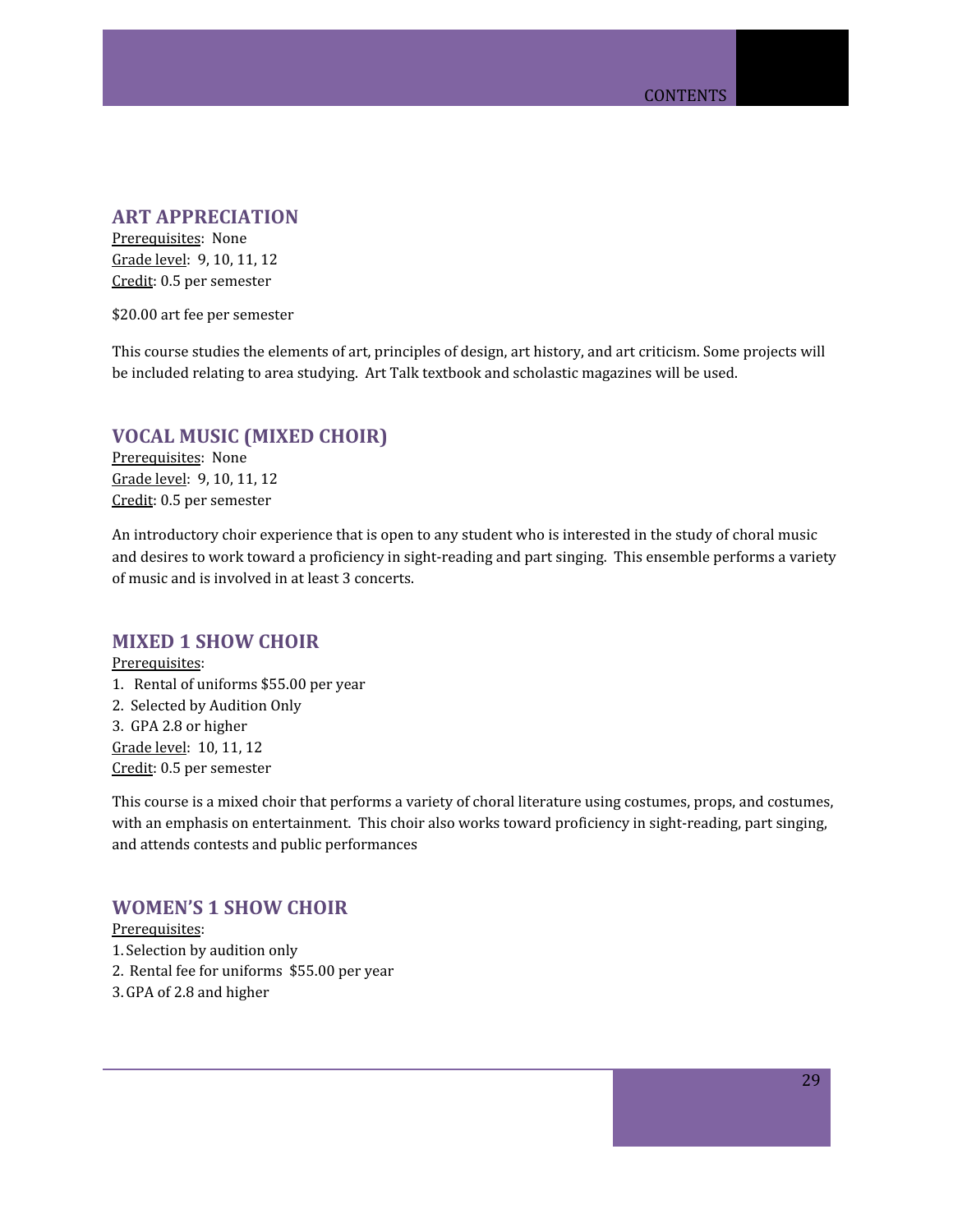Grade level: 9, 10, 11, 12 Credit: 0.5 per semester

This course is a mixed choir that performs a variety of choral literature using costumes, props, and costumes, with an emphasis on entertainment. This choir also works toward proficiency in sight-reading, part singing, and attends contests and public performances

# <span id="page-29-0"></span>**MIXED 2 SHOW CHOIR**

Prerequisites: 1. Selection by audition only. 2. Rental fee for uniforms \$55.00 per year 3.GPA of 2.5 and higher Grade level: 9th, 10th, 11th, 12th Credit: 0.5 per semester

The women's choir performs a variety of choral literature using costumes, props, and costumes, with an emphasis on entertainment. This choir also works toward proficiency in sight-reading, part singing, and attends contests and public performances

# <span id="page-29-1"></span>**WOMEN'S 2 SHOW CHOIR**

Prerequisites: 1. Selection by audition only. 2.Rental fee for uniforms \$55.00 per year 3.GPA of 2.5 and higher Grade level: 9th, 10th, 11th Credit: 0.5 per semester

This is a mixed choir that performs a variety of choral literature using costumes, props, and costumes, with an emphasis on entertainment. This choir also works toward proficiency in sight-reading, part singing, and attends contests and public performances

## <span id="page-29-2"></span>**INSTRUMENTAL MUSIC I - CONCERT/MARCHING BAND**

Prerequisites: 1. Middle School Band 2.Director Approval Grade level: 9, 10, 11, 12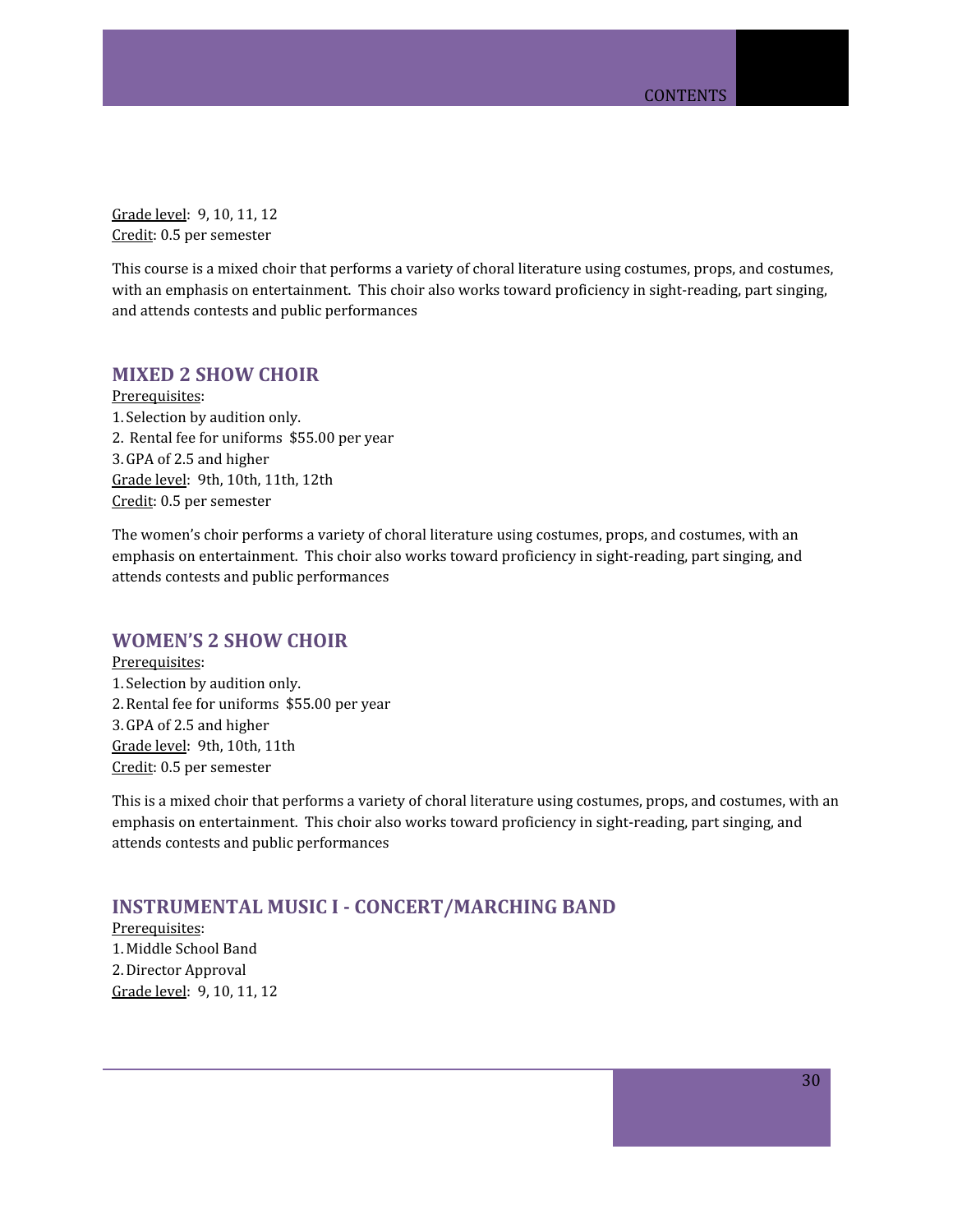Credit: 0.5 per semester

This course focuses on technical, musical, and performance aspects of playing woodwind, brass, and percussion instruments. Students will participate in concerts, festivals, contests, and have the opportunity to be involved in honor bands and solo/ensemble festival. The marching band is composed of all students enrolled in the high school band program. Marching Band will perform at all home and away varsity football games, contests, parades, and special events. Concert Band season will begin directly after the competitive marching season, and will carry through second semester. Ensemble skills, balance and blend, intonation, and ensemble precision will be of focus. Rehearsals take place during the school day but extra practices will be required.. Attendance is mandatory at all performances and rehearsals.

### <span id="page-30-0"></span>**MUSIC APPRECIATION**

Prerequisites: None Grade level: 9, 10, 11, 12 Credit: 0.5 per semester

The purpose of this course is to introduce students to the fundamentals of the stylistic periods of Western music with an emphasis on general listening skills, as well as a general introduction to world music. Students will develop an understanding of the most significant composers and renowned musicians, learn and understand fundamental terms and symbols of music theory, and discern the role and importance of music in their daily lives.

#### <span id="page-30-1"></span>**JAZZ BAND**

Prerequisites: 1.Instrumental Music I 2.Director Approval Grade level: 9, 10, 11, 12 Credit: 0.5 per semester

Students will perform jazz literature emphasizing the style, theory, and performance practices of jazz music. Students will demonstrate proficiency of various jazz styles through concerts and performances throughout the school year. Rehearsals take place during the school day but extra practice will be necessary. Attendance is required at all performances and rehearsals. Exceptions to prerequisite rule #1 will be considered for piano and guitar players only. Piano and Guitar players must have at least 3 years of performance experience and independently read music.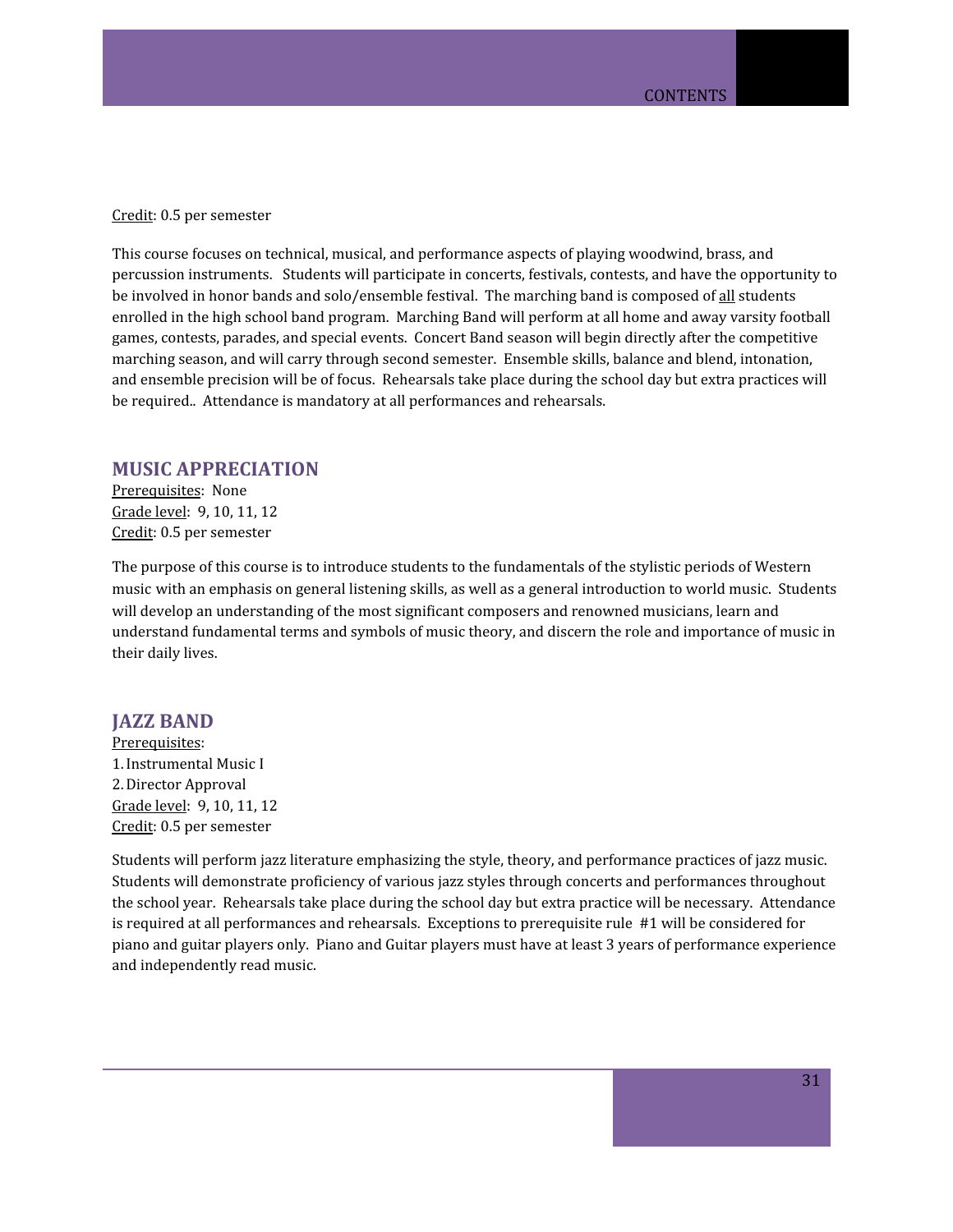# <span id="page-31-0"></span>**ORCHESTRA**

Prerequisites: Teacher approval Grade level: 9, 10, 11, 12 Credit: 0.5 per semester

This course focuses on the technical, musical and performance aspects of playing the string instruments (violin, viola, cello and bass). Students will participate in various concerts and extracurricular contests throughout the year. Rental of an instrument is required.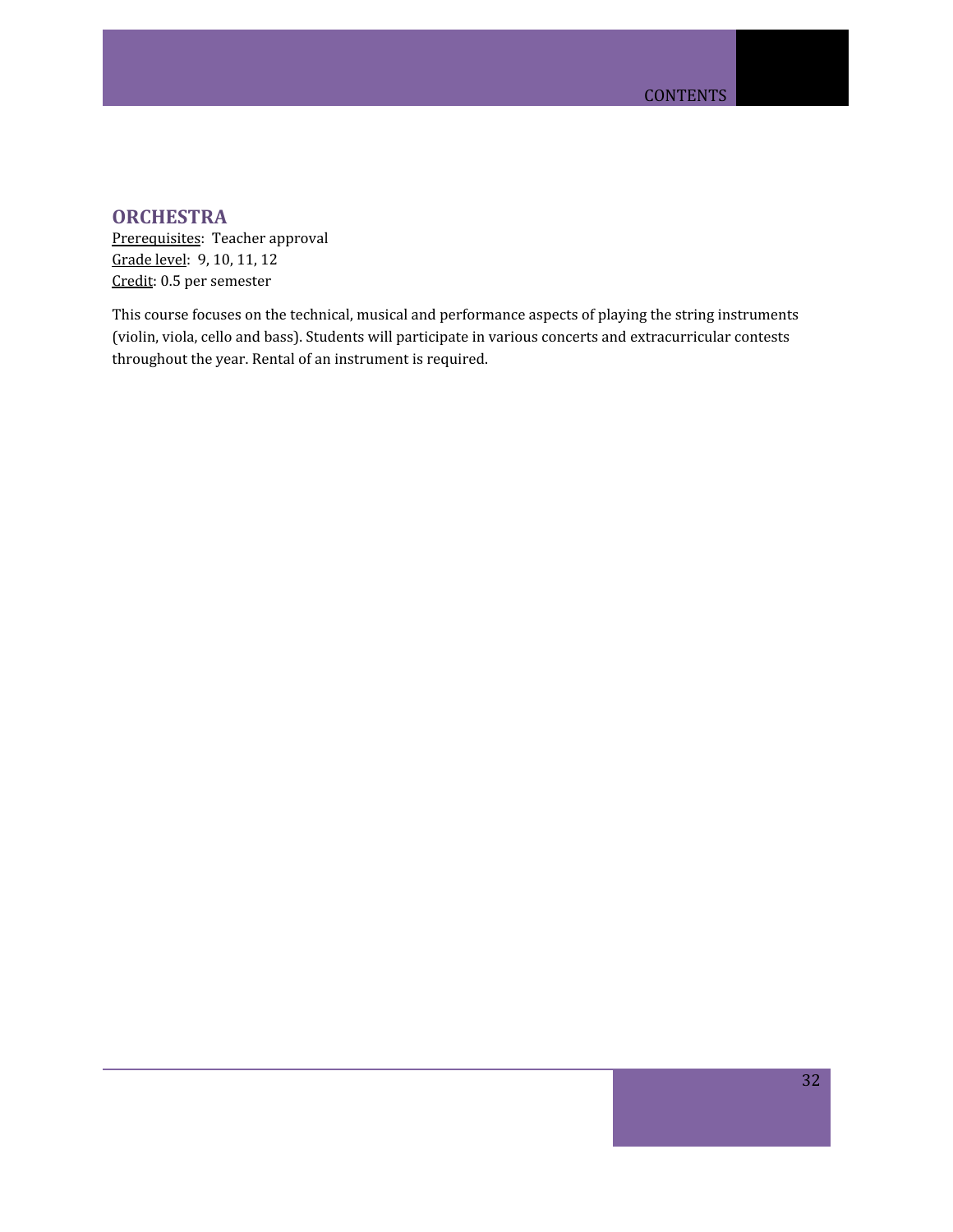# **FAMILY AND CONSUMER SCIENCES**

# <span id="page-32-1"></span><span id="page-32-0"></span>**FAMILY & CONSUMER SCIENCES I**

Prerequisites: None Grade level: 9, 10, 11, 12 Credit: 0.5 per semester

Family and Consumer Sciences I course is designed to provide students with basic information and skills needed to function effectively within the family and a changing, complex society. Emphasis is given to the development of competencies related to relationships, communication and conflict resolution, caring for children, designing personal space, basic sewing skills, clothing selection and care, promoting good health and nutrition, food selection and preparation, and career exploration. Upon completion of this course, the student will have developed basic life skills that promote a positive influence on the quality of life.

*Personal expense may be involved in the purchase of supplies for Family and Consumer Science classes.*

## <span id="page-32-2"></span>**FAMILY & CONSUMER SCIENCES II**

Prerequisites: None Grade level: 9, 10, 11, 12 Credit: 0.5 per semester

A comprehensive study designed with updated content areas of clothing and textiles. This class is a specialized course designed to prepare students to apply fundamental principles in selecting, designing and producing of apparel and textile products. Instruction will focus on sewing techniques, pattern manipulation, and the operation of various sewing machines and sergers. Laboratory experiences will be a major component of the course.

*Personal expense may be involved in the purchase of supplies for Family and Consumer Science classes.*

# <span id="page-32-3"></span>**FAMILY LIVING**

Prerequisites: None Grade Level: 11, 12 Credit: 0.5 per semester

Family Living is designed to provide students with basic information and skills needed to function effectively within the family and within a changing, complex society. This course is designed to provide knowledge of family life and factors that influence lifestyle and decisions. Attention is focused on marriage and family skills, life choices, and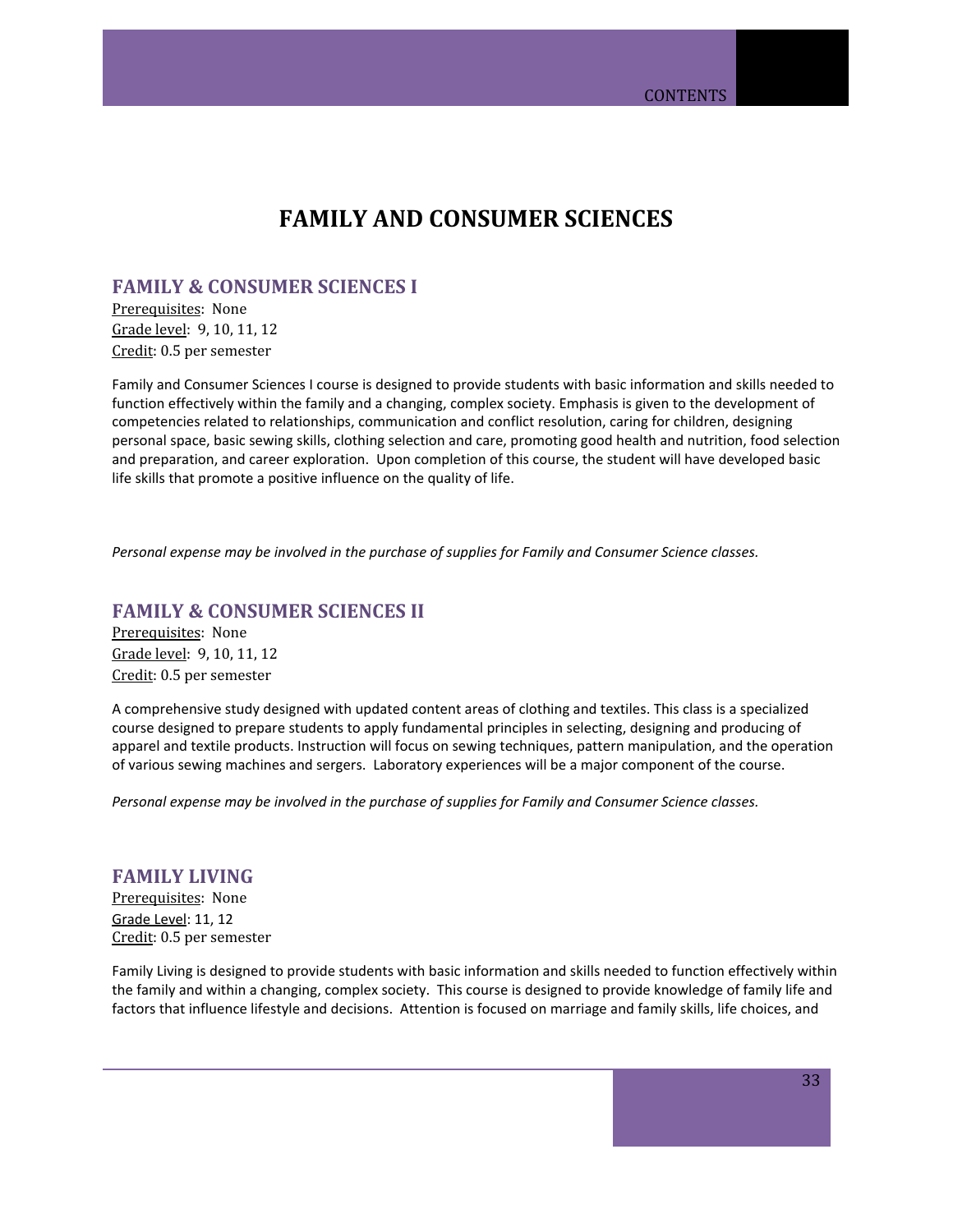parenthood and family changes. Family Living is intended as a basic course from which students gain the knowledge to develop relationships effectively and deal with the many relationships that are a part of everyday life.

*Personal expense may be involved in the purchase of supplies for Family and Consumer Science classes.*

### <span id="page-33-0"></span>**[NUTRITION,](http://ctyou.org/course/view.php?id=532) FOOD & WELLNESS**

Prerequisites: None Grade level: 11, 12 Credit: 0.5 per semester

This is a specialized course designed to prepare students to make important decisions regarding nutrition and wellness with assurance and competence. Topics will include the impact of daily nutrition choices on long-term health and wellness; the physical, social, and physiological aspects of healthy nutrition and wellness choices; selection and preparation of nutritious meals and snacks based on USDA Dietary Guidelines including the Food Guide Pyramid; safety and sanitation processes and issues associated with nutrition and wellness; and career exploration in the nutrition and food industries. Laboratory experiences will be a major component of the course.

*Personal expense may be involved in the purchase of supplies for Family and Consumer Science classes.*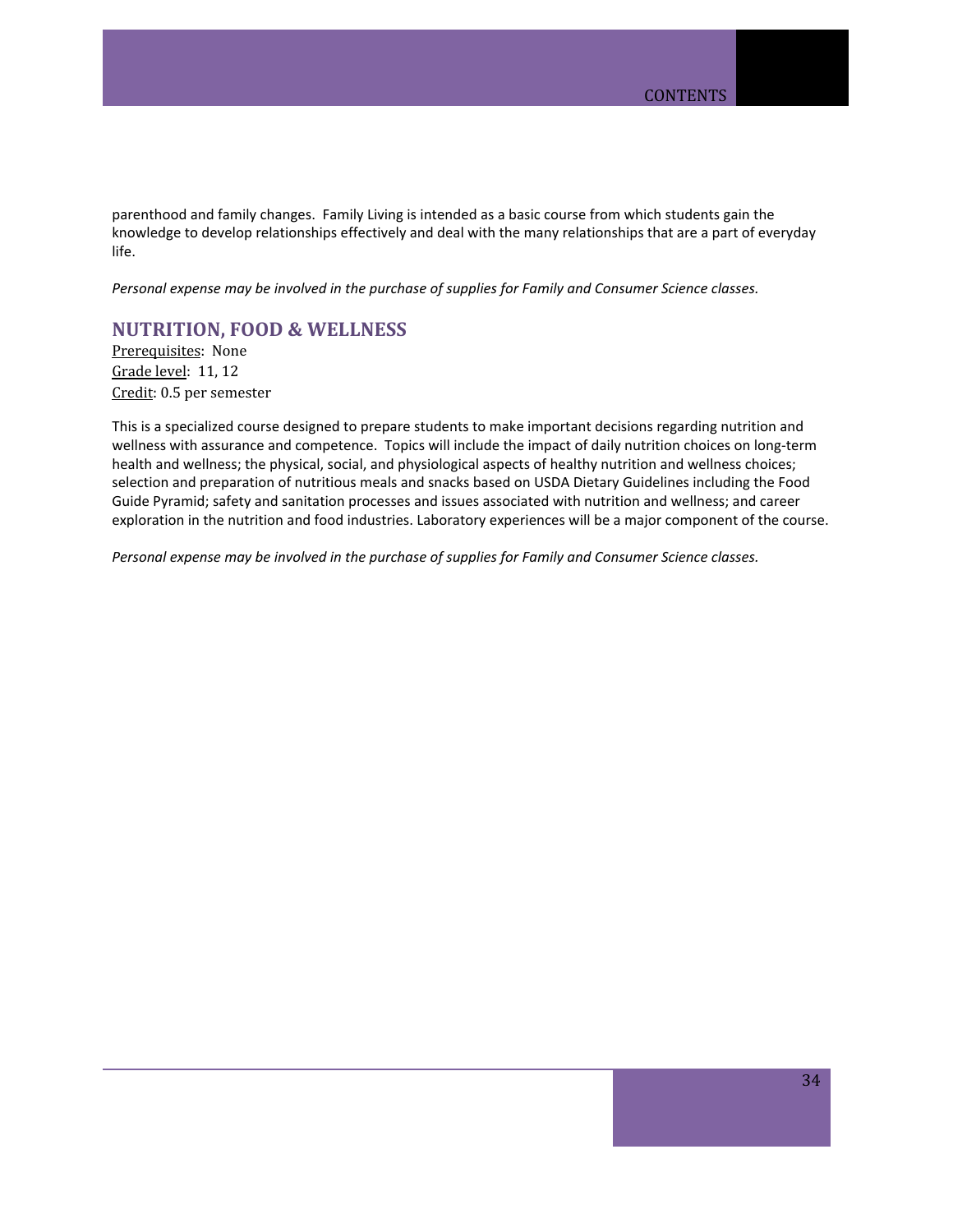# **SCIENCE**

### <span id="page-34-1"></span><span id="page-34-0"></span>**PHYSICAL SCIENCE**

Recommended co-requisite: Algebra I Grade level: 9 (10, 11 - ONLY if a student hasn't taken Physics or Chemistry) Credit: 0.5 per semester

This course introduces the general principles of physics and chemistry. Topics include measurement, motion, Newton's laws of motion, momentum, energy, work, power, heat, thermodynamics, waves, sound light, electricity, magnetism, and chemical principles. Upon completion, students should be able to demonstrate an understanding of the physical environment and be able to apply the scientific principles to observations experienced.

### <span id="page-34-2"></span>**PHYSICS**

Prerequisites: Biology AND Geometry or Concurrent Enrollment in Geometry Grade level: 10, 11, 12 Credit: 0.5 per semester

This course provides students with a modern view of the fundamental concepts. The major topics covered are mechanics, energy, momentum, electricity and magnetism, and modern physics. Students will study physical phenomena in laboratory activities and evaluate their findings using mathematics as a descriptive tool.

# <span id="page-34-3"></span>**PRE AP PHYSICS**

Prerequisites: Biology AND Algebra II and Concurrent Enrollment in Algebra II Grade level: 10, 11, 12 Credit: 0.5 per semester

This course provides students with a modern view of the fundamental concepts of physics and a solid foundation with which they may proceed to take a more advanced level of physics. The major topics covered are mechanics, energy, momentum, rotational motion, electricity and magnetism, waves, and modern physics. Students will study physical phenomena in laboratory activities and evaluate their findings using mathematics as a descriptive tool.

### <span id="page-34-4"></span>**CHEMISTRY**

Prerequisites: Biology Grade level: 10, 11, 12 Credit: 0.5 per semester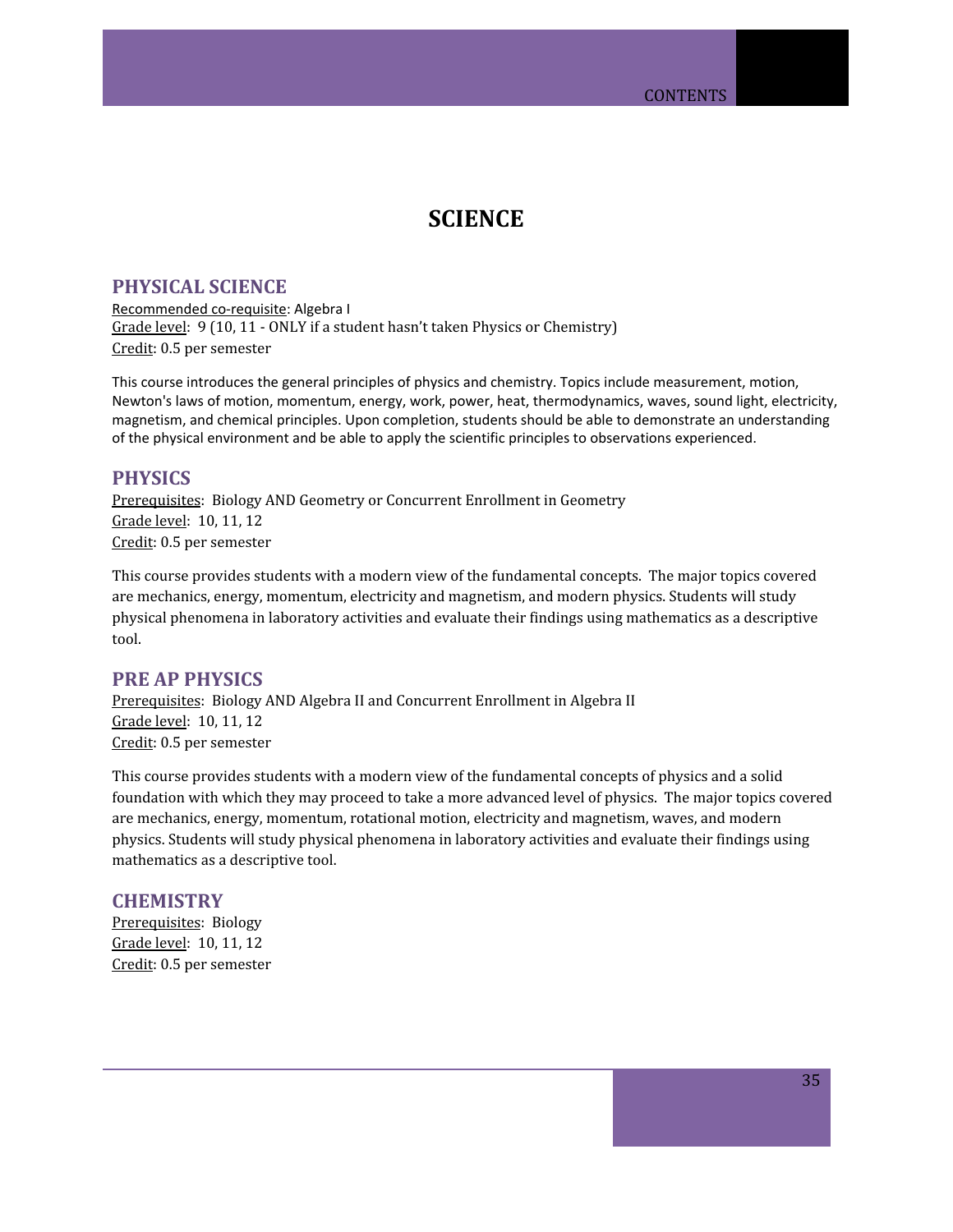This course provides students with a view of the fundamental concepts of chemistry and a solid foundation with which they may proceed to take a more advanced level of chemistry. The major topics covered are atomic theory, scientific measurement, compound formation, chemical reactions, kinetics, gasses, stoichiometry, acids and bases, and electrochemistry. Students will study chemistry through discussions, visual aids, experiments, readings, reports, and periodic evaluations.

### <span id="page-35-0"></span>**PRE AP CHEMISTRY**

Prerequisites: Biology Grade level: 11, 12 Credit: 0.5 per semester

This course provides students with a view of the fundamental concepts of chemistry and a solid foundation with which they may proceed to take a more advanced level of chemistry. Specifically, this course focuses on students developing a deep conceptual understanding of matter and energy at the molecular level by asking students to explain their macroscopic observations using particulate-level reasoning. The course moves through the material at a quicker pace than the general chemistry course. The major topics covered are atomic theory, scientific measurement, compound formation, chemical reactions, kinetics, gasses, stoichiometry, acids and bases, and electrochemistry. Students will study chemistry through discussions, visual aids, experiments, readings, reports, and periodic evaluations.

### <span id="page-35-1"></span>**ENVIRONMENTAL SCIENCE**

Prerequisites: Physical Science, Physics or Chemistry Grade level: 10, 11, 12 Credit: 0.5 per semester

Environmental Science is a laboratory science course that teaches the student about science and its relationship with the environment. The major topics of study in this course deal with the earth system including plate tectonics, earthquakes, and volcanoes. Also included are studies of water, air, land, and the atmosphere on planet earth; ecology and ecosystems; mineral and energy resources, and the health and future of society on this earth.

#### <span id="page-35-2"></span>**AP CHEMISTRY**

Prerequisites: 1.Passed Chemistry with an A or B (Pre-AP Chemistry Preferred). 2.Passed Algebra II or Concurrent Enrollment (Trig/Pre-Calc. Recommended). 3. Completion of Summer Assignment. 4.Teacher Approval Grade level: 11, 12 Credit: 0.5 per semester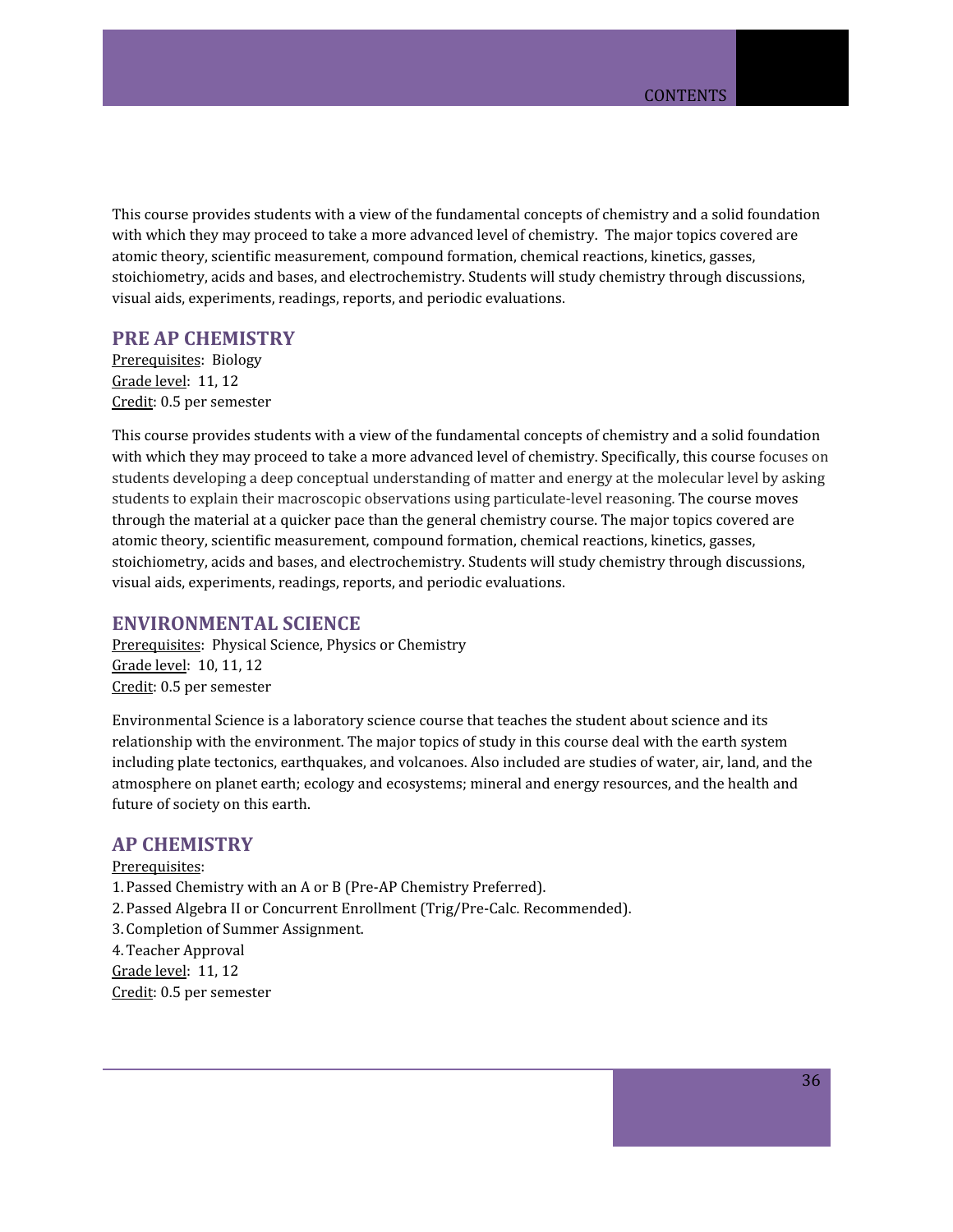The purpose of AP Chemistry is to expose high school chemistry students to the depth and breadth of a first-year college inorganic chemistry course, while simultaneously preparing students for the AP Chemistry Examination in May. AP Chemistry at Bethany is designed to build problem solving, critical thinking and lab skills necessary for success in a college chemistry course. Class time is balanced between lecture and laboratory time.

## <span id="page-36-0"></span>**EARTH SCIENCE**

Prerequisites: Physical Science, Physics, or Chemistry Grade level: 10, 11, 12 Credit: 0.5 per semester

This course provides students with a view of the fundamental concepts of how the Earth's systems work in relation to smaller subunits. We will break the course into 4 sub-topics: earth, water, air and sky (Not the 70's band). We will discover the earth's systems using several methods of understanding: lecture, readings, assignments, labs and field experiences.

### <span id="page-36-1"></span>**PRE-AP CHEMISTRY**

Prerequisites: 1.Passed Biology with an A or B (Pre-AP Biology Preferred). 2. Completion of Algebra I (Concurrent Algebra II Preferred) 3. Completion of Summer Assignment. 4.Teacher Approval Grade level: 10, 11, 12 Credit: 0.5 per semester

The purpose of Pre AP Chemistry is to expose high school chemistry students to a wide variety of chemical reactions and processes that occur around them every day. Pre AP Chemistry at Bethany is designed to build the problem solving, critical thinking and laboratory skills necessary for success in an advanced chemistry course. Class time is balanced between lecture, labs, homework and projects.

### <span id="page-36-2"></span>**AP ENVIRONMENTAL SCIENCE**

Prerequisite: Biology and Chemistry (either taken previously or concurrently) Grade level: 10, 11, 12 Credit: 0.5 per semester

AP Environmental science is designed to be equivalent to a one-semester, introductory college course in environmental science. Environmental science covers a wide variety of topics from geology, biology, environmental studies, chemistry, and geography. We will have college level labs and tests. Students must be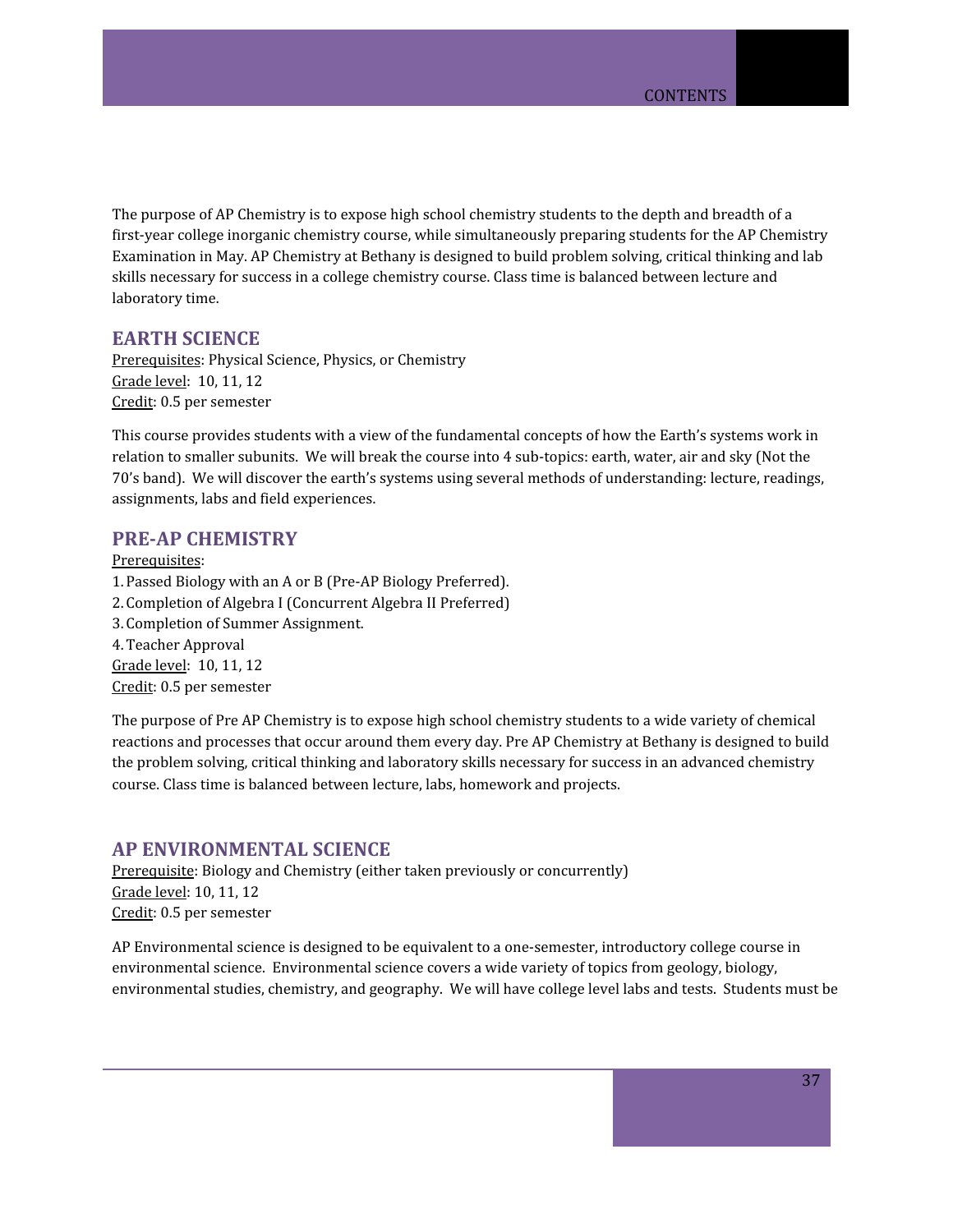willing to put in extra time and effort into their homework and studying. Students are expected to take the AP exam in May which may earn them college credit.

### <span id="page-37-0"></span>**AP BIOLOGY**

Prerequisite: Biology & Chemistry, completed summer assignment Grade level: 11, 12 Credit: 0.5 per semester

AP Biology is a fast-paced, rigorous course that is equivalent to a two-semester college introductory Biology course in college. We will use a college textbook and have college level labs and tests. Students must be willing to put in extra time and effort into their homework and studying. Students are expected to take the AP exam in May which may earn them college credit.

### <span id="page-37-1"></span>**ANATOMY**

Prerequisite: Physical Science, Physics, or Chemistry Grade level: 10, 11, 12 Credit: 0.5 per semester

This course is a study of the basic principles of human anatomy and physiology. Students will learn about cells, tissues, and body organization before moving on to study each of the twelve body systems. It is designed for students who are college bound and have an interest in science. There will be several dissections throughout the year.

### <span id="page-37-2"></span>**BIOLOGY**

Prerequisite: Physical Science Grade level: 10 Credit: 0.5 per semester

A required course, Biology is recommended for  $10^{\text{th}}$  graders after having taken physical science and is the study of life including ecosystems, DNA, mitosis, genetics, population genetics, evolution, and behavior. Students participate in lab activities on a regular basis.

### <span id="page-37-3"></span>**BOTANY**

Prerequisite - Biology Grade level: 10, 11, 12 Credit - 0.5 per semester

Botany is a semester-long class that can be paired with Physical Science, Zoology, or stand alone. Covering the science of plants, Botany is an experimental based class that is designed to increase data analysis skills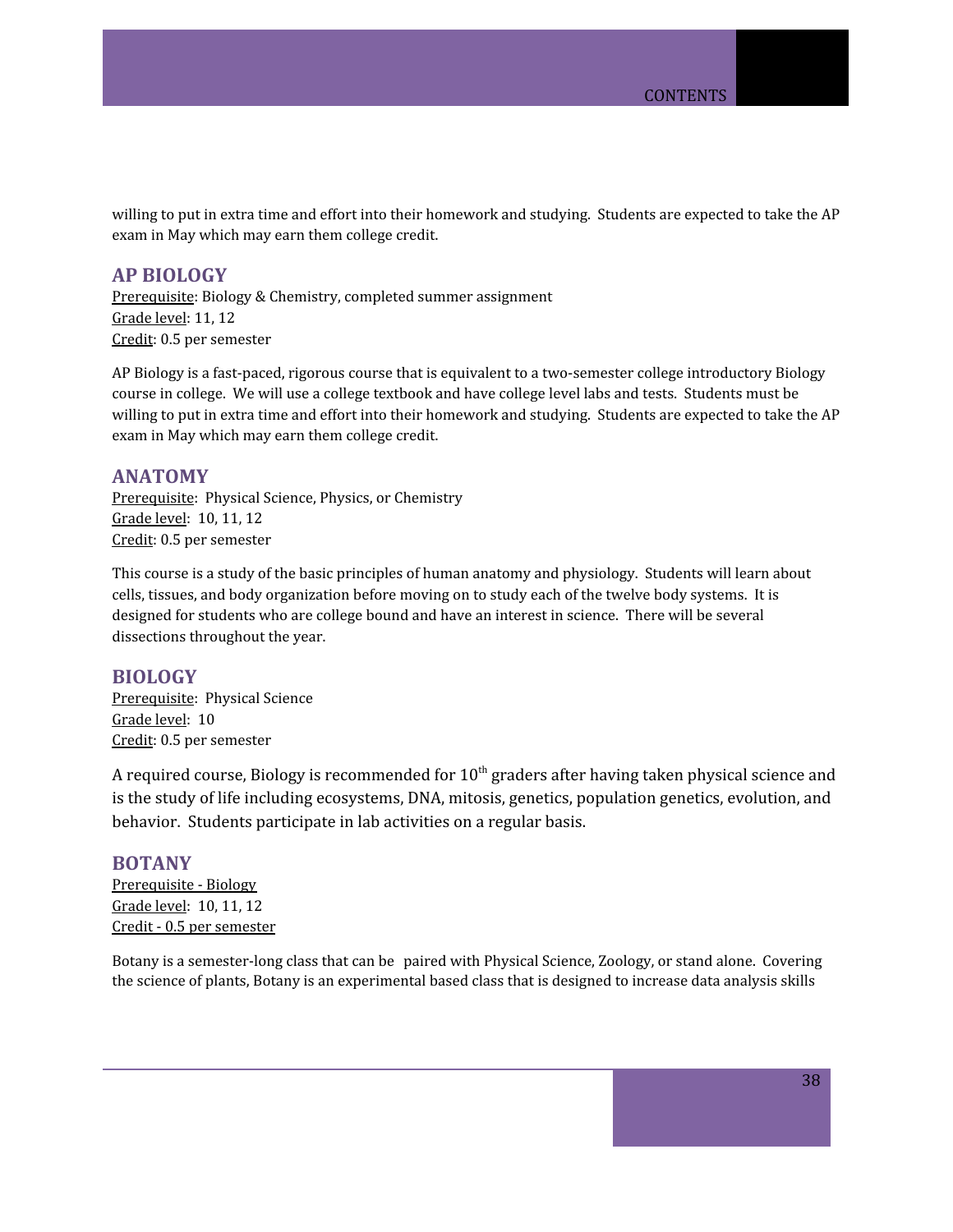and critical thinking in students.

# <span id="page-38-0"></span>**PRE-AP BIOLOGY**

Prerequisites: 1.A's and B's in  $8<sup>th</sup>$  grade science and math 2.Summer Assignment 3.Preferred enrollment to students who are concurrently enrolled in Honors Geometry Grade level: 9 (--OR-- 10th graders if A's in both semesters of Physical Science) Credit: 0.5 per semester

An alternative to Biology, Pre-AP Biology covers the same standards, but with more depth. Also, in Pre-AP Biology students will be expected to be able to complete more complex math concepts within the science concepts than Biology. This class prepares students to take further advanced sciences.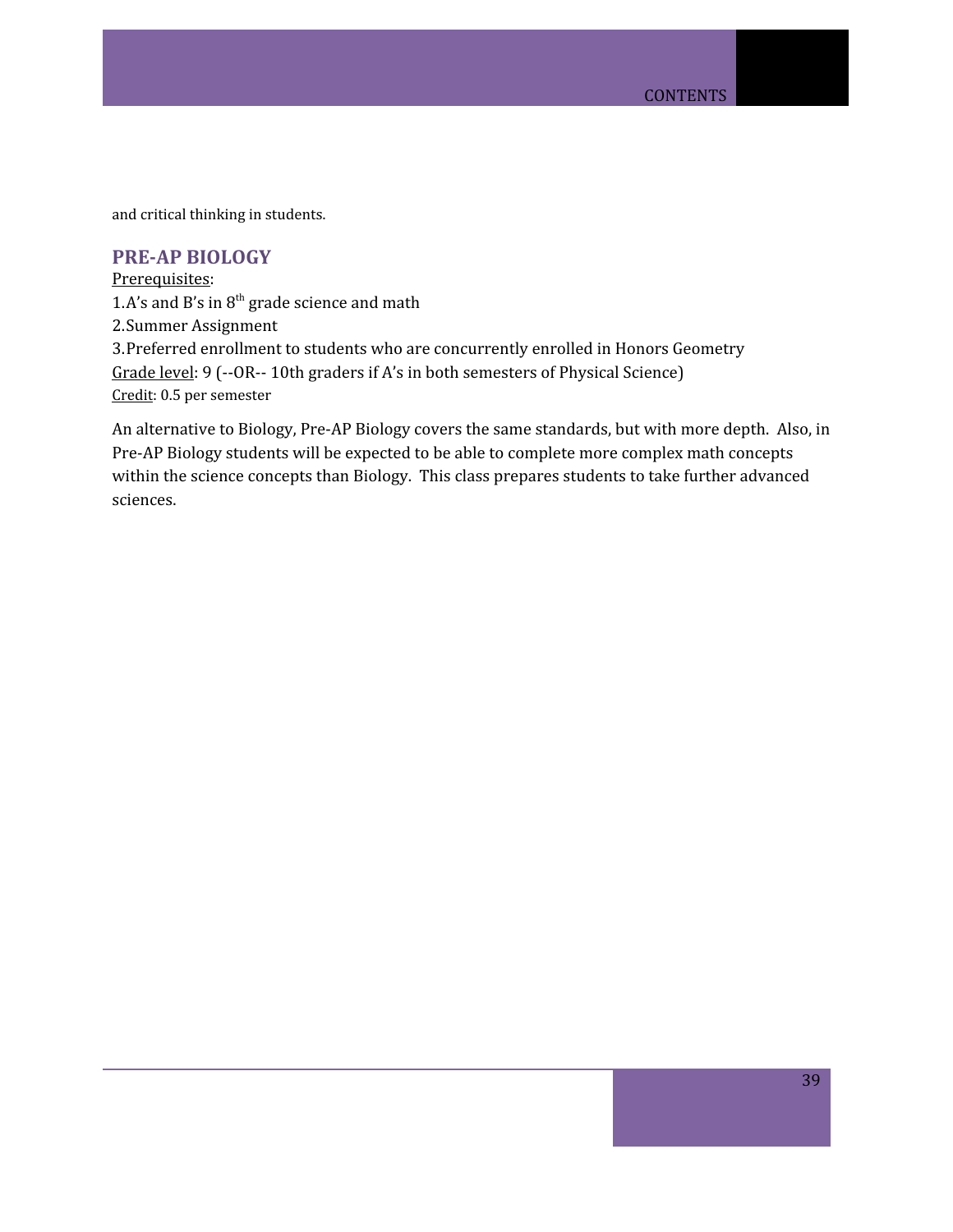# **HEALTH AND WELLNESS**

## <span id="page-39-1"></span><span id="page-39-0"></span>**HEALTH & WELLNESS**

Prerequisite: None Grade level: 9, 10, 11, 12 Credit: 0.5 per semester

This course is designed to increase health literacy, instill responsible, healthy behaviors and provide an understanding of the importance of a healthy lifestyle.

## <span id="page-39-2"></span>**PHYSICAL EDUCATION LIFETIME SPORTS**

Prerequisite: None Grade level: 9, 10, 11, 12 Credit: 0.5 per semester

Grades in Lifetime Sports are based on preparation for the activity and participation and effort in the activity. The course provides the basic knowledge of the rules, game strategy and etiquette of each sport.

### <span id="page-39-3"></span>**STRENGTH AND CONDITIONING**

Prerequisite: None Grade level: 9, 10, 11, 12 Credit: 0.5 per semester

This is a year-long course in which students will learn basic strength and conditioning techniques and exercises. Grades in this class will be based on student preparation and participation.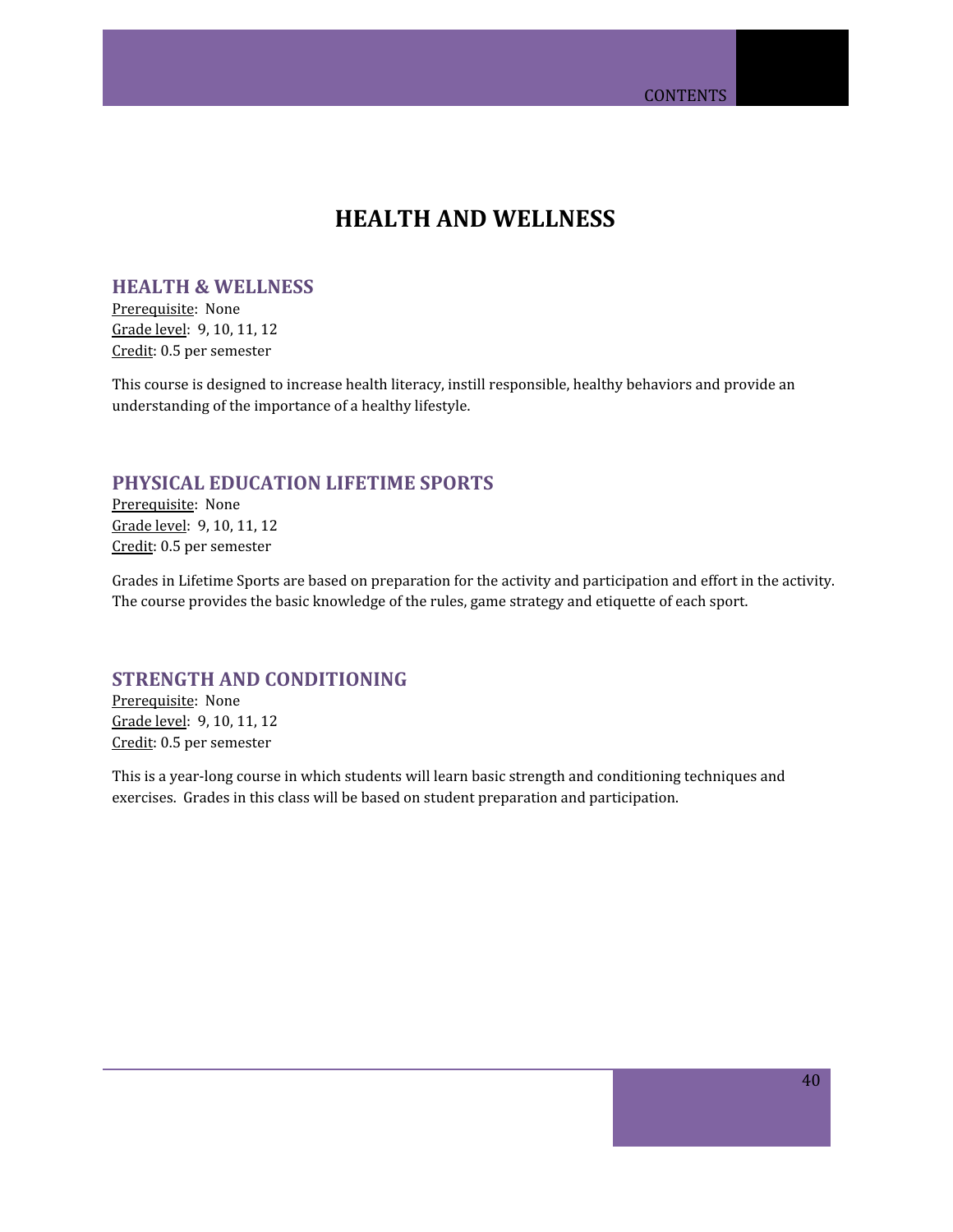# <span id="page-40-0"></span>COMPETITIVE ATHLETICS

Competitive Athletics is open to students to compete for a position on  $9^{th}$  grade, junior varsity or varsity teams where applicable. Bethany schools are members of the Oklahoma Secondary Schools Activities Association. Any student who wants to participate in one or more of the sports listed below must have permission by the head coach at the time of pre-enrollment. All prospective student athletes must have passed five credit subjects the previous semester and be enrolled and passing in all credit subjects weekly.

### **FALL**

CROSS COUNTRY (B & G) FOOTBALL (B) SOFTBALL (G) VOLLEYBALL (G)

# **ALL YEAR**

BASKETBALL (B & G) \*DANCE TEAM (CO-ED) CHEERLEADING (G) SWIMMING (B & G)

### **SPRING**

BASEBALL (B) GOLF (B & G) SOCCER (B & G) WEIGHTLIFTING (B) TRACK (B & G) \*BOWLING (B & G)

41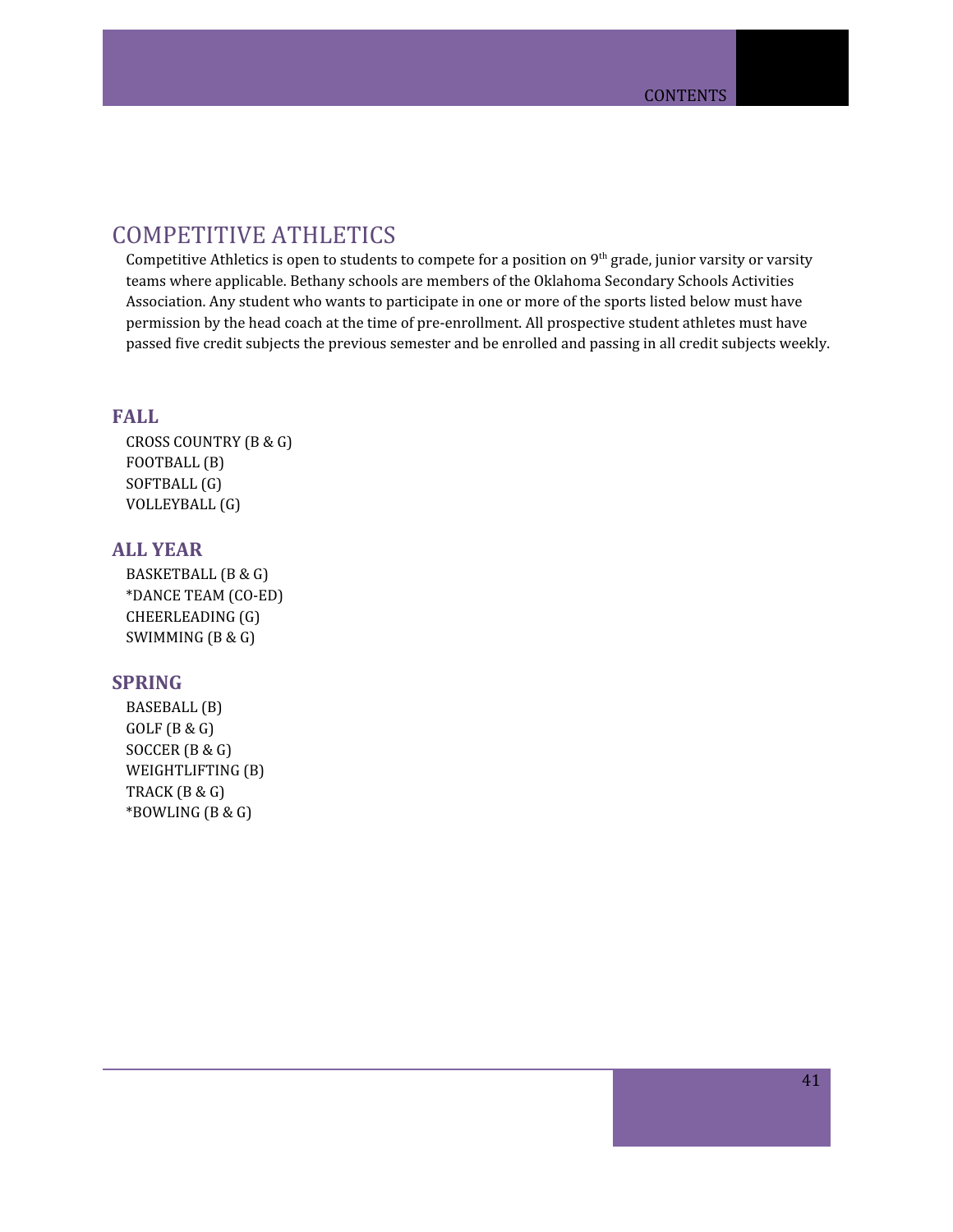# **CANADIAN VALLEY TECHNOLOGY CENTER**

www.cvtech.edu

**Cowan Campus** 1701 S Czech Hall Road Yukon, OK 73099 405-345-3333

## **El Reno Campus**

6505 E Highway 66 El Reno, OK 73036 405-262-2629

Many students choose to maximize their education by adding Canadian Valley's career-focused curriculum to their class schedules. Students learn to apply math, science and other subjects into their study of various career fields. As a result, graduates are prepared to keep up with today's high-tech, rapidly changing job market.

Canadian Valley not only provides students with modern equipment and program offerings, but also delivers curriculum through innovative teaching methods. Canadian Valley incorporates a mixture of theory and practical application into its programs. Students are taught the fundamental concepts of their chosen field and then learn to apply those concepts in professional lab environments. This approach not only helps students to master highly technical procedures, it provides a head start on developing the work ethic that employers demand from employees.

Students interested in attending Canadian Valley Technology Center, can meet with the counselor or an advisor at Canadian Valley to help match student interests to program skills. While attending CVTC, students may be able to gain college credits. Plus, training in most programs prepares students for third-party certifications, which are nationally recognized in most chosen industries.

High school students attend CVTC tuition-free. Classes are available in the morning or afternoon. Students receive 1.5 credits per semester

Adults under the age of 24 who live in our district are eligible to attend tuition-free with the Next Step Scholarship.

# **CVTC in the morning**

Attend CVTC 8:20-11:20am Travel back to BHS Attend your core classes in the afternoon

# **CVTC in the afternoon**

Attend your core classes in the morning Travel to CVTC Attend CVTC 12:20-3:20pm

Bus transportation is provided for current BHS students.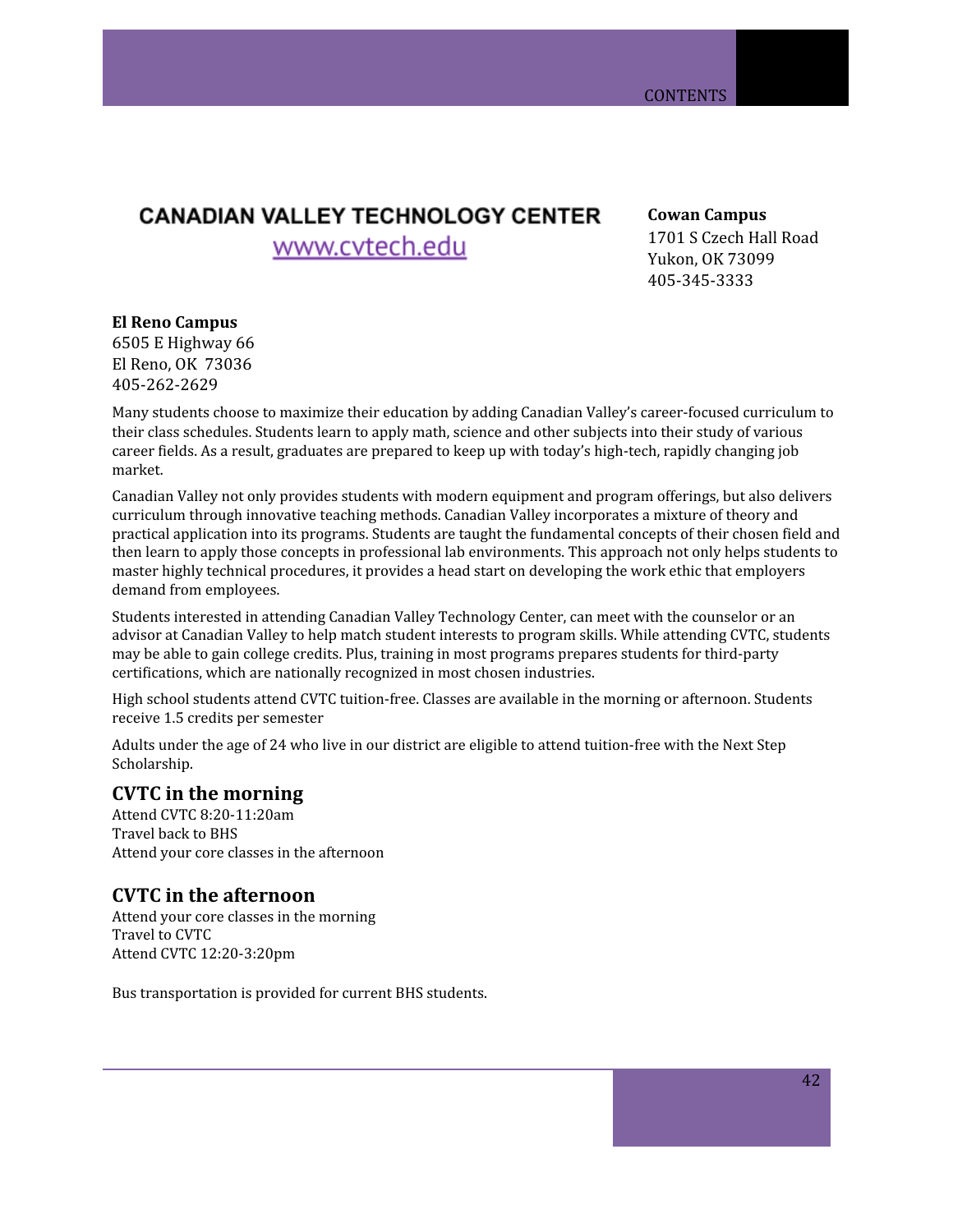# <span id="page-42-0"></span>**INTERACTIVE MEDIA AND WEB TECHNOLOGY**

- **●** Visualize, direct and produce professional video and audio content for commercial broadcast
- **●** Create interactive web pages and digital media using a variety of professional software on Mac computers
- **●** Build a business portfolio showcasing creative digital video, print media and web design projects

### *CAREER FOCUS:*

Prepared for immediate employment and further education

- College Credit
- Computer Science HS Credit
- Certifications

# <span id="page-42-1"></span>**MEDICAL OFFICE TECHNOLOGY**

- **●** Perform administrative duties in the areas of billing, coding and transcription in an office environment
- **●** Develop advanced medical office skills through computerized accounting, anatomy and medical terminology
- **●** Interact with patients, clients and employers using ethical standards and professionalism

### *CAREER FOCUS:*

Prepared for immediate employment and further education

- College Credit
- On-The-Job Training
- Leadership Development

# <span id="page-42-2"></span>**PRECISION MACHINING TECHNOLOGY**

- **●** Create and build the high-tech precision parts and tools used worldwide in everyday products
- **●** Utilize advanced computer-controlled technology to create steel, aluminum, and plastic components
- **●** Program and control industrial CNC machines to produce products from engineering blueprints and specifications

### *CAREER FOCUS:*

Prepared for immediate employment and further education

- On-The-Job Training
- Leadership Development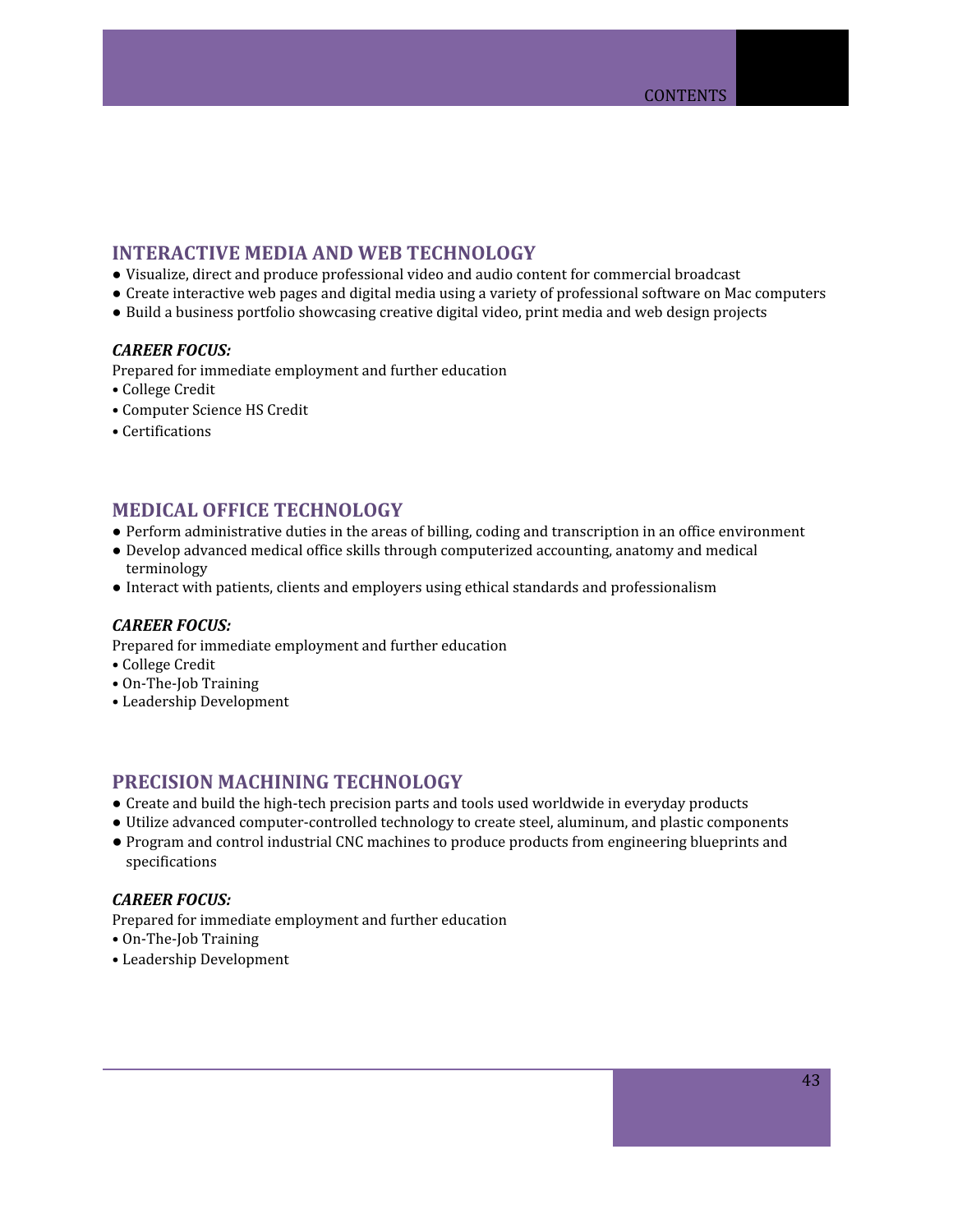# <span id="page-43-0"></span>**PRE-ENGINEERING**

(*Cowan Campus*)

- **●** Engineer, test and modify structural, propulsion and robotic projects using advanced math and science principles
- **●** Design, build and control complex robots for practical applications and engineering competitions
- Work individually and in teams to solve unique engineering challenges using critical thinking and creative problem solving

### *CAREER FOCUS:*

Prepared for college engineering programs

- AP Credit Available
- Computer Science HS Credit
- Math & Science HS Credit

## <span id="page-43-1"></span>**SERVICE CAREERS**

- Work independently and in teams to deliver excellent customer service while developing critical employability and job attainment skills
- Experience building maintenance and mechanical repair in residential and commercial settings
- Utilize flowers, plants and design elements to create and maintain landscapes

### *CAREER FOCUS:*

Prepared for immediate employment and further education

- Employability
- Job Shadowing
- On-The-Job Training

### <span id="page-43-2"></span>**WELDING**

- **●** Use advanced welding techniques and fabrication equipment to join, cut, bend and manipulate metal for industrial applications
- **●** Interpret blueprints to meet critical design specifications
- **●** Design and construct a wide range of projects to solve manufacturing challenges

### *CAREER FOCUS:*

Prepared for immediate employment, advanced certifications and further education

- Certifications
- On-The-Job Training
- Leadership Development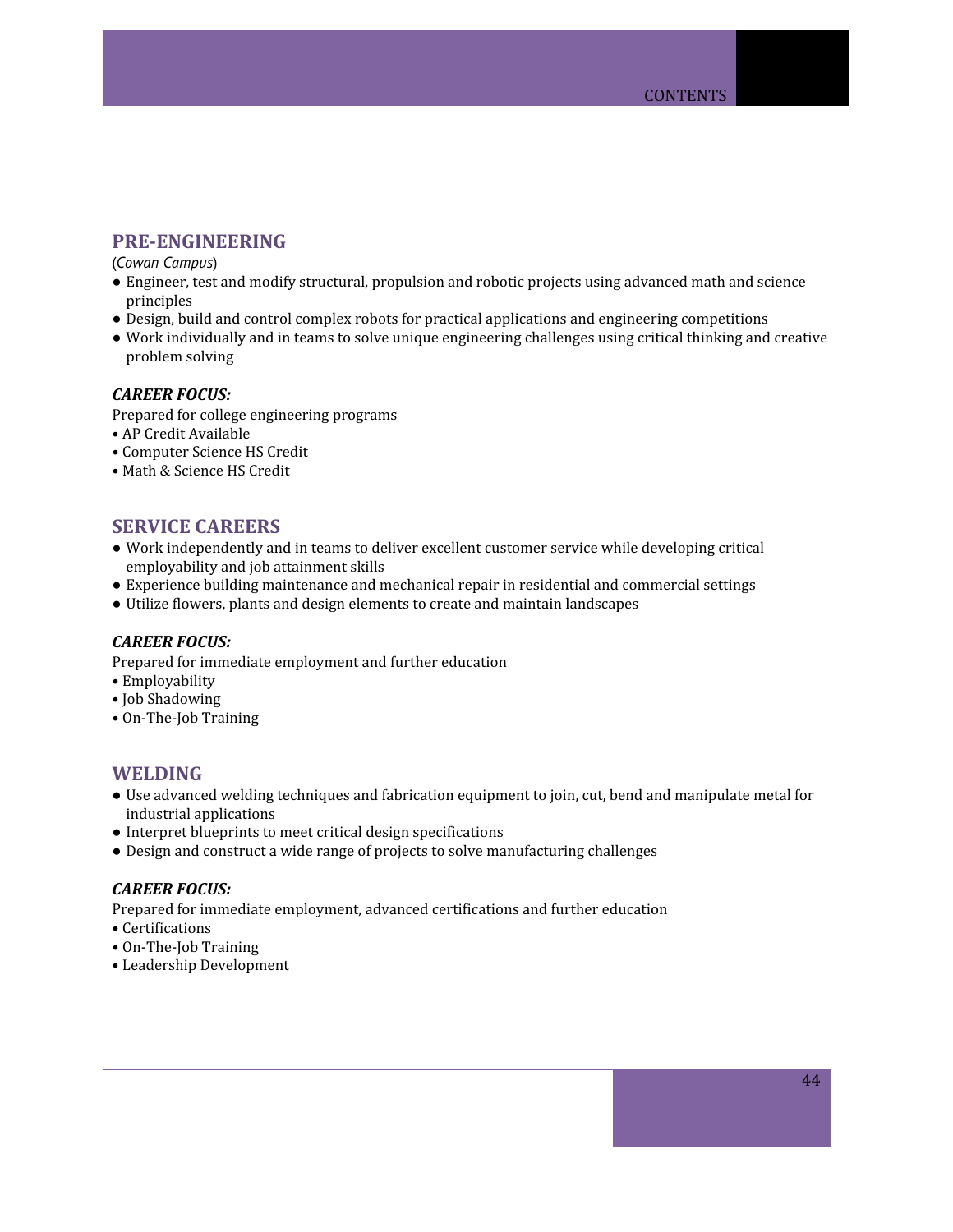# <span id="page-44-0"></span>**AUTO BODY TECHNOLOGY**

- **●** Design and refinish vehicle surfaces using modern welding, sanding and painting procedures
- **●** Utilize advanced equipment and techniques found in professional auto body repair shops
- **●** Assess, estimate, repair and replace vehicle components with a focus on current models

### *CAREER FOCUS:*

Prepared for immediate employment, ASE certification testing and further education

- Certifications
- On-The-Job Training
- Leadership Development

# <span id="page-44-1"></span>**AUTO SERVICE TECHNOLOGY**

- **●** Diagnose, maintain and repair a wide range of vehicles while working with ASE certified automotive experts
- **●** Utilize advanced diagnostic equipment to troubleshoot and repair complex automotive systems
- **●** Use problem-solving techniques while working on today's computerized electrical systems

### *CAREER FOCUS:*

- Prepared for immediate employment, ASE certification testing and further education
- Certifications
- On-The-Job Training
- Leadership Development

# <span id="page-44-2"></span>**BIOMEDICAL SCIENCE**

(*Cowan Campus*)

- **●** Utilize rigorous hands-on activities in anatomy, cell biology, genetics and disease research to gain a head start on advanced medical studies
- **●** Manipulate and diagnose laboratory-grown molecules, cells, tissues and organs
- **●** Execute advanced laboratory experiments and observe surgical procedures and autopsies performed by medical professionals

### *CAREER FOCUS:*

Prepared for higher education in health professions

- AP Credit Available
- College Prep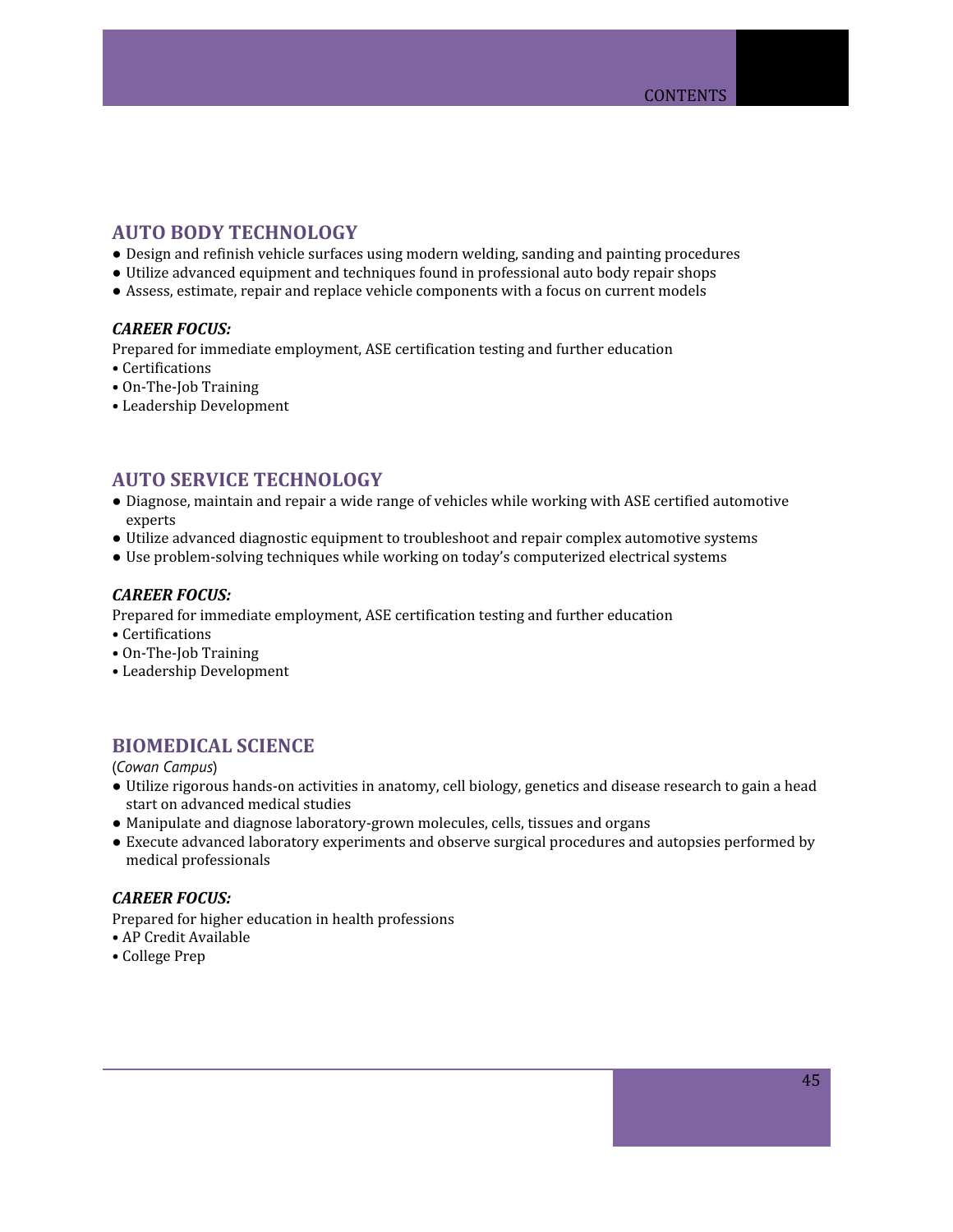# <span id="page-45-0"></span>**BUSINESS OFFICE TECHNOLOGY**

- **●** Use advanced software applications and effective techniques to complete innovative business projects
- **●** Perform a wide range of office administration procedures in a business environment
- **●** Utilize ethical standards, confidentiality and professionalism

### *CAREER FOCUS:*

Prepared for immediate employment, advanced certifications and further education

- Certifications
- College Credit
- Computer Science HS Credit

# <span id="page-45-1"></span>**COMPUTER AIDED DRAFTING AND DESIGN**

### (*Cowan Campus*)

- Create products using the same design, drafting and 3D modeling software as engineering professionals
- Visualize and produce custom 3D animations, walk-through models and elaborate graphic designs
- Generate prints, prototypes and 3D computer drawings using advanced programs

### *CAREER FOCUS:*

- Prepared for immediate employment and further education
- College Credit
- Computer Science HS Credit
- On-The-Job Training

### <span id="page-45-2"></span>**COMPUTER INFORMATION SYSTEMS**

- Diagnose, repair and maintain complex computers and network systems
- Work in a professional technical support and network administration environment to meet client needs
- Configure software security programs that protect computers and networks

### *CAREER FOCUS:*

Prepared for immediate employment, advanced certifications and further education

- Certifications
- College Credit
- Computer Science HS Credit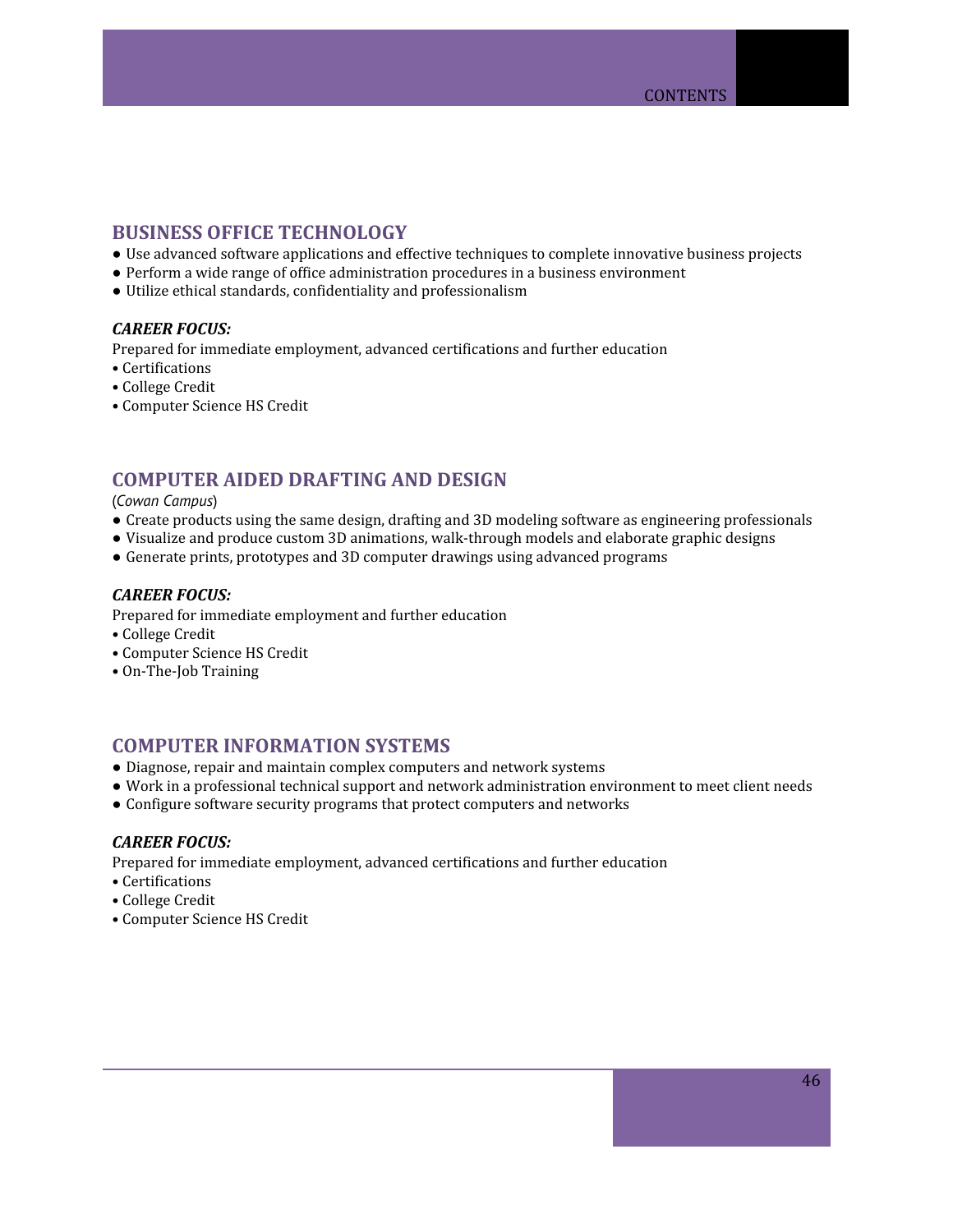# <span id="page-46-0"></span>**COMPUTER PROGRAMMING**

#### (*Cowan Campus*)

- **●** Write dynamic programming code for interactive websites, video games and business applications
- **●** Program in advanced languages such as HTML, PHP, JAVA, C++ and JavaScript
- **●** Work individually and in teams to develop unique software solutions

### *CAREER FOCUS:*

- Prepared for immediate employment and further education
- Certifications
- College Credit
- Computer Science HS Credit

## <span id="page-46-1"></span>**CONSTRUCTION TRADES**

- **●** Work in commercial and residential construction including concrete forming, framing, roofing, cabinetry and trim carpentry
- **●** Complete various construction projects both individually and in teams
- Operate a wide-range of professional hand, power and air tools

### *CAREER FOCUS:*

Prepared for immediate employment, advanced certifications and further education

- On-The-Job Training
- Certification
- Leadership Development

### <span id="page-46-2"></span>**COSMETOLOGY**

- Operate and experience a full-service interactive salon and spa environment
- Use individual creativity to provide a wide range of artistic hair, nail and skincare services using the latest technology, trends and name-brand products
- Work with professional cosmetologists using advanced techniques in preparation for state licensure

### *CAREER FOCUS:*

Prepared for state board licensure, immediate employment and further education

- Licensure
- Accelerated HS Track
- Leadership Development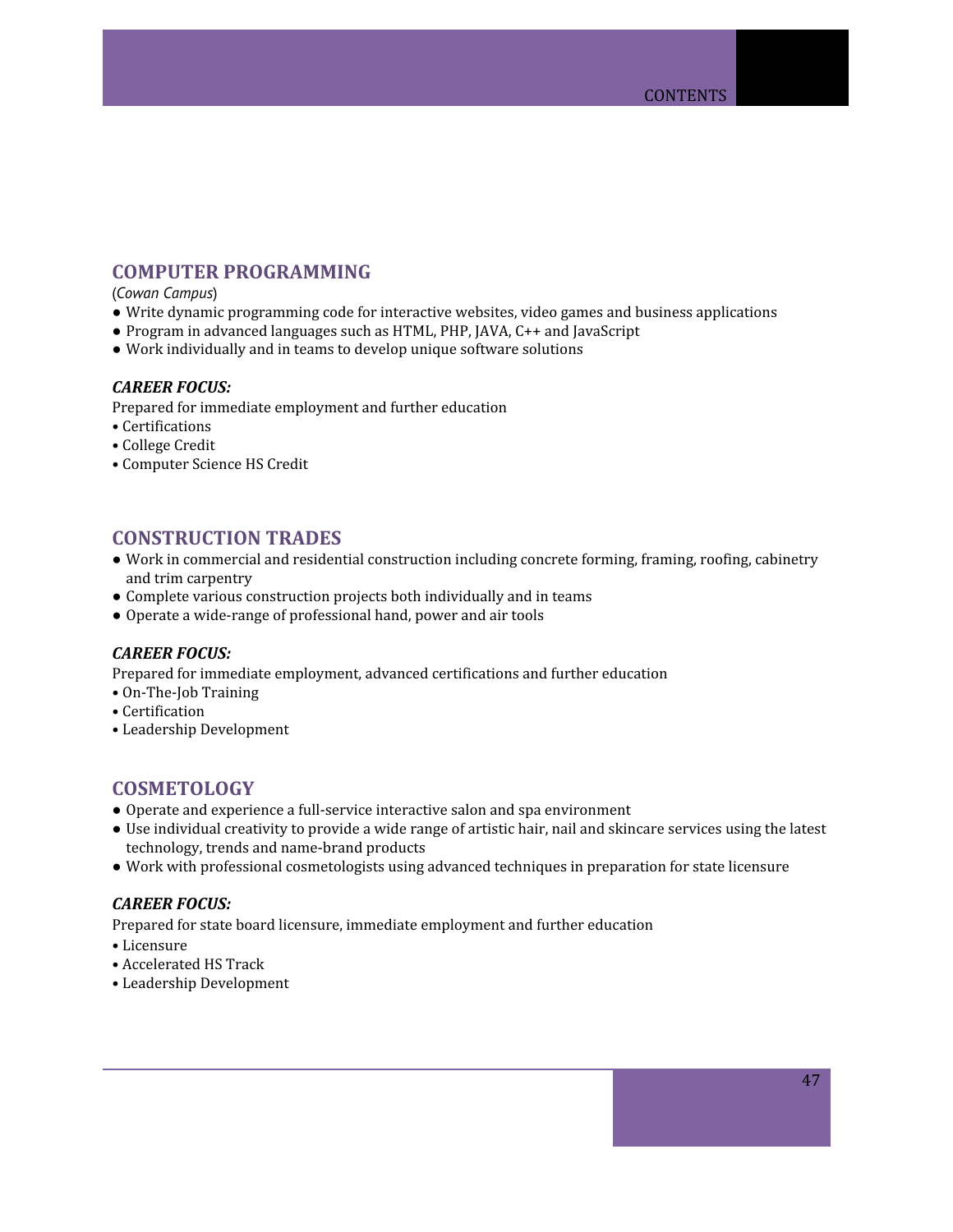# <span id="page-47-0"></span>**DIESEL TECHNOLOGY**

- **●** Analyze and repair complex electric, hydraulic and diesel fuel systems for a variety of heavy trucks and equipment
- **●** Use the same tools and techniques as professional diesel mechanics
- **●** Troubleshoot and maintain diesel engines, electrical components, air brake systems and cab air-conditioning

### *CAREER FOCUS:*

Prepared for immediate employment, ASE certification testing and further education

- Certifications
- On-The-Job Training
- Leadership Development

# <span id="page-47-1"></span>**EARLY CARE AND EDUCATION**

- **●** Plan activities that enhance a child's intellectual, social, emotional and physical growth
- **●** Interact daily in a nationally certified child development center
- **●** Have fun preparing young children to enter kindergarten

### *CAREER FOCUS:*

Prepared for immediate employment, advanced certifications and further education

- College Credit
- Certifications
- On-The-Job Training

# <span id="page-47-2"></span>**ELECTRICAL TRADES**

- Develop, stage and install residential and commercial electrical wiring for power control systems from rough-in to finish n Design electrical systems and interpret blueprints using critical thinking and math concepts
- Earn apprenticeship experience leading to a journeyman's license

### *CAREER FOCUS:*

Prepared for immediate employment with an electrical contractor, apprenticeship completion and further education

- Apprenticeship
- Certifications
- Leadership Development